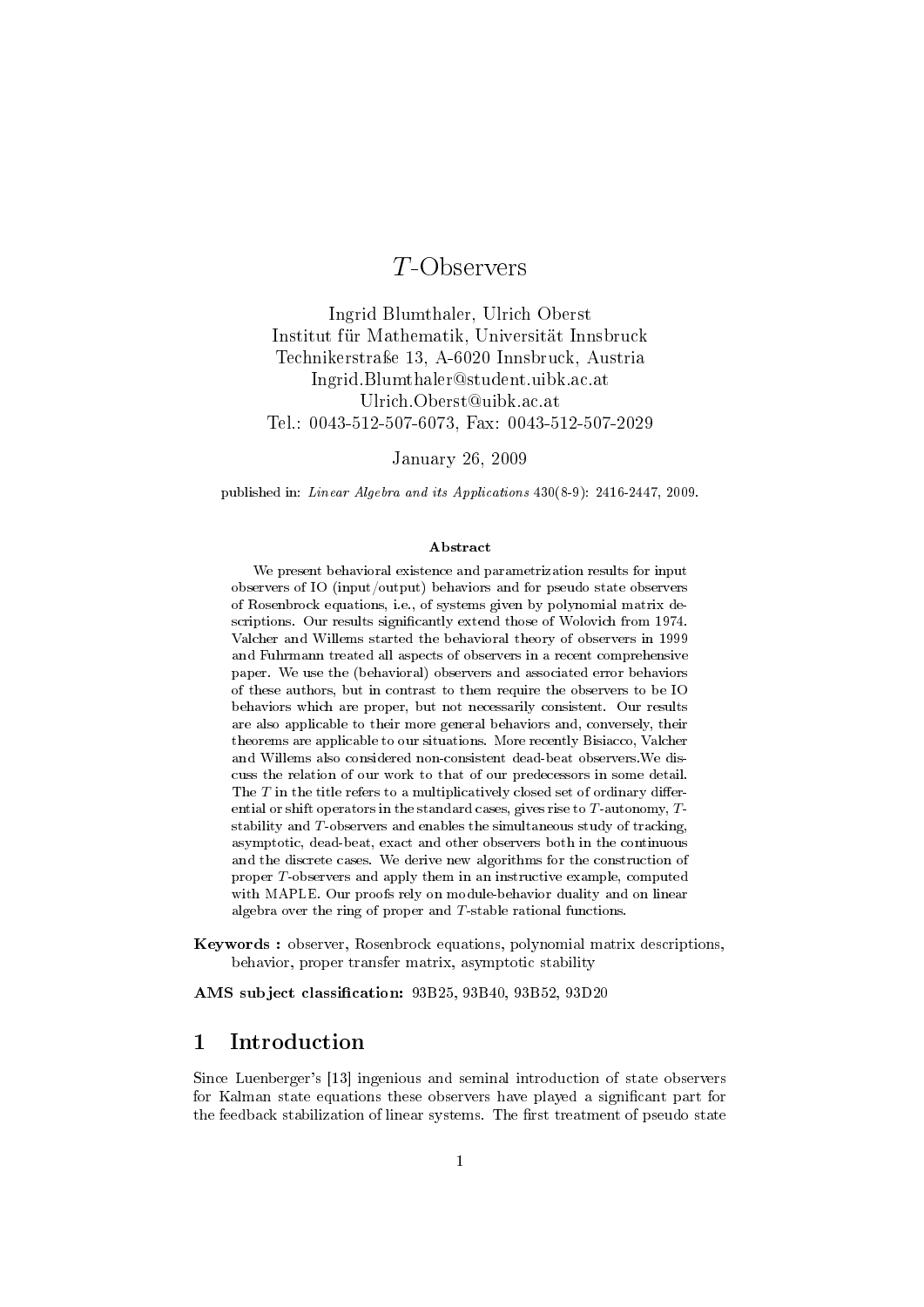observers of systems described by Rosenbrock equations ( $=$  differential operator representations = polynomial matrix descriptions) [\[18\]](#page-38-1), [\[23,](#page-38-2) Ch.5], [\[11,](#page-38-3) Ch.8], [\[20,](#page-38-4) Ch.2], [\[1,](#page-37-0) Ch.7] is due to Wolovich [\[23,](#page-38-2) §5.5, Ch.7] under the name Frequency domain compensation. Wolovich's theory is applicable to IO (input/output) behaviors since these are defined by special Rosenbrock equations. Notice that Wolovich's theory precedes Willems' introduction of behaviors by more than ten years. Valcher and Willems [\[19\]](#page-38-5) started the behavioral theory of observers in 1999 and Fuhrmann [\[9\]](#page-38-6) wrote a very comprehensive recent paper on all aspects of them. We use the (behavioral) observers and associated error behaviors of these authors, but in contrast to them require the observers to be IO behaviors which are proper, but not necessarily consistent as in [\[19\]](#page-38-5) and [\[9\]](#page-38-6). In the more recent paper [\[2\]](#page-37-1) Bisiacco et al. also consider non-consistent dead-beat observers.

We significantly extend Wolovich's theory and present existence and parametrization results for input observers  $[23, §5.5]$  $[23, §5.5]$  of IO behaviors and pseudo state observers [\[23,](#page-38-2) Thm.7.3.23] of Rosenbrock equations. Our results are also applicable to the more general behaviors of [\[19\]](#page-38-5) and [\[9\]](#page-38-6). Conversely, the theorems of these papers are applicable to our situations. In Remarks [3.16](#page-24-0) and [4.8](#page-32-0) we relate our results to those of Wolovich, Valcher/Willems and Fuhrmann in some detail.

Our approach is characterized by the following features:

- 1. We discuss T-observers for an arbitrary multiplicatively closed subset of the polynomial algebra  $F[s]$  (F a field) which in the standard cases is the ring of ordinary differential or shift operators. This  $T$  gives rise to the notions of T-autonomy, T-stability and T-observers and enables the simultaneous study of tracking, asymptotic, dead-beat, exact and other observers following [\[19\]](#page-38-5), [\[2\]](#page-37-1) and [\[9\]](#page-38-6) both in the continuous and the discrete cases. For this purpose we use the quotient ring  $F[s]_T$  of T-stable rational functions and the ring S of the proper functions in  $F[s]_T$ . According to one of the reviewers special quotient rings  $F[s]_T$  were already used by Morse in [\[14\]](#page-38-7).
- 2. We constantly use the *module-behavior duality* which was derived in [\[15\]](#page-38-8) for multidimensional systems, and especially finitely generated modules and matrices over the rings  $F[s]_T$  and S. A predecessor of our duality theory is Fuhrmann's paper [\[6\]](#page-38-9), a more complete version of which is [\[8\]](#page-38-10). Matrices, but not modules, and algorithms, especially the Smith form algorithm, over special rings  $S$  play a prominent part in the books [\[21\]](#page-38-11) and [\[20\]](#page-38-4) by Vidyasagar resp. Vardulakis. Our algorithms are distinct from those in [\[21\]](#page-38-11) and [\[20\]](#page-38-4). Our module theoretic proofs and algorithms are different from those in the literature and have many advantages in our opinion.
- 3. Essentially we only consider T-observers which are proper IO behaviors and can therefore be realized by Kalman state space equations. In our opinion such observers suffice, the observers derived in  $[19]$  and  $[9]$  are more general, however.
- 4. The IO structures and transfer matrices of the given equations and behaviors and of the observers play an important part in our assumptions and derivations as already in Wolovich's work [\[23\]](#page-38-2).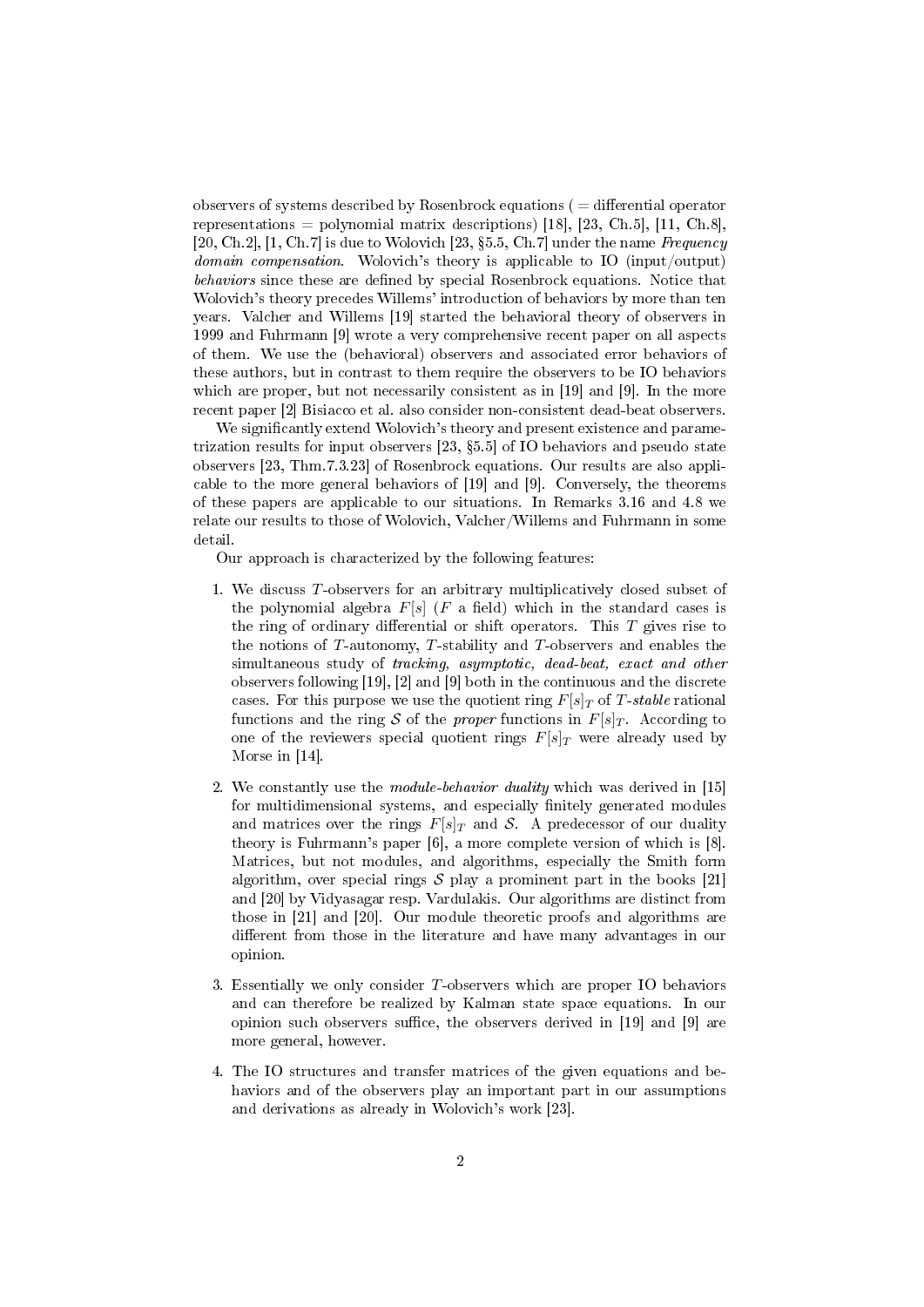5. The non-obvious algorithms for the construction of *proper T*-observers use new techniques.

Our main observer results are Theorems [3.7](#page-18-0) and [3.12](#page-22-0) on proper input T-observers for IO behaviors, Theorems [4.3](#page-27-0) and [4.5](#page-29-0) on proper T-observers of the pseudo state of Rosenbrock equations and Theorem [4.4](#page-28-0) on proper T-observers for internally proper Rosenbrock equations. Following Wolovich [\[23,](#page-38-2) 5.5] we also include Theorem [3.15](#page-24-1) on output T-controllers. An important technical ingredient is given by Theorem [2.13](#page-8-0) on the existence and construction of left inverses of matrices over principal ideal domains which is applied in all theorems listed above to the rings  $F[s]_T$  and S and which is implicitly also used by our predecessors in particular cases. Theorem [2.15](#page-11-0) resp. Corollary [2.18](#page-13-0) characterize T-autonomy and T-stability resp. T-observability. The algorithms are contained in Theorems [3.12,](#page-22-0) [4.4](#page-28-0) and [4.9](#page-34-0) and are demonstrated by the instructive Example [4.10,](#page-35-0) computed with MAPLE.

### 2 T-autonomy and T-observability

We first recall Willems' one-dimensional behavior theory  $[22]$ ,[\[17\]](#page-38-13), but in the module theoretic language and with the results of [\[15\]](#page-38-8), [\[16\]](#page-38-14) where the corresponding multidimensional theory was developed. See also Remark [2.2](#page-3-0) for some historical notes.

Let  $\mathcal{D} := F[s]$  be the polynomial ring over a field F with its quotient field  $\mathcal{K} := F(s)$  of rational functions and let F be an *injective cogenerator* signal module over D with the scalar multiplication  $f \circ y$ ,  $f \in \mathcal{D}$ ,  $y \in \mathcal{F}$  [\[15,](#page-38-8) p.29-30, Thm.2.54]. A module  $\mathcal F$  over the principal ideal domain  $\mathcal D$  is injective if and only if it is divisible. This signifies that each equation  $f \circ y = u$  with nonzero f and given right side  $u \in \mathcal{F}$  has a solution  $y \in \mathcal{F}$ . The injective module  $\mathcal F$  is a cogenerator if  $\text{Hom}_{\mathcal{D}}(M, \mathcal{F})$  is nonzero whenever M is nonzero. The standard injective cogenerator signal spaces  $\mathcal F$  are the following.

- **Example 2.1.** 1. Continuous case:  $F = \mathbb{R}$  or  $F = \mathbb{C}, \mathcal{F} := \mathcal{C}^{\infty}(\mathbb{R}, F)$  or  $\mathcal{F} := \mathcal{D}'(\mathbb{R}, F) := \{F\text{-valued distributions}\}\$  with the action by differentiation, i.e.,  $s \circ y = dy/dt$ .
	- 2. Discrete case:

$$
\mathcal{F} := F^{\mathbb{N}} := \{ y : \mathbb{N} \to F \} = \{ F\text{-valued sequences} \} \cong F[[s^{-1}]]
$$

$$
y = (y(0), y(1), y(2), \dots) \leftrightarrow \sum_{t \in \mathbb{N}} y(t) s^{-t}
$$

with the action by left shift, i.e.,  $(s^k \circ y)(t) := y(t + k)$ .

Notice that the scalar multiplication  $f \circ y$  of the module F is the action by the *operator*  $f \circ : \mathcal{F} \to \mathcal{F}$ .

We consider  $F$ -behaviors which in the standard cases are solutions of linear systems of differential or difference equations with constant coefficients and thus of the form

$$
\mathcal{B} := \{ w \in \mathcal{F}^l; \ R \circ w = 0 \}, \ R \in \mathcal{D}^{k \times l}.
$$
 (1)

The matrix  $R$  gives also rise to the modules

$$
U := \mathcal{D}^{1 \times k} R \subseteq \mathcal{D}^{1 \times l} \text{ and } M := \mathcal{D}^{1 \times l} / U,
$$
 (2)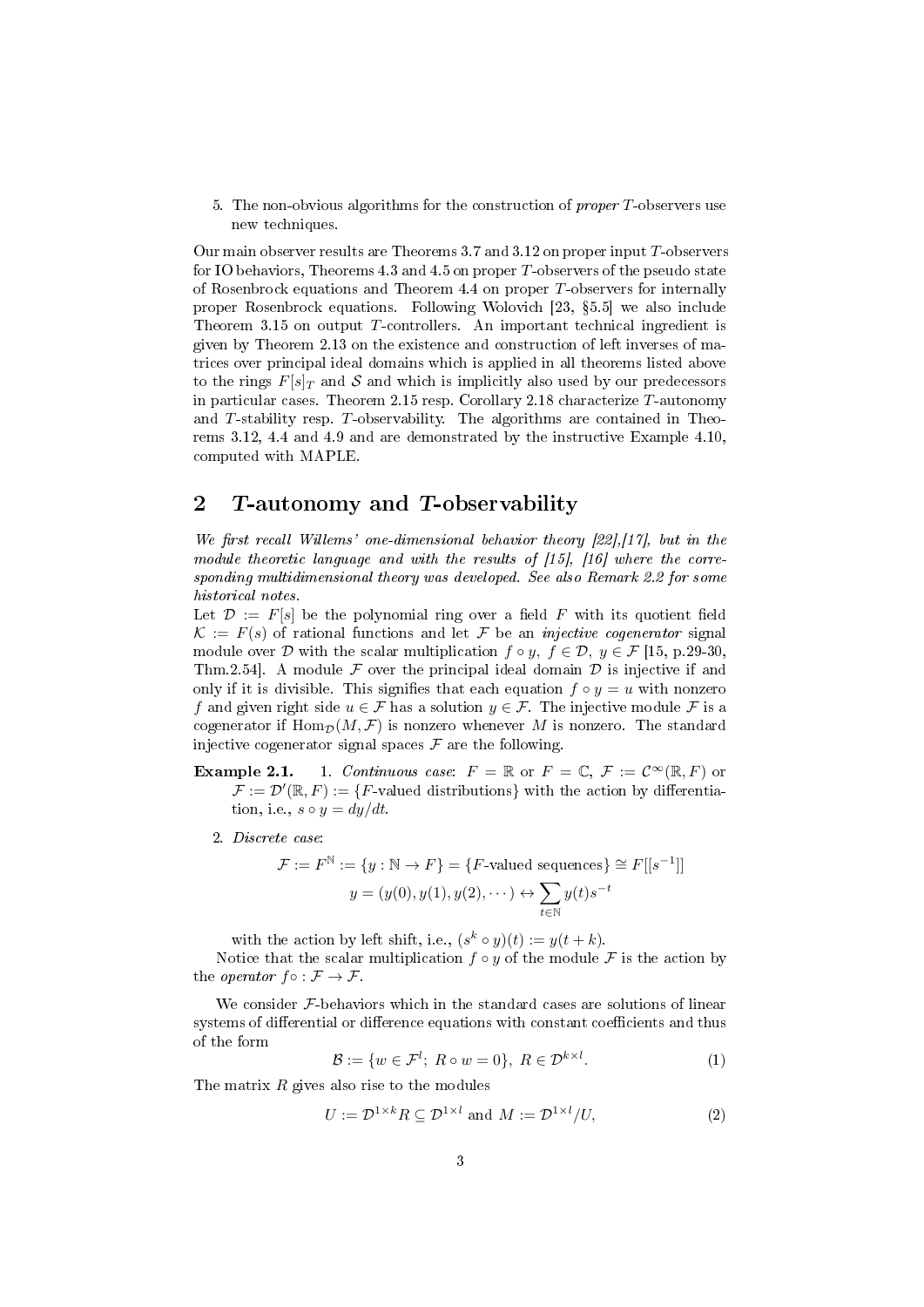the latter being furnished with its canonical system of generators

$$
\overline{\delta_j} := \delta_j + U \in M, \ \delta_j = (0, \cdots, 0, \stackrel{j}{1}, 0, \cdots, 0) \in \mathcal{D}^{1 \times l}, \ j = 1, \cdots, l. \tag{3}
$$

Then

$$
\mathcal{B} = U^{\perp} := \{ w \in \mathcal{F}^l; U \circ w = 0 \}
$$
 and

$$
\text{Hom}_{\mathcal{D}}(M,\mathcal{F}) \cong \mathcal{B}, \ \varphi \leftrightarrow w = (w_1,\cdots,w_l)^\top, \ \varphi(\overline{\delta_j}) = w_j,
$$

is a canonical isomorphism (following Malgrange). The cogenerator property of  $\mathcal F$  implies [\[17,](#page-38-13) Thm.3.6.2], [\[15,](#page-38-8) Cor.2.48]

<span id="page-3-1"></span>
$$
\mathcal{D}^{1 \times k} R = U = \mathcal{B}^{\perp} := \{ \xi \in \mathcal{D}^{1 \times l}; \ \xi \circ \mathcal{B} = 0 \},\tag{5}
$$

 $(4)$ 

i.e., all equations satisfied by the trajectories  $w \in \mathcal{B}$  are linear combinations of the given equations  $R \circ w = 0$ . Equation [\(5\)](#page-3-1) especially implies

$$
\operatorname{ann}_{\mathcal{D}}(M) := \{ f \in \mathcal{D}; \ fM = 0 \} = \operatorname{ann}_{\mathcal{D}}(\mathcal{B}) := \{ f \in \mathcal{D}; \ f \circ \mathcal{B} = 0 \}.
$$
 (6)

In the standard cases the signal module  $\mathcal F$  is even a *large* injective cogenerator. This signifies that each finitely generated module can be embedded into some finite power  $\mathcal{F}^l$ . In the discrete case with  $\mathcal{F} = F^{\mathbb{N}} = F[[s^{-1}]]$  this was already observed and essentially used in [\[4\]](#page-37-2). The injective cogenerator property of  $\overline{\mathcal{F}}$ induces a categorical duality

$$
M = \mathcal{D}^{1 \times l} / U \longleftrightarrow \text{Hom}_{\mathcal{D}}(M, \mathcal{F}) \cong \mathcal{B} := U^{\perp}
$$
 (7)

between the categories of finitely generated  $D$ -modules and that of behaviors [\[15,](#page-38-8) Thm.2.56]. In particular, for modules and behaviors

$$
U_i \subseteq \mathcal{D}^{1 \times l_i}, \ M_i := \mathcal{D}^{1 \times l_i} / U_i \text{ and } \mathcal{B}_i = U_i^{\perp}, \ i = 1, 2, \text{ the isomorphism}
$$

$$
\text{Hom}_{\mathcal{D}}(M_2, M_1) \cong \text{Hom}(\mathcal{B}_1, \mathcal{B}_2)
$$
(8)

holds. Therefore each *behavior morphism* from  $B_1$  to  $B_2$  has the form

$$
P \circ : \mathcal{B}_1 \to \mathcal{B}_2 \text{ with } P \in \mathcal{D}^{l_2 \times l_1} \text{ and } U_2 P \subseteq U_1. \tag{9}
$$

This morphism is zero if and only if  $\mathcal{D}^{1 \times l_2} P \subseteq U_1$ .

<span id="page-3-0"></span>Remark 2.2. The duality theory by means of injective cogenerators [\[15\]](#page-38-8) has, of course, various predecessors. The paper [\[15\]](#page-38-8) was inspired by Willems' work [\[22\]](#page-38-12) and essentially used the fundamental principle, i.e., the injectivity of various multidimensional signal modules, proven in deep papers by Ehrenpreis, Malgrange and Palamodov in the beginning 1960s. The divisibility and therefore injectivity of the standard one-dimensional signal modules were already used by Hinrichsen/Prätzel-Wolters [\[10\]](#page-38-15) and Blomberg/Ylinen [\[3\]](#page-37-3). Fuhrmann's discrete one-dimensional duality [\[4\]](#page-37-2), [\[6\]](#page-38-9), [\[8\]](#page-38-10) between polynomial and rational models is also an instance of the quoted categorical duality. Behavior morphisms were already studied in [\[5\]](#page-37-4) and again in [\[7\]](#page-38-16).

The torsion submodule of M is defined as  $t(M) := \{x \in M; \exists 0 \neq t \in$ D with  $tx = 0$ . The module M is called *torsionfree* resp. a *torsion* module if  $t(M) = 0$  resp.  $t(M) = M$ . A torsion free module over the principal ideal domain  $D$  is free, see Corollary [2.6](#page-5-0) below. In particular U is free, i.e., has a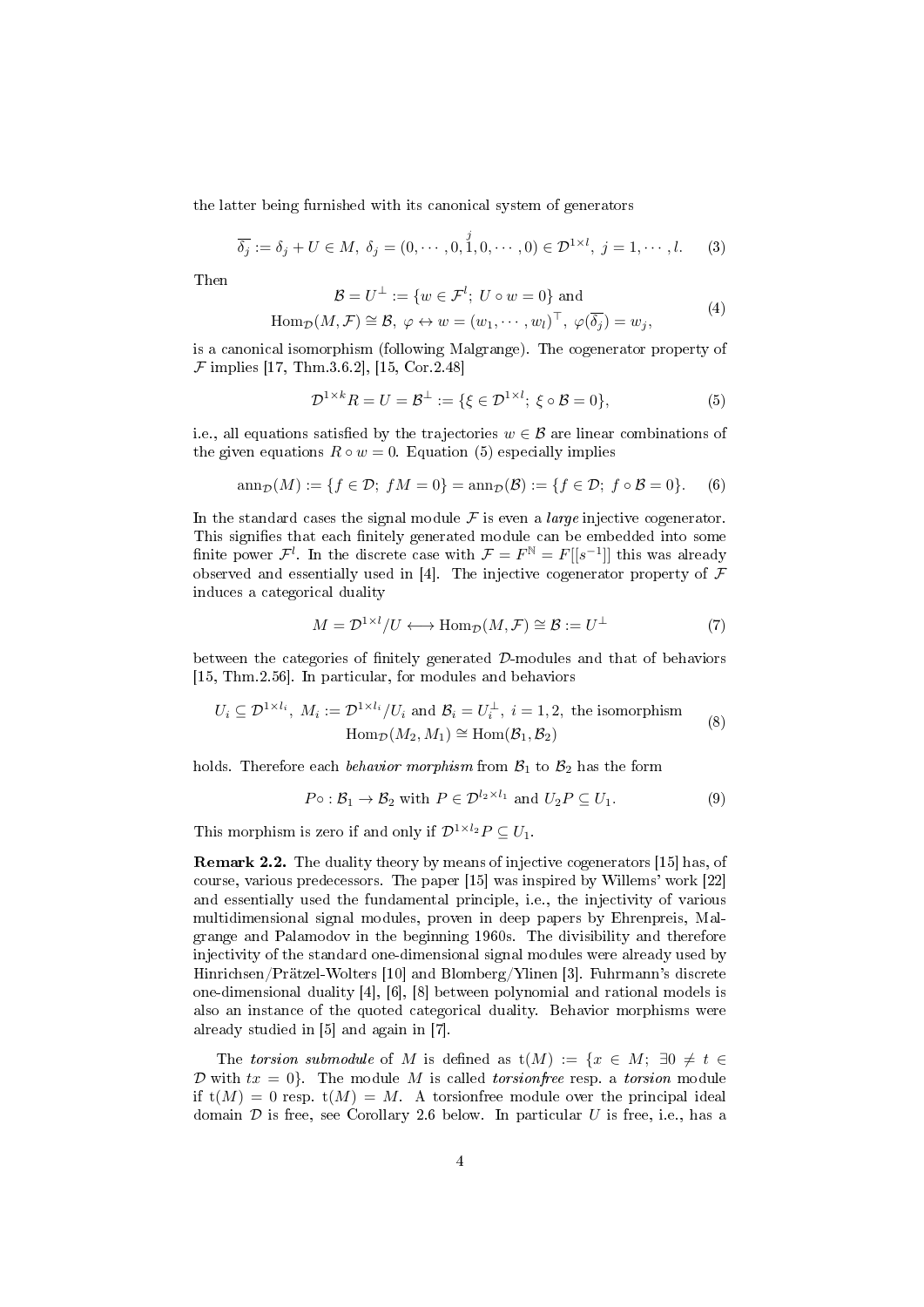basis. Therefore it is always possible, but not necessary to assume that the rows of R are a basis of U or that  $k = \dim_{\mathcal{D}}(U)$ .

The matrix R is contained in  $\mathcal{K}^{k \times l} = F(s)^{k \times l}$  and as such has the usual rank $(R)$ . Derived from this are the ranks

$$
p := \text{rank}(U) := \dim_{\mathcal{D}}(U) = \dim_{\mathcal{K}}(\mathcal{K}U) = \text{rank}(R) \text{ and}
$$

$$
m := \text{rank}(\mathcal{B}) := \text{rank}(M) := \dim_{\mathcal{K}}(\mathcal{K}^{1 \times l}/\mathcal{K}U) = l - \text{rank}(R).
$$
(10)

The behavior is *autonomous* if it satisfies the following equivalent properties [\[4,](#page-37-2) Cor.3.3 and Lem.3.6], [\[17,](#page-38-13) 3.2],[\[15,](#page-38-8) Thm.2.69, p.159]:

$$
M \text{ is a torsion module} \iff \exists 0 \neq t \in \mathcal{D} \text{ with } tM = 0 \text{ or } t \circ \mathcal{B} = 0 \iff \text{rank}(U) = \text{rank}(R) = l \iff \text{rank}(M) = 0. \tag{11}
$$

The behavior is *controllable* if and only if its module is torsionfree and thus free [\[17,](#page-38-13) 5.2.10], [\[15,](#page-38-8) Thms.7.21,7.52,7.53].

An IO structure of B consists in the choice of  $p = \text{rank}(R)$  linearly independent columns of  $R$  and gives rise, possibly after a permutation of the columns of  $R$ and the entries of w, to an IO (input/output) representation of  $\mathcal B$  of the form [\[17,](#page-38-13) 3.3], [\[15,](#page-38-8) Thm.2.69]

$$
\mathcal{B} := \left\{ w = \begin{pmatrix} y \\ u \end{pmatrix} \in \mathcal{F}^{p+m}; \ P \circ y = Q \circ u \right\} \text{ where } R = (P, -Q) \in \mathcal{D}^{k \times (p+m)},
$$

$$
U^0 := U \begin{pmatrix} \mathrm{id}_p \\ 0 \end{pmatrix} = \mathcal{D}^{1 \times k} P, \ p = \mathrm{rank}(R) = \mathrm{rank}(P) \text{ or } \mathcal{K} U^0 = \mathcal{K}^{1 \times p},
$$

$$
m = \mathrm{rank}(M), \ PH = Q, \ H \in \mathcal{K}^{p \times m}.
$$
(12)

The matrix  $H$  depends on  $\beta$  and the chosen IO structure only and is called the transfer matrix of the IO behavior  $\mathcal{B}$ . Since rank $(P) = p$  the behavior

$$
\mathcal{B}^0 := (U^0)^{\perp} = \{ y \in \mathcal{F}^p; \ P \circ y = 0 \}
$$
 (13)

is autonomous and called the autonomous part of the IO behavior. For every choice of u there is a trajectory  $\left(\frac{y}{u}\right)$  in  $\mathcal B$  and therefore u resp y are called the *input* resp. the *output* of  $\beta$ .

For a general behavior the transfer matrix is replaced by the transfer space, called signal flow space in  $[15, p.43]$  $[15, p.43]$ .

<span id="page-4-0"></span>Result 2.3 (Transfer space [\[15,](#page-38-8) Thm.2.91]).

1. For a behavior  $\mathcal{B} = \{w \in \mathcal{F}^l; R \circ w = 0\}, R \in \mathcal{D}^{k \times l}$ , we define its transfer space  $\mathcal{B}_{\mathcal{K}}$  as the solution space

$$
\mathcal{B}_{\mathcal{K}} := \left\{ \tilde{w} \in \mathcal{K}^l; R\tilde{w} = 0 \right\} \subseteq \mathcal{K}^l, \ \mathcal{K} = F(s),
$$

of dimension  $\dim_{\mathcal{K}}(\mathcal{B}_{\mathcal{K}}) = l - \text{rank}(R) = \text{rank}(\mathcal{B}).$ 

2. If behaviors

$$
\mathcal{B}_i = \{ w \in \mathcal{F}^{l_i}; \ R_i \circ w = 0 \}, i = 1, 2, 3, \text{ and matrices}
$$

$$
P_1 \in \mathcal{D}^{l_2 \times l_1}, \ P_2 \in \mathcal{D}^{l_3 \times l_2} \text{ are given and if } \mathcal{B}_1 \xrightarrow{P_1 \circ} \mathcal{B}_2 \xrightarrow{P_2 \circ} \mathcal{B}_3
$$

is well-defined and exact then so is the sequence of transfer spaces

$$
\mathcal{B}_{1,\mathcal{K}} \stackrel{P_1 \circ}{\longrightarrow} \mathcal{B}_{2,\mathcal{K}} \stackrel{P_2 \circ}{\longrightarrow} \mathcal{B}_{3,\mathcal{K}}.
$$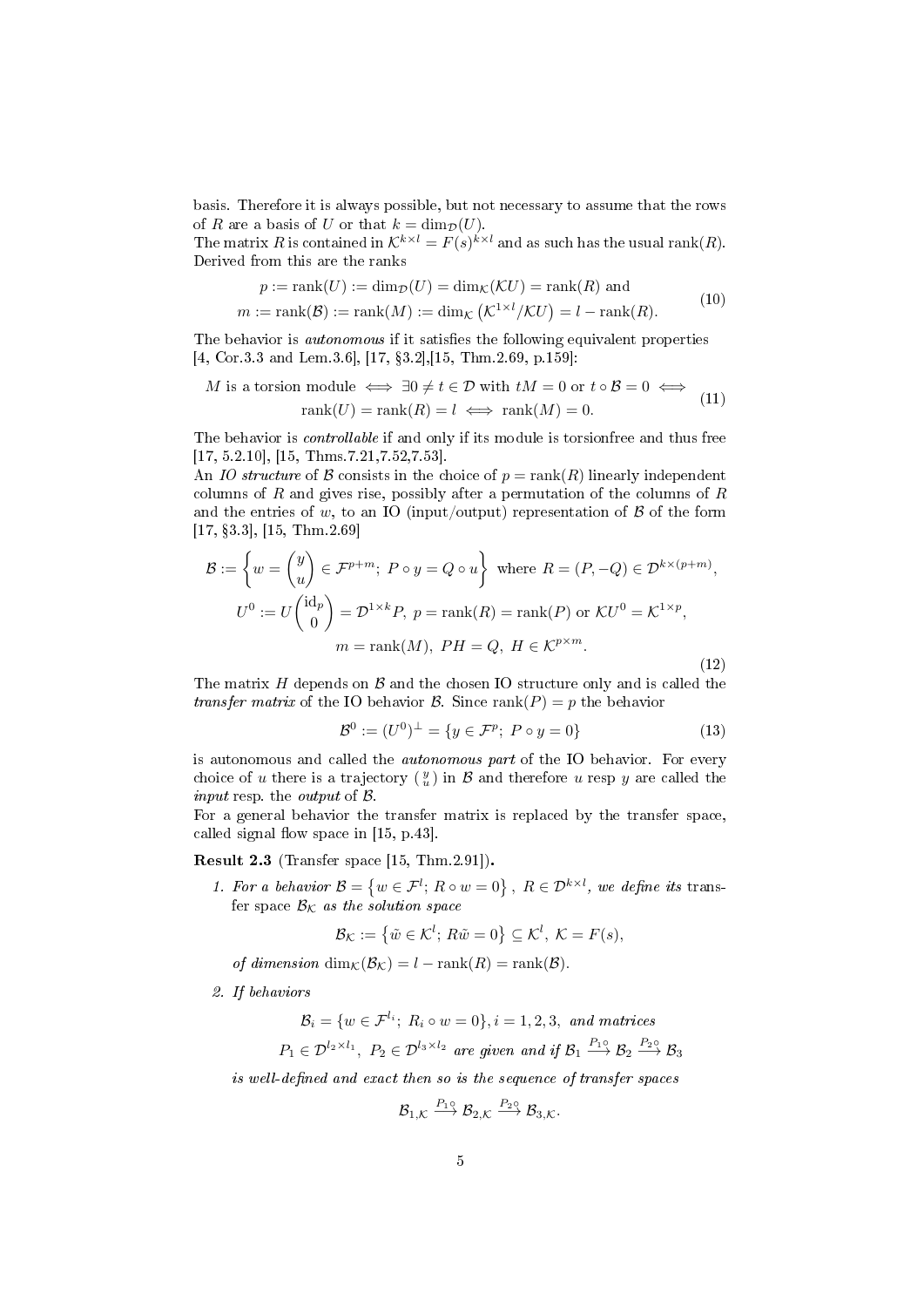3. If  $\mathcal{B} = \{(\begin{smallmatrix}y\\ u\end{smallmatrix}) \in \mathcal{F}^{p+m};\; P\circ y = Q\circ u\}$  is an IO behavior then

$$
\mathcal{B}_{\mathcal{K}} = \left\{ \begin{pmatrix} \widetilde{y} \\ \widetilde{u} \end{pmatrix} \in \mathcal{K}^{p+m}; \ P\widetilde{y} = Q\widetilde{u} \right\} \cong \mathcal{K}^m, \ \begin{pmatrix} \widetilde{y} \\ \widetilde{u} \end{pmatrix} = \begin{pmatrix} H\widetilde{u} \\ \widetilde{u} \end{pmatrix} \leftrightarrow \widetilde{u}.
$$

This signifies that the transfer space of the IO behavior is the graph of the transfer matrix.

In the sequel we will repeatedly need the Smith form of a matrix with respect to a specified ring, especially with respect to the ring  $S$  of proper and stable rational functions (see below). We recall the basic properties.

<span id="page-5-1"></span>**Reminder 2.4.** Let R be any principal ideal domain,  $K = \text{quot}(R)$  its quotient field and  $M \in K^{k \times l}$  a matrix with rank $(M) =: p$ . The matrix M has a Smith form or Smith-McMillan form

$$
\begin{pmatrix} E & 0 \\ 0 & 0 \end{pmatrix} = UMV \quad \text{where} \quad E = \begin{pmatrix} e_1 & 0 \\ 0 & e_p \end{pmatrix}
$$

with respect to  $R$  which is defined by the following properties:

 $U \in Gl_k(R)$ ,  $V \in Gl_l(R)$ ,  $0 \neq e_i \in K$  for  $i = 1, \ldots, p$ , and  $e_1 \left| \begin{array}{c} e_2 \\ R \end{array} \right|$ . . . |  $\big| e_p$ , i.e., there are  $r_i \in R$  such that  $e_{i+1} = r_i e_i$ ,  $i = 1, \ldots, p-1$ .

The elements  $e_1, \ldots, e_p$  are called the *elementary divisors* and are unique up to association, i.e., up to units in R. The element  $e_{\text{rank}(M)} = e_p$  is called the highest elementary divisor of M.

- **Remark 2.5.** 1. The Smith form of a matrix in  $F(s)^{k \times l}$  with respect to  $F[s]$  can be easily computed by means of any standard computer algebra system.
	- 2. The Smith form of a matrix in  $K^{k \times l}$  with respect to R is also the Smith form with respect to any principal ideal domain  $R'$  with  $R \subseteq R' \subseteq K$ .

<span id="page-5-0"></span>**Corollary 2.6.** Assume  $M \in \mathbb{R}^{k \times l}$  in Reminder [2.4.](#page-5-1) The Smith form induces the module isomorphisms

$$
R^{1 \times l} / R^{1 \times k} M \cong R / Re_1 \times \cdots \times R / Re_p \times R^{l-p}
$$
  

$$
\overline{\xi} := \xi + R^{1 \times k} M \longleftrightarrow \overline{\eta} := (\eta_1 + Re_1, \cdots, \eta_p + Re_p, \eta_{p+1}, \cdots, \eta_l)
$$
  

$$
\eta = \xi V, \ \xi = \eta V^{-1}
$$

and

$$
t(R^{1 \times l}/R^{1 \times k}M) \cong R/Re_1 \times \cdots \times R/Re_p = t(R/Re_1 \times \cdots \times R/Re_p \times R^{l-p})
$$

In particular, the module  $R^{1\times l}/R^{1\times k}M$  is torsionfree and then free if and only if all elementary divisors of  $M$  or, equivalently, its highest one are units in R. For  $R = \mathcal{D} = F[s]$  the module is a torsion module if and only if its  $F$ -dimension is finite. Also

$$
\operatorname{ann}_{\mathcal{D}}(\mathsf{t}(M)) = \mathcal{D}e_1 \cap \dots \cap \mathcal{D}e_p = \mathcal{D}e_p. \tag{14}
$$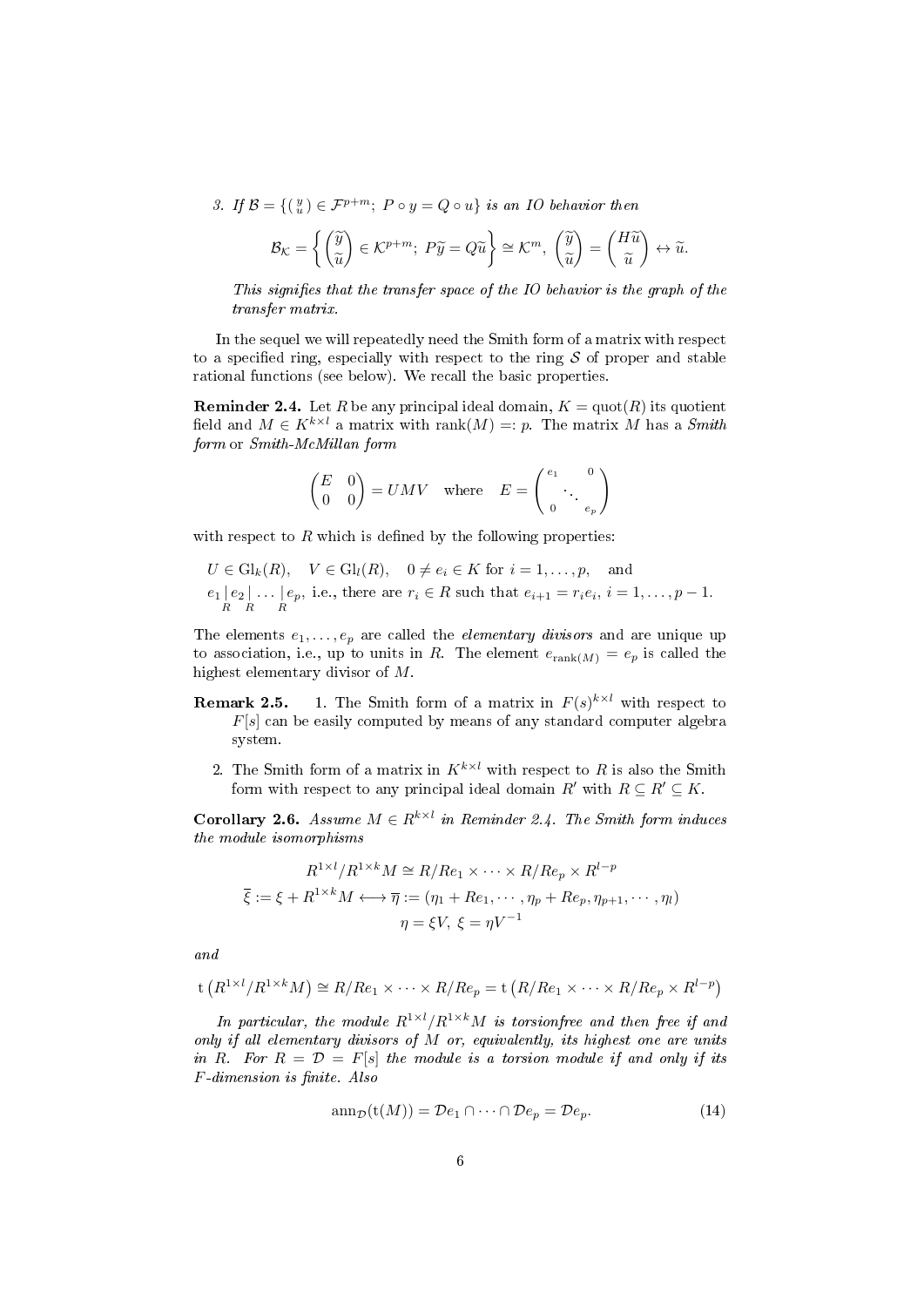<span id="page-6-2"></span>**Definition and Lemma 2.7** (Universal left annihilators). Let R be a principal ideal domain,  $K := \text{quot}(R)$  its quotient field and M a matrix in  $K^{k \times l}$ . A matrix  $L \in R^{m \times k}$  is called a universal left annihilator of M if the sequence

$$
0 \longrightarrow R^{1 \times m} \xrightarrow{\circ L} R^{1 \times k} \xrightarrow{\circ M} K^{1 \times l}
$$

is exact or, in other words, if

$$
\ker\left(\circ M: R^{1\times k} \to K^{1\times l}\right) = \{\xi \in R^{1\times k}; \xi M = 0\} = R^{1\times m}L. \tag{15}
$$

A universal left annihilator of a matrix  $M \in R^{k \times l}$  can be computed in the following fashion: If  $S = UMV$  is the Smith form of M the matrix of the last  $k - \text{rank}(M)$  rows of U is a universal left annihilator of M.

The injectivity of the signal module implies and is indeed equivalent to the following result.

<span id="page-6-1"></span>Result 2.8 (Images of behaviors [\[17,](#page-38-13) Thm.6.2.6], [\[15,](#page-38-8) Thm.2.34]). Consider a behavior

$$
\mathcal{B}_1 = \left\{ w_1 \in \mathcal{F}^{l_1}; \, R_1 \circ w_1 = 0 \right\}, \, R_1 \in \mathcal{D}^{k_1 \times l_1}, \text{ and } P \in \mathcal{D}^{l_2 \times l_1}.
$$

Then the image

$$
P \circ \mathcal{B}_1 := \{ w_2 \in \mathcal{F}^{l_2}; \text{ there exists a } w_1 \in \mathcal{B}_1 \text{ such that } w_2 = P \circ w_1 \}.
$$

is also a behavior, indeed

$$
P \circ \mathcal{B}_1 = \{w_2 \in \mathcal{F}^{l_2}; R_2 \circ w_2 = 0\}
$$

where  $(-X, R_2)$  is a universal left annihilator of  $\begin{pmatrix} R_1 \ R_P \end{pmatrix}$ .

<span id="page-6-3"></span>Example 2.9 (Elimination of the pseudo state of a Rosenbrock system [\[15,](#page-38-8)  $Cor.2.41$ ). Consider Rosenbrock equations ( = differential operator representation in  $[23, p.135] = polynomial matrix description in [20, p.55])$  $[23, p.135] = polynomial matrix description in [20, p.55])$  $[23, p.135] = polynomial matrix description in [20, p.55])$  $[23, p.135] = polynomial matrix description in [20, p.55])$ 

<span id="page-6-0"></span>
$$
A \circ x = B \circ u, \ y = C \circ x + D \circ u \text{ where}
$$
  

$$
A \in \mathcal{D}^{n \times n}, \ \det(A) \neq 0, \ B \in \mathcal{D}^{n \times m}, \ C \in \mathcal{D}^{p \times n}, \ D \in \mathcal{D}^{p \times m}.
$$
 (16)

They give rise to two behaviors

$$
\mathcal{B}_1 := \left\{ \begin{pmatrix} x \\ u \end{pmatrix} \in \mathcal{F}^{n+m}; A \circ x = B \circ u \right\} \text{ and}
$$
\n
$$
\mathcal{B}_2 := \begin{pmatrix} C & D \\ 0 & \text{id}_m \end{pmatrix} \circ \mathcal{B}_1 = \left\{ \begin{pmatrix} y \\ u \end{pmatrix} \in \mathcal{F}^{p+m}; \exists x \in \mathcal{F}^n \text{ with (16)} \right\}.
$$
\n(17)

In this case Result [2.8](#page-6-1) can be simplified and  $\mathcal{B}_2$  can be computed as

$$
\mathcal{B}_2 = \left\{ \begin{pmatrix} y \\ u \end{pmatrix} \in \mathcal{F}^{p+m}; \ P \circ y = (YB + PD) \circ u \right\}
$$

where  $(-Y, P)$  is a universal left annihilator of  $\begin{pmatrix} A \\ C \end{pmatrix}$ . Moreover  $\mathcal{B}_1$  resp.  $\mathcal{B}_2$ are IO behaviors with transfer matrices  $H_1 = A^{-1}B$  resp.  $H_2 = D + CH_1 =$  $D + CA^{-1}B$ .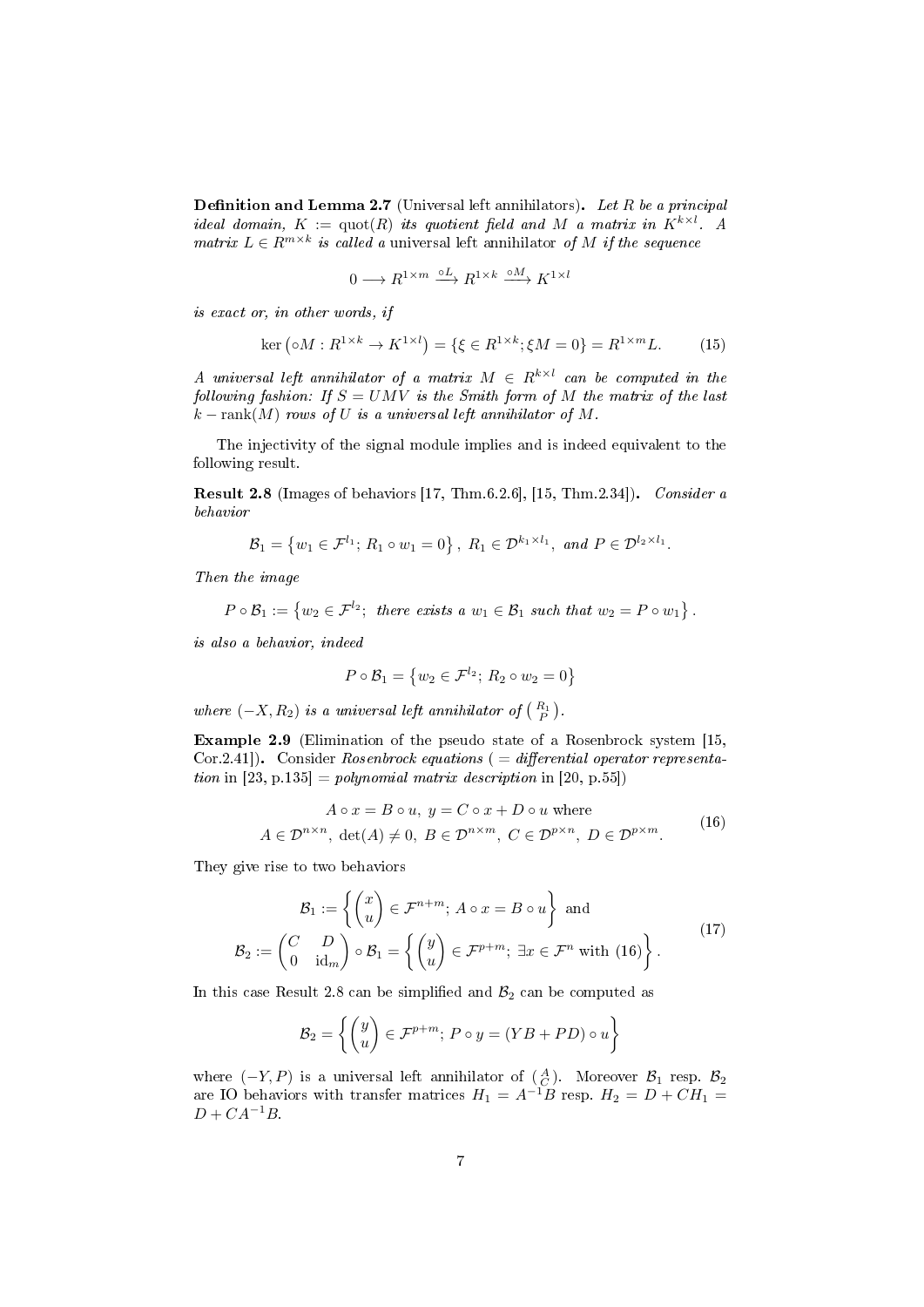<span id="page-7-1"></span>Result 2.10 (Unique controllable realization [\[4,](#page-37-2) Thm.6.1], [\[15,](#page-38-8) Thms.7.21,7.24]). For any transfer matrix  $H \in F(s)^{p \times m}$  there is a unique controllable IO realization of H, i.e., a controllable IO behavior

$$
\mathcal{B}_{\text{cont}} = \left\{ \begin{pmatrix} y \\ u \end{pmatrix} \in \mathcal{F}^{p+m}; \ P_{\text{cont}} \circ y = Q_{\text{cont}} \circ u \right\}, \ P_{\text{cont}} \in \mathcal{D}^{p \times p}, \ P_{\text{cont}}H = Q_{\text{cont}},
$$

with transfer matrix H. The matrices  $(P_{\text{cont}}, -Q_{\text{cont}})$  resp.  $P_{\text{cont}}$  satisfy

$$
\mathcal{D}^{1 \times p}(P_{\text{cont}}, -Q_{\text{cont}}) = \ker \left( \circ \left( \frac{H}{\text{id}_m} \right) : \mathcal{D}^{1 \times (p+m)} \to F(s)^{1 \times m} \right) \text{ and}
$$

$$
\mathcal{D}^{1 \times p}P_{\text{cont}} = \{ \xi \in \mathcal{D}^{1 \times p}; \, \xi H \in \mathcal{D}^{1 \times m} \}.
$$

Hence the matrix  $(P_{\text{cont}}, -Q_{\text{cont}})$  can be computed as universal left annihilator of  $\binom{H}{\mathrm{id}_{m}}$  or of  $d \cdot \binom{H}{\mathrm{id}_{m}}$  where  $d \neq 0$  is a common denominator of all entries of H, i.e.,  $dH \in \mathcal{D}^{p \times m}$ 

If  $\mathcal B$  is any IO behavior with transfer matrix H the behavior  $\mathcal B_{\text{cont}}$  is the largest controllable subbehavior of B. Its module  $M_{\text{cont}} = \mathcal{D}^{1 \times (p+m)}/\mathcal{B}_{\text{cont}}^{\perp}$  is canonically isomorphic to  $M/\text{t}(M)$  where  $M = \mathcal{D}^{1 \times (p+m)}/\mathcal{B}^{\perp}$  is the module of  $\mathcal{B}$ .

According to Kalman and, for instance, Wolovich [\[23,](#page-38-2) 5.4] any IO behavior  $\mathcal{B} := \{ (\begin{smallmatrix} y \\ u \end{smallmatrix}) \in \mathcal{F}^{p+m};\; P\circ y = Q\circ u\}$  with transfer matrix  $H \in F(s)^{p\times m}$  admits a unique (up to similarity) observable Kalman state space realization, i.e., there are essentially unique matrices

<span id="page-7-2"></span>
$$
A \in F^{n \times n}, B \in F^{n \times m}, C \in F^{p \times n}, D \in F[s]^{p \times m} \text{ such that}
$$
  
\n
$$
\begin{pmatrix} C & D \\ 0 & \text{id}_m \end{pmatrix} \circ : B_1 := \left\{ \begin{pmatrix} x \\ u \end{pmatrix} \in \mathcal{F}^{n+m}; (s \text{id}_n - A) \circ x = Bu \right\} \cong B :
$$
  
\n
$$
\begin{pmatrix} x \\ u \end{pmatrix} \mapsto \begin{pmatrix} Cx + D \circ u \\ u \end{pmatrix} \text{ and } H = D + C(s \text{id}_m - A)^{-1}B.
$$
  
\n(18)

The matrix D is constant too, i.e.,  $D \in F^{p \times m}$ , if and only if the IO behavior or, equivalently by definition, its transfer matrix  $H$  are proper. This signifies that the entries of  $H$  belong to the ring

$$
F(s)_{\text{pr}} := \left\{ r := \frac{f}{g} \in F(s); \ f, g \in F[s], \ \deg_s(r) := \deg_s(f) - \deg_s(g) \le 0 \right\}
$$
(19)

of proper rational functions. In the standard cases the behavior can then be technically realized as interconnection of adders, multipliers and integrators or delay elements. This is one of the important technical implications of the properness of H.

<span id="page-7-0"></span>Definition and Corollary 2.11 (Characteristic variety [\[15,](#page-38-8) Cor.7.78], [\[16,](#page-38-14) Thm.2]). Let  $F := \mathbb{R}, \mathbb{C}$  be the real or complex field. For  $f \in \mathcal{D} = F[s]$  let  $V_{\mathbb{C}}(f)$ denote the set of complex roots of f. Let  $\mathcal{B} \subseteq \mathcal{F}^l$  be any behavior,  $\mathcal{B}^{\perp} = \mathcal{D}^{1 \times k} R$ its module of equations with  $p := \text{rank}(R) = \dim_{\mathcal{D}}(\mathcal{B}^{\perp}), M := \mathcal{D}^{1 \times l}/\mathcal{B}^{\perp}$  its module and  $e_p$  the highest elementary divisor of R. Corollary [2.6](#page-5-0) furnishes  $ann_{\mathcal{D}}(t(M)) = \mathcal{D}e_p$ . Then

$$
ch(\mathcal{B}) := ch(M) := V_{\mathbb{C}}(e_p) = \{ \lambda \in \mathbb{C}; \ \text{rank}(R(\lambda)) < p = \text{rank}(R) \}
$$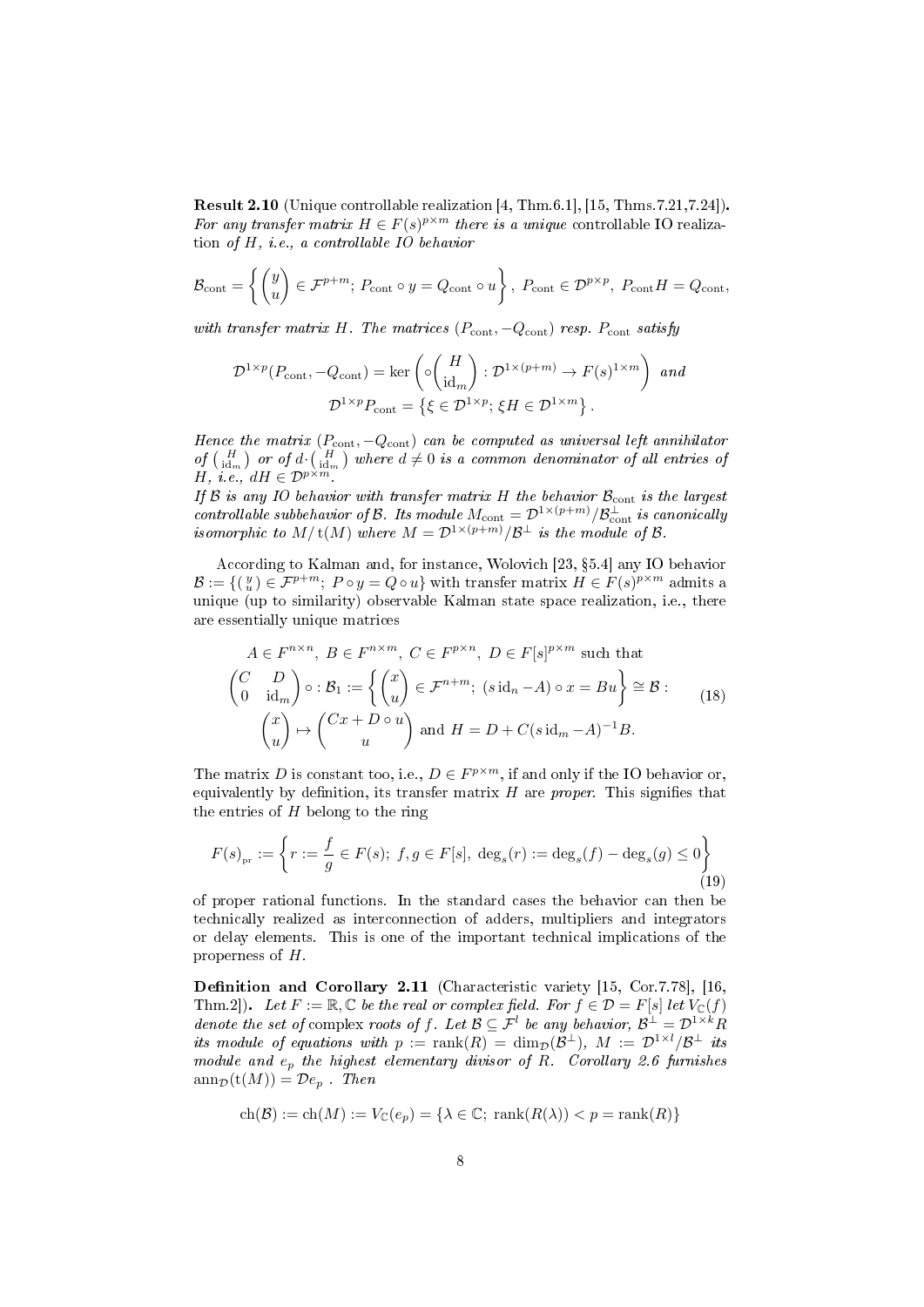is called the characteristic variety of  $M$  and  $B$  and is finite.

Hence B is controllable or M is free or  $t(M) = 0$  if and only if  $ch(\mathcal{B}) = \emptyset$  [\[17,](#page-38-13) Thm.5.2.5 ],[\[15,](#page-38-8) Cor.7.71].

If  $\mathcal{B} = \{(\begin{smallmatrix}y\u\end{smallmatrix}) \in \mathcal{F}^{p+m};\;P\circ y = Q\circ u\}$  is an IO behavior with transfer matrix H and autonomous part  $\mathcal{B}^0 = \{y \in \mathcal{F}^p; \; P \circ y = 0\}$  the (finite) variety  $\text{ch}(\mathcal{B}^0)$ contains  $ch(\mathcal{B})$  and the elements of the first resp. the second are the poles resp. the uncontrollable poles of  $\beta$  in the usual language.

<span id="page-8-6"></span>Result 2.12 ([\[17,](#page-38-13) Thm.3.2.5], [\[16,](#page-38-14) Thm.2,(38),(62),(69)]). In the situation of the preceding definition assume  $\mathcal{F} := \mathcal{D}'(\mathbb{R}, \mathbb{C})$  and that  $\mathcal{B} \subset \mathcal{F}^l$  is autonomous,  $i.e., \text{rank}(R) = l$ . Then

<span id="page-8-1"></span>
$$
\dim_F(\mathcal{B}) = \dim_F(M) < \infty \text{ and}
$$
\n
$$
\mathcal{B} \subseteq \bigoplus_{\lambda \in ch(\mathcal{B})} \mathbb{C}[t]^l e^{\lambda t} \subseteq \mathcal{C}^\infty(\mathbb{R}, \mathbb{C})^l \subseteq \mathcal{D}'(\mathbb{R}, \mathbb{C})^l \tag{20}
$$

where  $\bigoplus_{\lambda \in \mathbb{C}} \mathbb{C}[t]e^{\lambda t} = t(\mathcal{D}'(\mathbb{R}, \mathbb{C}))$  is the space of polynomial-exponential functions. For the other standard F-signal spaces over  $F = \mathbb{R}, \mathbb{C}$  analogous results hold  $[16]$ . Equation  $(20)$  describes the analytic significance of the characteristic variety.

The following theorem will be applied whenever the existence of a left inverse matrix of a given matrix  $M$  in a specified ring has to be checked. It also provides all possible left inverses if there are any. Since full column rank of  $M$  is a necessary condition for the existence of a left inverse we will assume this in the theorem.

<span id="page-8-0"></span>Theorem 2.13 (Compare [\[18,](#page-38-1) Thm.6.1]). Let R be a principal ideal domain,  $K = \text{quot}(R)$  its quotient field and M a matrix in  $K^{k \times l}$  with rank $(M) = l$ , hence M has a left inverse in  $K^{l \times k}$ . Let

$$
\begin{pmatrix} E \\ 0 \end{pmatrix} = UMV \text{ with } E := \begin{pmatrix} e_1 & 0 \\ 0 & \cdots & e_l \end{pmatrix}
$$

be the Smith form of M with respect to R.

- <span id="page-8-5"></span><span id="page-8-2"></span>1. The following statements are equivalent:
	- (a) The matrix M has a left inverse  $M' \in R^{l \times k}$  (not only in  $K^{l \times k}$ !), i.e., satisfying  $M'M = id_l$ .
	- (b)  $E^{-1} \in R^{l \times l}$ .
	- (c)  $e_l^{-1} \in R$ .
- <span id="page-8-7"></span><span id="page-8-4"></span><span id="page-8-3"></span>2. If the conditions in  $(1)$  are satisfied the set of all left inverses of M in  $R^{l \times k}$  is the affine submodule

$$
V(E^{-1},0)U + R^{l \times (k-l)}U_2
$$

where  $U_2$  consists of the last  $(k - l)$  rows of U.

3. If the entries of M and thus its highest elementary divisor  $e_l$  belong to R condition (c) of item 1. signifies that  $e_l$  and then all  $e_i$  are units of R.

*Proof.* 1. It is obvious that [\(1b\)](#page-8-3) implies [\(1c\)](#page-8-4) since  $e_l^{-1}$  is an entry of  $E^{-1}$ .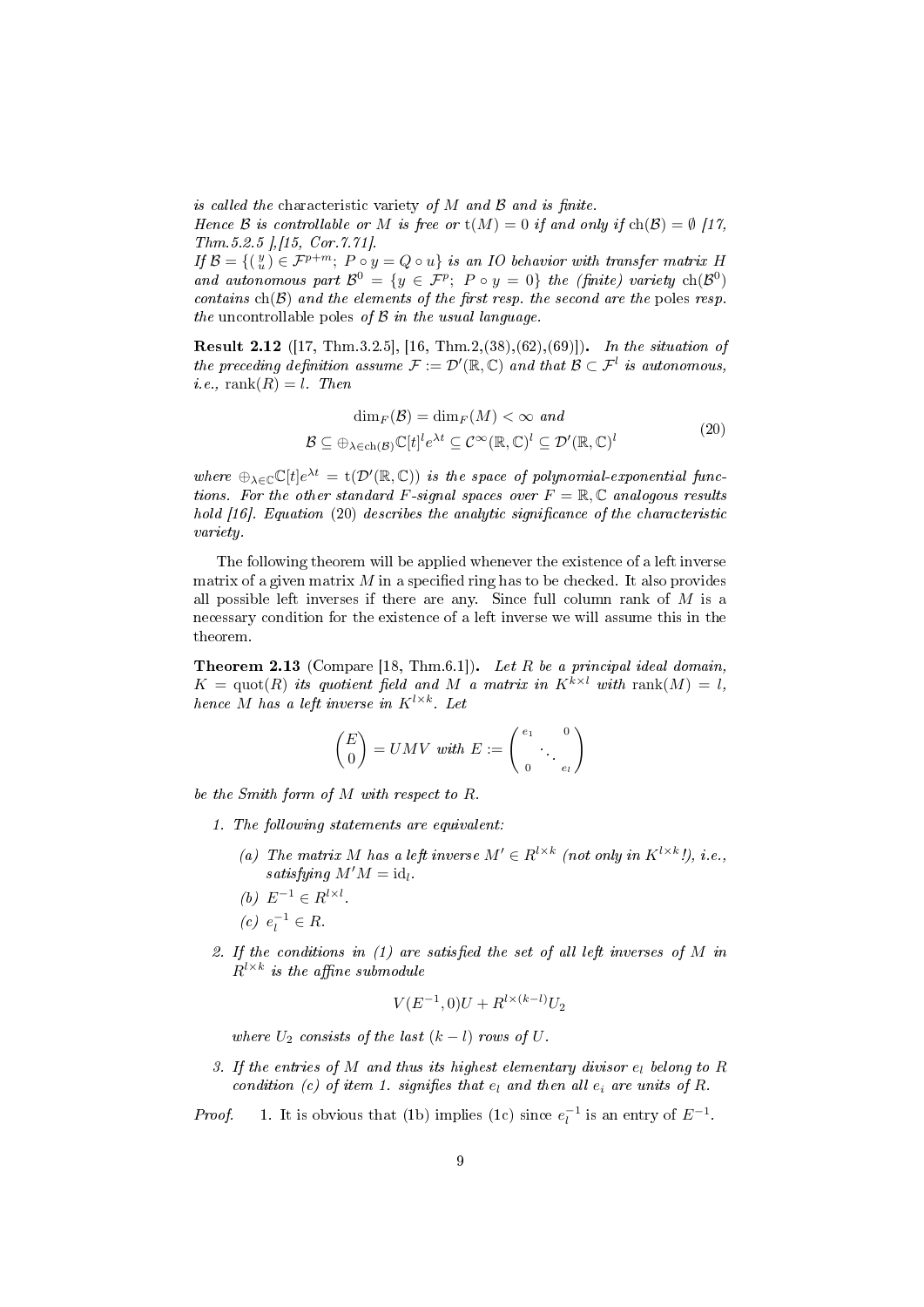$(1c) \Rightarrow (1b)$  $(1c) \Rightarrow (1b)$ : The relationship  $e_{i+1} = r_i e_i$  leads to

$$
e_i^{-1} = e_{i+1}^{-1} r_i
$$
 for  $i = 1, ..., l-1$ .

Hence,  $e_{l-1}^{-1} = e_l^{-1} r_{l-1}$  is an element of R since  $e_l^{-1}$  is so by statement [\(1c\)](#page-8-4), and so, inductively,  $e_i^{-1} \in R$  for  $i = 1, ..., l$ . Thus the matrix

$$
E^{-1} = \begin{pmatrix} e_1^{-1} & 0 \\ & \ddots & \\ 0 & e_l^{-1} \end{pmatrix}
$$

is in  $R^{l \times l}$  as well.

 $(1b) \Rightarrow (1a)$  $(1b) \Rightarrow (1a)$ : Computing

$$
V(E^{-1}, 0)UM = V(E^{-1}, 0)U \cdot U^{-1} \begin{pmatrix} E \\ 0 \end{pmatrix} V^{-1} = id_l
$$

yields that  $M' := V(E^{-1},0)U \in R^{l \times k}$  is one possible left inverse of M.

 $(1a) \Rightarrow (1b)$  $(1a) \Rightarrow (1b)$ : The equation  $M'M = id_l$  implies  $M'U^{-1}UMV = V$  and hence

$$
V^{-1}M'U^{-1} \left( \begin{array}{c} E \\ 0 \end{array} \right) = \text{id}_l.
$$
 Since  $M'$  has entries in  $R$  so does

$$
Z := V^{-1}M'U^{-1} =: (Z_1, Z_2) \in R^{l \times k} = R^{l \times (l + (k - l))} \text{ with}
$$

$$
Z_1E = (Z_1, Z_2) \begin{pmatrix} E \\ 0 \end{pmatrix} = \text{id}_l, \text{ hence } Z_1 = E^{-1} \in R^{l \times l}.
$$

### 2. According to Definition and Lemma [2.7](#page-6-2) the sequence

 $0 \longrightarrow R^{1 \times (k-l)} \stackrel{\circ U_2}{\longrightarrow} R^{1 \times k} \stackrel{\circ M}{\longrightarrow} K^{1 \times l}$ 

is exact. If  $M'$  is any matrix in  $R^{l \times k}$  it is a left inverse of M if and only if

$$
M'M = id_l = V(E^{-1}, 0)UM
$$
, i.e.,  $(M' - V(E^{-1}, 0)U) M = 0$ .

By the exactness of the preceding sequence this is equivalent to the existence of an

$$
N \in R^{l \times (k-l)}
$$
 such that  $M' - V(E^{-1}, 0)U = NU_2$ , i.e.,  

$$
M' = V(E^{-1}, 0)U + NU_2
$$
 or  $M' \in V(E^{-1}, 0)U + R^{l \times (k-l)}U_2$ .

We are now going to define  $T$ -autonomy,  $T$ -stability and  $T$ -observability for a multiplicatively closed set T of polynomials. For this purpose let  $T \subseteq \mathcal{D} \setminus \{0\}$ be such a set, i.e., satisfying (i)  $1 \in T$  and (ii)  $(t_1, t_2 \in T \implies t_1 t_2 \in T)$ , and let

$$
\mathcal{D}_T = \left\{ \frac{f}{t} \in F(s); \, t \in T \right\} \subseteq \mathcal{K} = F(s)
$$

denote the quotient ring with respect to  $T$ , also called the ring of  $T$ -stable rational functions. We may and do always assume that  $T$  is *saturated*, i.e., that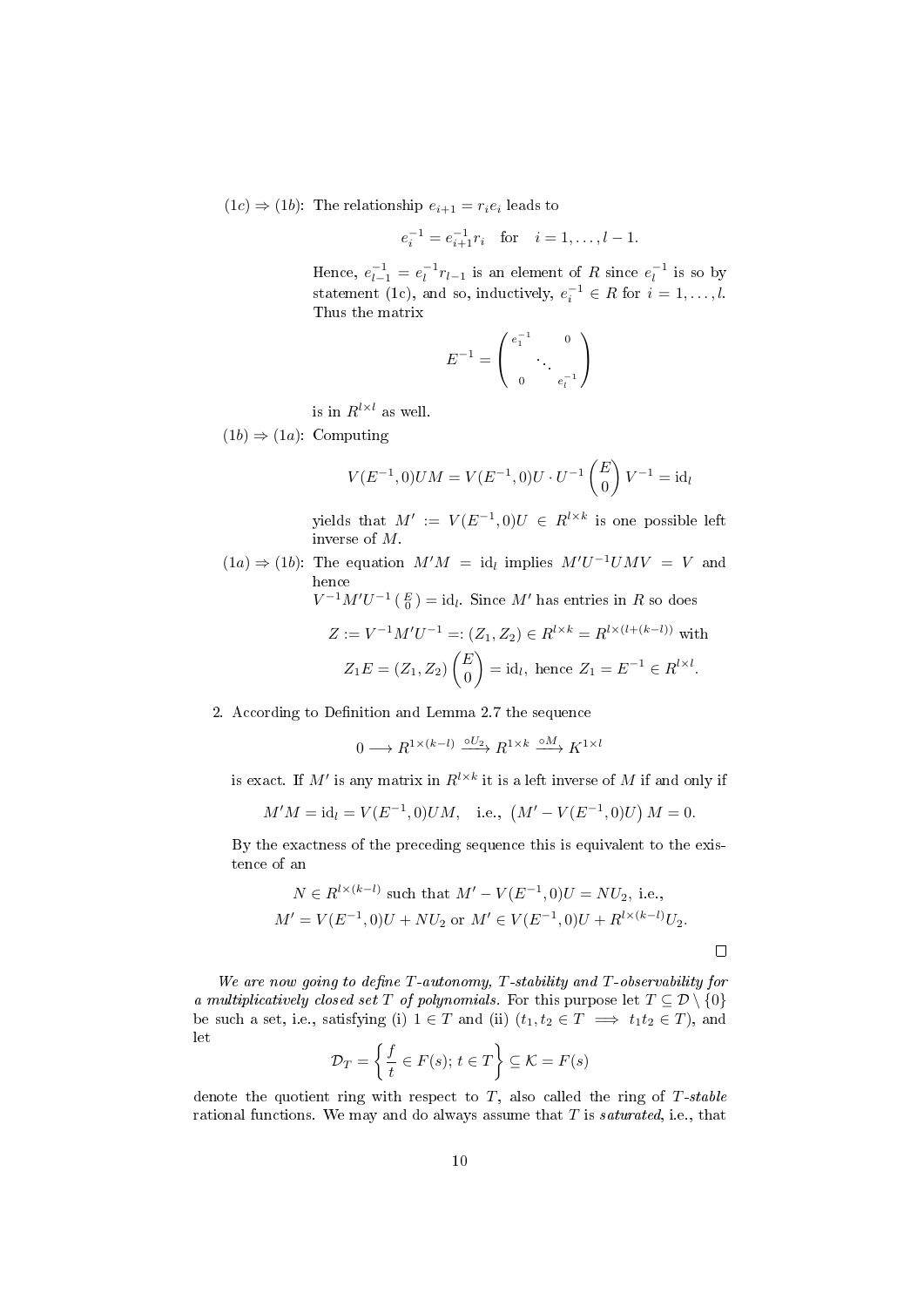it contains all divisors of elements of  $T$ . If this is not the case we replace  $T$  by the saturated multiplicatively closed set of all these divisors with the same quotient ring. Saturation implies  $T = \mathcal{D} \cap U(\mathcal{D}_T)$  and  $U(\mathcal{D}_T) = \{t_1 t_2^{-1}; t_1, t_2 \in T\}$  where  $U(\mathcal{D}_T)$  denotes the group of units or invertible elements of  $\mathcal{D}_T$ . The ring  $\mathcal{D}_T$ is also a principal ideal domain. A representative system of its prime elements, up to units, are the monic irreducible polynomials  $f \in \mathcal{D} = F[s]$  which do not belong to T.

More generally we also consider the quotient module [\[12,](#page-38-17)  $\S$ II.3]  $M_T$  for a  $\mathcal{D}$ module M:

$$
M_T := \left\{ \frac{x}{t}; \ x \in M, \ t \in T \right\}
$$
  
with the canonical map can :  $M \to M_T, \ x \mapsto \frac{x}{1}$ , and (21)

$$
t_T(M) := \ker(\text{can}) = \{x \in M; \,\exists t \in T \text{ with } tx = 0\}.
$$

The module  $t_T(M)$  is called the T-torsion submodule of M and contained in t(M). The module  $M_T$  is a  $\mathcal{D}_T$ -module in the natural fashion, and the the functor (assignment)  $M \mapsto M_T$  is exact, i.e. it maps exact sequences of  $\mathcal{D}$ modules onto exact sequences of  $\mathcal{D}_T$ -modules.

For the construction of proper observers in Sections 3 and 4 we need Smith form computations over the ring

$$
\mathcal{S} := \mathcal{D}_T \cap F(s)_{\text{pr}} \tag{22}
$$

of proper and T-stable rational functions. In [\[21,](#page-38-11) Ch.2] and [\[20,](#page-38-4) Ch.5] it is shown that in many cases this ring is euclidean and therefore admits a Smith form algorithm. Instead we derive a different algorithm which is implemented in every standard computer algebra system. Assume that  $T$  contains a linear polynomial

$$
s - \alpha \text{ and pose } \sigma := \frac{1}{s - \alpha}, \text{ hence } \deg_s(\sigma) = -1, \ \sigma \in \mathcal{S},
$$

$$
F[\sigma] = F\left[\frac{1}{s - \alpha}\right] \subseteq \mathcal{S} \text{ and } \mathcal{K} = F(s) = F(\sigma).
$$

$$
(23)
$$

If  $f(s) = \sum_{i=0}^{n} a_i (s - \alpha)^i \in F[s] = F[s - \alpha]$  is any nonzero polynomial with  $\deg_s(f) = n$  the rational function

$$
\widehat{f}(\sigma) := f\sigma^n = \frac{f}{(s-\alpha)^n} = a_n + a_{n-1}\frac{1}{s-\alpha} + \dots + a_0\frac{1}{(s-\alpha)^n} = a_n + a_{n-1}\sigma + \dots + a_0\sigma^n
$$
 with  $\deg_s(\widehat{f}) = \deg_s(f) - n = 0$  and  $f = \frac{\widehat{f}(\sigma)}{\sigma^n}$  (24)

is a polynomial in  $\sigma$ . Its  $\sigma$ -degree  $\deg_{\sigma}(f(\sigma))$  is equal to  $n = \deg_s(f)$  if and only if  $f(\alpha) = a_0 \neq 0$ .

<span id="page-10-0"></span>Definition and Lemma 2.14. The subset

$$
T_1 := \left\{ \hat{t} = \frac{t}{(s-\alpha)^{\deg(t)}}; \ t \in T \right\} \subseteq F[\sigma]
$$

is multiplicatively closed and saturated in  $F[\sigma]$  and contained in the group  $U(S)$ of units of S. Its quotient ring is  $S = F[\sigma]_{T_1}$ .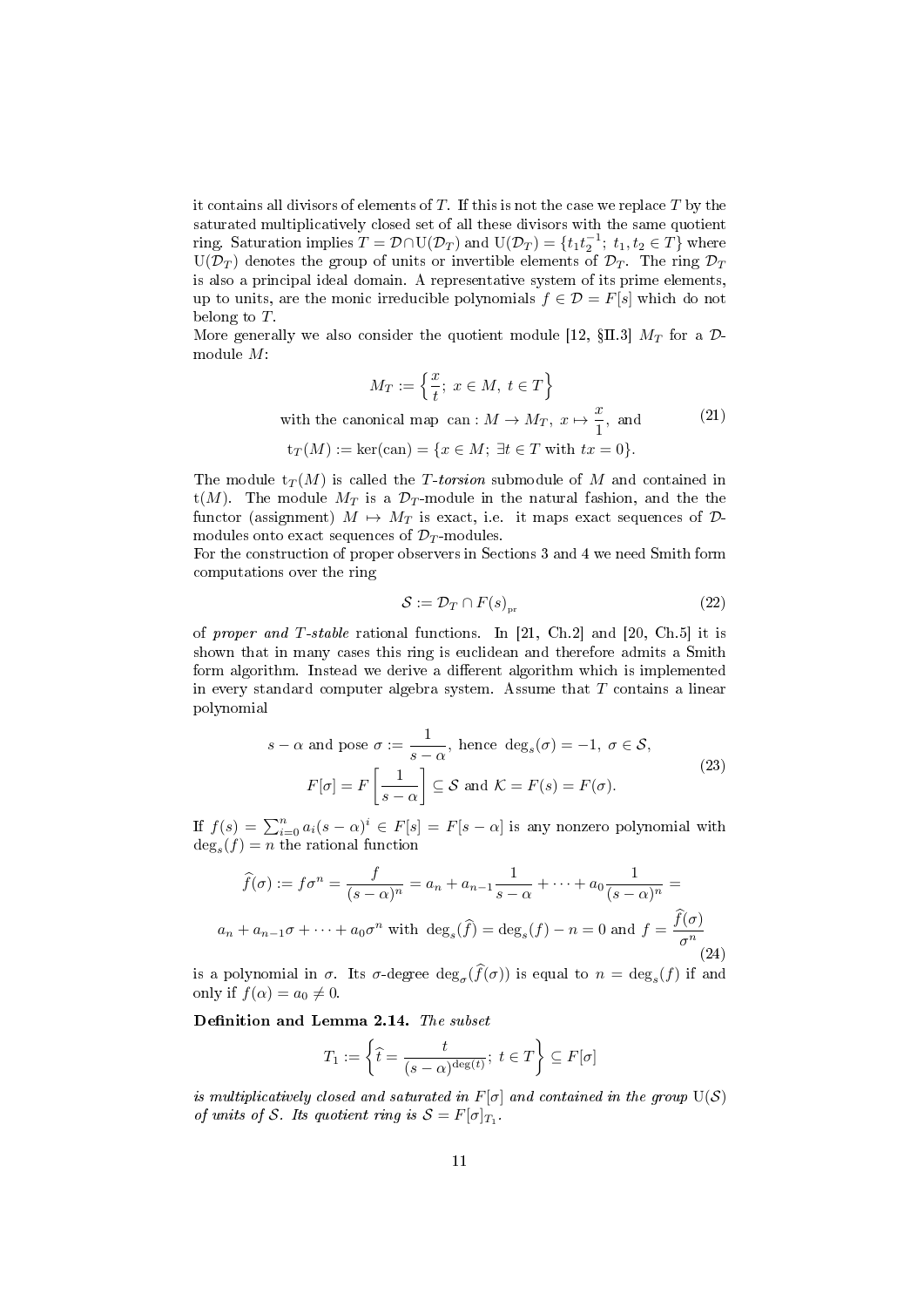Hence  $S$  is a principal ideal domain. The Smith form of a rational matrix  $R \in F(s)^{k \times l} = F(\sigma)^{k \times l}$  with respect to S is the same as that with respect to  $F[\sigma]$  and can be easily computed with any standard computer algebra system.

Proof. The equation

$$
\frac{t}{(s-\alpha)^{\deg(t)}}\frac{(s-\alpha)^{\deg(t)}}{t}=1\text{ in }\mathcal{S}\text{ implies }T_1\subseteq \mathrm{U}(\mathcal{S})\text{ and }F[\sigma]_{T_1}\subseteq \mathcal{S}_{\mathrm{U}(\mathcal{S})}=\mathcal{S}.
$$

Conversely, if

$$
0 \neq r = ft^{-1} \in S = F(s)_{pr} \cap \mathcal{D}_T, \text{ i.e.,}
$$
  
\n
$$
t \in T \text{ and } \deg(f) \leq \deg(t) \text{ then } r = ft^{-1} =
$$
  
\n
$$
\left(\sigma^{\deg(t) - \deg(f)} f \sigma^{\deg(f)}\right) \left(t \sigma^{\deg(t)}\right)^{-1} = \sigma^{\deg(t) - \deg(f)} \widehat{f} \widehat{t}^{-1} \in F[\sigma]_{T_1}.
$$

<span id="page-11-0"></span>Theorem and Definition 2.15 ( $T$ -autonomy and  $T$ -stability).

- 1. The following properties are equivalent for a behavior  $\mathcal{B} = \{w \in \mathcal{F}^p; R \circ \mathcal{F}^p\}$  $w = 0$  with  $R \in \mathcal{D}^{k \times l}$ ,  $U := \mathcal{D}^{1 \times k}R$  and  $M := \mathcal{D}^{1 \times l}/U$ .
	- (a)  $M = t_T(M)$  or, equivalently,  $M_T = 0$ .
	- (b) There is a  $t \in T$  with  $tM = 0$  or, equivalently,  $t \circ \mathcal{B} = 0$ .
	- (c) The matrix R has a left inverse in  $\mathcal{D}_T^{l \times k}$ .
	- (d) rank $(R) = l$ , i.e.,  $\beta$  is autonomous, and the highest elementary divisor of R belongs to  $T$ . If R is square (without loss of generality) this also signifies that  $\det(R) \in T$  since this determinant is the product of all elementary divisors of R.

Under these conditions  $\beta$  is called T-autonomous. Trajectories w that satisfy  $t \circ w = 0$  for some  $t \in T$  are called T-small or T-negligible. Hence a behavior is T-autonomous if all its trajectories are T-small.

- 2. An IO behavior  $\mathcal{B} = \{(\begin{smallmatrix}y\\ u\end{smallmatrix}) \in \mathcal{F}^{p+m}; P \circ y = Q \circ u\}$  is called T-stable if it  $satisfies the following equivalent conditions:$ 
	- (a) Its autonomous part  $\mathcal{B}^0 := \{y \in \mathcal{F}^p; \, P \circ y = 0\}$  is T-autonomous or, equivalently, P has a left inverse in  $\mathcal{D}_T^{p\times k}$  or its highest elementary divisor belongs to T.
	- (b) (i)  $H \in \mathcal{D}_T^{p \times m}$  (ii) The highest elementary divisor of  $(P, -Q)$  belongs to  $T$ . This condition holds in particular if  $\mathcal B$  is controllable, i.e., if this elementary divisor is even a nonzero constant in F.

*Proof.* 1. (b)  $\implies$  (a): obvious.

 $(a) \implies (b)$ : Let  $x_i := \overline{\delta_i}$  denote the canonical generators of M. By assumption there are elements  $t_j \in T$  with  $t_j x_j = 0$ . Then  $t := t_1 * \cdots * t_l \in T$  annihilates M, i.e.  $tM = 0$ . Moreover

$$
tM = 0 \iff t\mathcal{D}^{1 \times l} \subseteq U \iff \mathcal{B} = U^{\perp} \subseteq (t\mathcal{D}^{1 \times l})^{\perp} =
$$
  

$$
\{w \in \mathcal{F}^{l}; (t\mathcal{D}^{1 \times l}) \circ w = \mathcal{D}^{1 \times l} \circ (t \circ w) = 0\} = \{w \in \mathcal{F}^{l}; t \circ w = 0\} \iff
$$
  

$$
t \circ \mathcal{B} = 0.
$$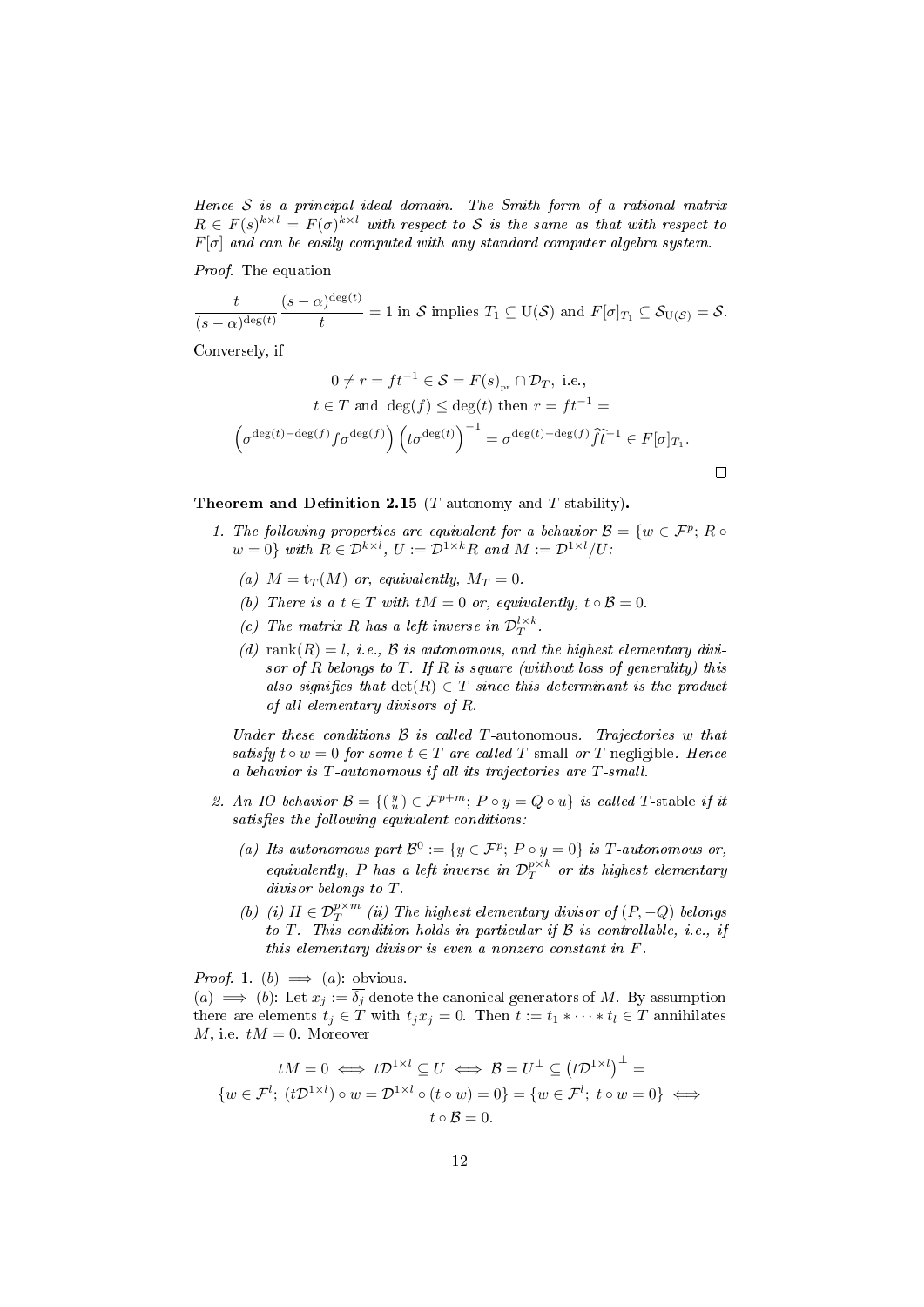$(a) \iff (c)$ :

$$
0 = M_T = \left(\mathcal{D}^{1 \times l} / \mathcal{D}^{1 \times k} R\right)_T = \mathcal{D}^{1 \times l} _T / \mathcal{D}^{1 \times k} _T R \iff
$$
  

$$
\mathcal{D}^{1 \times l} _T = \mathcal{D}^{1 \times k} _T R \iff \exists X \in \mathcal{D}^{l \times k} _T \text{ with } X R = \text{id}_l \,.
$$

(c)  $\iff$  (d): According to Theorem [2.13](#page-8-0) the matrix  $R \in \mathcal{D}^{k \times l} \subseteq \mathcal{D}^{k \times l}_T$  has a left inverse in  $\mathcal{D}_T^{l \times k}$  if and only if  $l = \mathrm{rank}(R)$  and its highest elementary divisor is invertible in  $\mathcal{D}_T$ . But  $T = \mathcal{D} \cap U(\mathcal{D}_T)$  since T is saturated.

2. We assume 
$$
k = p
$$
 without loss of generality.

 $(a) \implies (b)$ : By assumption and 1.(d)  $P \in Gl_p(\mathcal{D}_T)$  or, equivalently,  $\det(P) \in$  $\mathcal{D} \cap U(\mathcal{D}_T) = T$ . Then (i)  $H = P^{-1}Q \in \mathcal{D}_T^{p \times m}$  (ii) Due to  $P \in \mathrm{Gl}_p(\mathcal{D}_T)$ and  $H \in \mathcal{D}_T^{p \times m}$  the matrices  $(\mathrm{id}_p, -H)$  and  $(P, -Q) = P(\mathrm{id}_p, -H)$  are row equivalent in  $\mathcal{D}^{p\times (p+m)}_{T}$  $T^{p \times (p+m)}$  and have the same elementary divisors. But those of  $(id_p, -H)$  are one.

(b)  $\implies$  (a): Let  $X(P,-Q)Y = (E,0)$  be the Smith form of  $(P,-Q)$  with respect to  $D$ . The conditions (i) and (ii) imply

$$
H \in \mathcal{D}_T^{p \times m} \text{ and } E \in \mathrm{Gl}_p(\mathcal{D}_T), \text{ hence } XP\left((\mathrm{id}_p, -H)Y\binom{E^{-1}}{0}\right) = \mathrm{id}_p \text{ in } \mathcal{D}_T^{p \times p}.
$$
  
This implies  $P \in \mathrm{Gl}_p(\mathcal{D}_T).$ 

<span id="page-12-1"></span>**Example 2.16.** Let  $F = \mathbb{R}, \mathbb{C}$  be the real or complex field and  $\mathcal F$  one of the standard continuous or discrete injective cogenerator signal modules.

- 1.  $T = \{1\}$ : This set is not saturated, its saturation is  $U(F[s]) = F \setminus \{0\}$ . Only the zero behavior is  $T$ -autonomous. This set  $T$  is defined for all base fields  $F$ .
- 2.  $T := \mathcal{D} \setminus \{0\}$ , hence  $\mathcal{D}_T = F(s)$ : In this case each nonzero polynomial is invertible in  $\mathcal{D}_T$  and hence T-autonomy and autonomy coincide. This set  $T$  is also defined for any base field  $F$ .
- 3. Let  $\mathcal F$  be one of the standard injective cogenerator signal modules and let

<span id="page-12-0"></span>
$$
\mathbb{C} := \Lambda_1 \uplus \Lambda_2 \text{ with } \Lambda_1 \subseteq \begin{cases} \{\lambda \in \mathbb{C}; \ \Re(\lambda) < 0\} & \text{in the continuous case} \\ \{\lambda \in \mathbb{C}; \ |\lambda| < 1\} & \text{in the discrete case} \end{cases} \tag{25}
$$

be a non-trivial disjoint decomposition of the complex plane into a stable region  $\Lambda_1$  and an unstable region  $\Lambda_2$ . We assume that  $\Lambda_1$  and hence  $\Lambda_2$  are symmetric with respect to the real axis, i.e.,  $\overline{\Lambda_1} = \Lambda_1$  with the complex conjugate  $\overline{\lambda}$ . Define

$$
T_{\Lambda} := \{ t \in F[s]; \ V_{\mathbb{C}}(t) \subseteq \Lambda_1 \} \text{ resp. } \mathcal{D}_{T_{\Lambda}} = \left\{ \frac{f}{t}; \ f \in F[s], t \in T_{\Lambda} \right\}. \tag{26}
$$

The polynomials in  $T_{\Lambda}$  and rational functions in  $\mathcal{D}_{T_{\Lambda}}$  are called stable for the chosen decomposition  $(25)$ . These stable objects were also defined and discussed in [\[21,](#page-38-11) Ch.2, p.14] and [\[20,](#page-38-4) Ch.5]. According to Theorem [2.15](#page-11-0) and Result [2.12](#page-8-6)  $T_{\Lambda}$ -autonomy of a behavior  $\mathcal{B} \subset \mathcal{D}'(\mathbb{R}, \mathbb{C})^l$  signifies that it is C-finite-dimensional and contained in  $\oplus_{\lambda \in \Lambda_1} \mathbb{C}[t]^l e^{\lambda t}$ , and analogous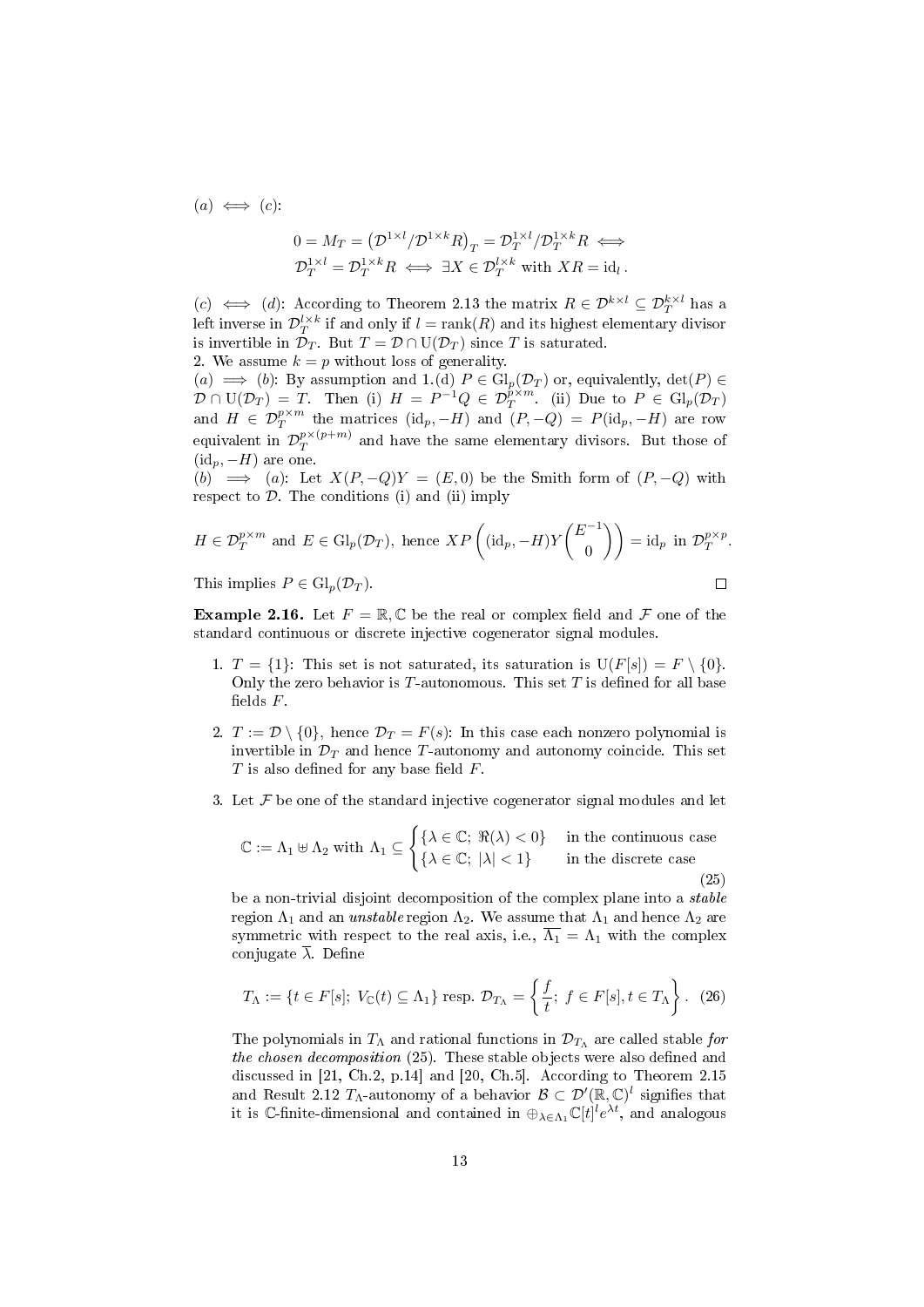properties hold for all other standard cases. In particular, all its trajectories w satisfy  $\lim_{t\to\infty} w(t) = 0$ . If  $\left(\frac{y_1}{u}\right)$  and  $\left(\frac{y_2}{u}\right)$  are two trajectories of a  $T_{\Lambda}$ -stable IO behavior with same input u the outputs  $y_1$  and  $y_2$  are asymptotically equal, i.e.,  $\lim_{t\to\infty}(y_1(t) - y_2(t)) = 0.$ 

4. The set  $T := \{s^k; k \in \mathbb{N}\}\$ is not saturated, its saturation is the set  $\widetilde{T} = \{s^k; k \in \mathbb{N}\}\$  $\{\alpha s^k; 0 \neq \alpha \in F, k \in \mathbb{N}\}\)$ . Let  $\beta$  be T-autonomous in one of the standard signal spaces. In the continuous case this signifies that all trajectories of B are polynomial functions. In the discrete case all trajectories  $w \in \mathcal{B}$  are finally zero, ie., there is a time instant  $t_0$  such that  $w(t) = 0$  for all  $t \geq t_0$ . This set  $T$  is also defined for arbitrary base fields  $F$ .

Corollary 2.17. Let  $T := T_{\Lambda}$  from item 3. of the preceding example and B a behavior as in Theorem [2.15.](#page-11-0)

- 1. If B is autonomous it is T-autonomous if and only if  $ch(\mathcal{B}) \subseteq \Lambda_1$ .
- 2. If B is an IO behavior it is T-stable if and only if  $ch(\mathcal{B}^0) \subseteq \Lambda_1$ , i.e., if all poles of B belong to  $\Lambda_1$ , or, equivalently, if  $H \in \mathcal{D}_{T_{\Lambda}}^{p \times m}$  and  $\ch(\mathcal{B}) \subseteq \Lambda_1$ .

Proof. According to Definition and Corollary [2.11](#page-7-0) the characteristic variety of B resp. B<sup>0</sup> equals  $V_{\mathbb{C}}(e)$  where e is the highest elementary divisor of R resp. P, and the inclusion  $V_{\mathbb{C}}(e) \subseteq \Lambda_1$  signifies  $e \in T$ . The assertion thus follows from items 1.d resp. 2.a of Theorem [2.15.](#page-11-0)  $\Box$ 

<span id="page-13-0"></span>Definition and Corollary 2.18 (T-observability). Consider a behavior

$$
\mathcal{B}_1 = \left\{ w \in \mathcal{F}^{l_1}; \, R_1 \circ w = 0 \right\}, \, R_1 \in \mathcal{D}^{k_1 \times l_1}, \text{ and } P \in \mathcal{D}^{l_2 \times l_1}.
$$

We call  $w \in \mathcal{B}_1$  resp.  $\mathcal{B}_1$  T-observable from  $P \circ w$  resp.  $P \circ \mathcal{B}_1$  if the behavior

$$
\ker (P \circ : \mathcal{B}_1 \to \mathcal{F}^{l_2}) = \left\{ w \in \mathcal{F}^{l_1}; \begin{pmatrix} R_1 \\ P \end{pmatrix} \circ w = 0 \right\}
$$

is  $T$ -autonomous. According to Theorem [2.15](#page-11-0) this signifies that there is a left inverse matrix  $(Y, Z) \in \mathcal{D}_T^{l_1 \times (k_1 + l_2)}$  of  $\left(\frac{R_1}{P}\right)$  or that for  $w_1, \tilde{w_1} \in \mathcal{B}_1$  with equal image  $P \circ w_1 = P \circ w_1$  the difference  $w_1 - w_1$  is T-small.

For the Rosenbrock equations from Example [2.9](#page-6-3) the behavior  $\mathcal{B}_1$  is T-observable from  $\mathcal{B}_2$  if and only if  $(\begin{smallmatrix}A \ C \end{smallmatrix})$  has a left inverse in  $\mathcal{D}^{n\times (n+p)}_T$  $\int_T^{n \times (n+p)} since$ 

$$
\ker\begin{pmatrix} A \\ C \end{pmatrix} \circ \cong \ker\begin{pmatrix} A & -B \\ C & D \\ 0 & \mathrm{id}_m \end{pmatrix} \circ, \ x \longleftrightarrow \begin{pmatrix} x \\ 0 \end{pmatrix}.
$$

Example 2.19. In the situation of the Definition [2.18](#page-13-0) and Example [2.16](#page-12-1) different choices of T furnish the following special cases of T-observability and T-observers (see the following sections):

1.  $T = \{1\}$ : In this case the morphism P $\circ$  is injective on  $\mathcal{B}_1$  and  $\mathcal{B}_1$  is called *observable* from  $P \circ B_1$  [\[15,](#page-38-8) Def.7.62, Thm.7.63], [\[17,](#page-38-13) Def.5.3.2], [\[19,](#page-38-5) Def.3.1], [\[9,](#page-38-6) Defs.3.1,4.1]. If  $(Y, Z) \in \mathcal{D}^{l_1 \times (k_1 + l_2)}$  is a left inverse of  $\begin{pmatrix} R_1 \\ P \end{pmatrix}$ , i.e.,  $Y R_1 + Z P = id_{l_1}$  and if  $w \in \mathcal{B}_1$  then  $R_1 \circ w = 0$  and therefore  $w = id_{l_1} \circ w = Z \circ (P \circ w)$ . Thus w can be computed from  $P \circ w$ , but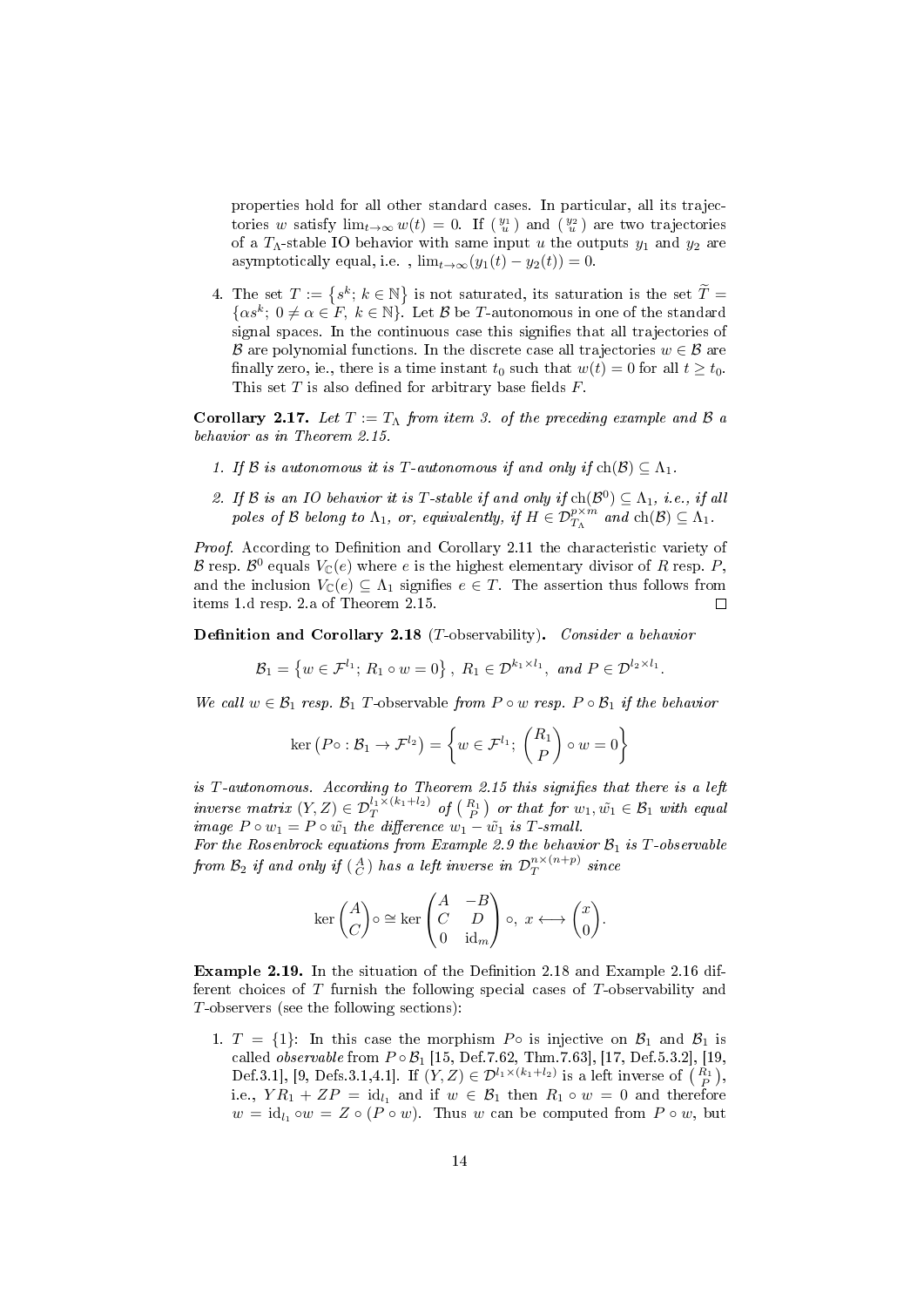only by means of the operator  $Z\circ$ , i.e., in general and the standard cases, by higher derivatives or shifts which are unsuitable from the engineering point of view. Proper asymptotic observers [\[13\]](#page-38-0) were introduced to avoid these higher derivatives.

- 2.  $T = \{s^k; k \in \mathbb{N}\}\colon \mathcal{B}_1$  is reconstructible from  $P \circ \mathcal{B}_1$  [\[9,](#page-38-6) Defs. 3.1, 4.1]. In the discrete case a T-observer is called a dead-beat observer [\[2\]](#page-37-1).
- 3.  $T = T_A$ :  $\mathcal{B}_1$  is  $\Lambda$ -detectable from  $P \circ \mathcal{B}_1$  [\[17,](#page-38-13) Def.5.3.16], [\[19,](#page-38-5) Def.3.1]. The associated observers are called  $\Lambda$ -asymptotic [\[9,](#page-38-6) Defs.3.1,4.1].
- 4.  $T = \mathcal{D} \setminus \{0\}$ :  $\mathcal{B}_1$  is trackable from  $P \circ \mathcal{B}_1$  [\[9,](#page-38-6) Def.3.1].

In the following sections we will define  $T$ -observers of a desired component of a trajectory as suitable IO behaviors and discuss their existence and construction.

## 3 Input T-observers and output T-controllers

This section can be considered as a behavioral extension of Wolovich's work in [\[23,](#page-38-2) Sect.5.5] where he treated input function observability and output function controllability. Concerning the behavioral definitions, especially of observers and their error behaviors, we follow Valcher/Willems [\[19\]](#page-38-5) and Fuhrmann [\[9\]](#page-38-6). Also in our theory Result [2.8](#page-6-1) on image behaviors and elimination plays an important part, compare [\[9,](#page-38-6) Rem. on p.104].

<span id="page-14-0"></span>Definition 3.1. In this section we start with two IO behaviors

$$
\mathcal{B}_1 \quad := \quad \left\{ \begin{pmatrix} y_1 \\ u \end{pmatrix} \in \mathcal{F}^{p+m}; \ P_1 \circ y_1 = Q_1 \circ u \right\}, \ P_1 \in \mathcal{D}^{p \times p}, \ \det(P_1) \neq 0,
$$
\n
$$
\mathcal{B}_2 \quad := \quad \left\{ \begin{pmatrix} y_2 \\ y_1 \end{pmatrix} \in \mathcal{F}^{m+p}; \ P_2 \circ y_2 = Q_2 \circ y_1 \right\}, \ P_2 \in \mathcal{D}^{m \times m}, \ \det(P_2) \neq 0
$$

with transfer matrices  $H_1 = P_1^{-1}Q_1$  resp.  $H_2 = P_2^{-1}Q_2$  which can be connected in series. We define the *serial interconnection* behavior  $B$  and the *error* behavior  $B_{\text{err}}$  as

$$
\mathcal{B} := \left\{ \begin{pmatrix} y_2 \\ y_1 \\ u \end{pmatrix} \in \mathcal{F}^{m+p+m}; \begin{pmatrix} y_2 \\ y_1 \end{pmatrix} \in \mathcal{B}_2 \text{ and } \begin{pmatrix} y_1 \\ u \end{pmatrix} \in \mathcal{B}_1 \right\}
$$

$$
= \left\{ \begin{pmatrix} y_2 \\ y_1 \\ u \end{pmatrix} \in \mathcal{F}^{m+p+m}; \begin{pmatrix} P_2 & -Q_2 & 0 \\ 0 & P_1 & -Q_1 \end{pmatrix} \circ \begin{pmatrix} y_2 \\ y_1 \\ u \end{pmatrix} = 0 \right\} \text{ and}
$$

$$
\mathcal{B}_{err} := \left\{ y_2 - u \in \mathcal{F}^m; \exists \begin{pmatrix} y_2 \\ y_1 \\ u \end{pmatrix} \in \mathcal{B} \right\}
$$

$$
= (\mathrm{id}_m, 0, - \mathrm{id}_m) \circ \mathcal{B} =: \{ e \in \mathcal{F}^m; P_{\text{err}} \circ e = 0 \}
$$

where  $P_{err}$  exists according to Result [2.8.](#page-6-1) Then  $B_2$  is called an *input T-observer* of  $\mathcal{B}_1$  or  $\mathcal{B}_1$  an *output T-controller* of  $\mathcal{B}_2$  if  $\mathcal{B}_{err}$  is T-autonomous (compare [\[23,](#page-38-2) p.164]).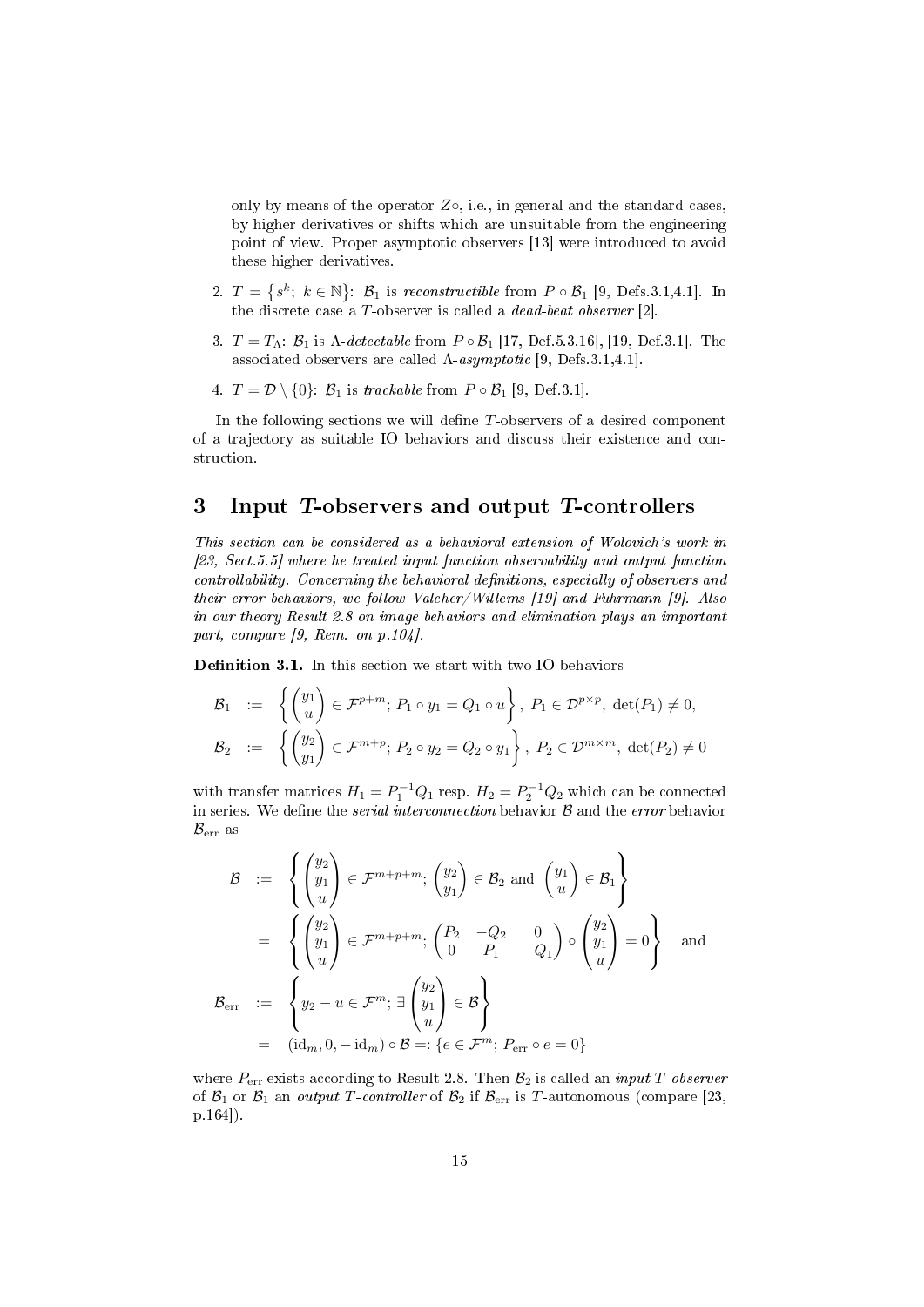**Remark 3.2.** 1. The serial behavior  $\beta$  in Definition [3.1](#page-14-0) has the representation

$$
\mathcal{B} = \left\{ \begin{pmatrix} y_2 \\ y_1 \\ u \end{pmatrix} \in \mathcal{F}^{m+p+m}; \begin{pmatrix} P_2 & -Q_2 \\ 0 & P_1 \end{pmatrix} \circ \begin{pmatrix} y_2 \\ y_1 \end{pmatrix} = \begin{pmatrix} 0 \\ Q_1 \end{pmatrix} \circ u \right\}
$$

which shows that it is an IO behavior with input u and output  $\binom{y_2}{y_1}$ . The following picture is a visualization of  $\beta$ :

$$
u\in \mathcal{F}^m \hspace{1cm} \mathcal{B}_1 \hspace{1cm} \overbrace{y_1\in \mathcal{F}^p} \hspace{1cm} \mathcal{B}_2 \hspace{1cm} \overbrace{y_2\in \mathcal{F}^m}^{\bullet}
$$

2. In the standard cases of  $T := T_{\Lambda}$  from Example [2.16,](#page-12-1)(3), the T-autonomy of  $\mathcal{B}_{err}$  implies that all trajectories in  $\mathcal{B}_{err}$  tend to zero for  $t \to \infty$ , i.e., that all trajectories  $\begin{pmatrix} y_2 \\ y_1 \\ u \end{pmatrix}$  $\Big) \in \mathcal{B}$  satisfy  $\lim_{t \to \infty} (y_2(t) - u(t)) = 0$ . If an input T-observer  $\mathcal{B}_2$  of a given plant  $\mathcal{B}_1$  is used in serial connection the output of the interconnected system is asymptotically equal to the input u of the plant  $\mathcal{B}_1$ . Therefore an input T-observer is called an asymptotic input observer in this case.

Likewise, if an output T-controller  $\mathcal{B}_1$  of a given plant  $\mathcal{B}_2$  is used in serial connection the output  $y_2$  of the interconnected system  $y_2$  is asymptotically equal to a desired output  $u$  which is taken as input of the controller.

3. According to Theorem [2.15](#page-11-0) B is T-stable if and only if  $\det(P) = \det(P_1) \det(P_2)$ belongs to T. Since T is saturated this signifies that both  $\mathcal{B}_1$  and  $\mathcal{B}_2$  are T-stable.

For the proof of the theorems in this section we need some lemmas.

<span id="page-15-0"></span>Lemma 3.3. For two IO systems  $\mathcal{B}_1$  and  $\mathcal{B}_2$  as in Definition [3.1](#page-14-0) let  $(X, Y) \in$  $\mathcal{D}^{k \times (m+p)}$  be a universal left annihilator of  $\left( \begin{array}{ccc} P_2 & -Q_2 \ \cap & D \end{array} \right)$  $-Q_1$   $P_1$  . Then the matrix  $P_{\text{err}}$  of equations of  $\mathcal{B}_{\text{err}}$  is  $P_{\text{err}} = XP_2$ .

*Proof.* It follows from the basic Result [2.8](#page-6-1) on image behaviors that  $P_{\text{err}}$  can be computed by means of a universal left annihilator  $(X, Y, -P_{err})$  of the matrix

$$
\begin{pmatrix} P_2 & -Q_2 & 0 \\ 0 & P_1 & -Q_1 \\ \mathrm{id}_m & 0 & -\mathrm{id}_m \end{pmatrix}.
$$

This annihilator satisfies the three conditions

$$
XP_2 = P_{\text{err}}, XQ_2 = YP_1 \text{ and } YQ_1 = P_{\text{err}} \text{ or}
$$
  

$$
XP_2 = YQ_1, XQ_2 = YP_1 \text{ and } P_{\text{err}} = XP_2
$$

which, in turn, are equivalent to

$$
(X,Y)\begin{pmatrix} P_2 & -Q_2 \ -Q_1 & P_1 \end{pmatrix} = 0 \text{ and } P_{\text{err}} = XP_2.
$$

We conclude that  $(X, Y)$  is a universal left annihilator of  $\begin{pmatrix} P_2 & -Q_2 \ Q & -P_1 \end{pmatrix}$  $-Q_1$   $P_1$  $\Big)$  and  $P_{\text{err}} = XP_2.$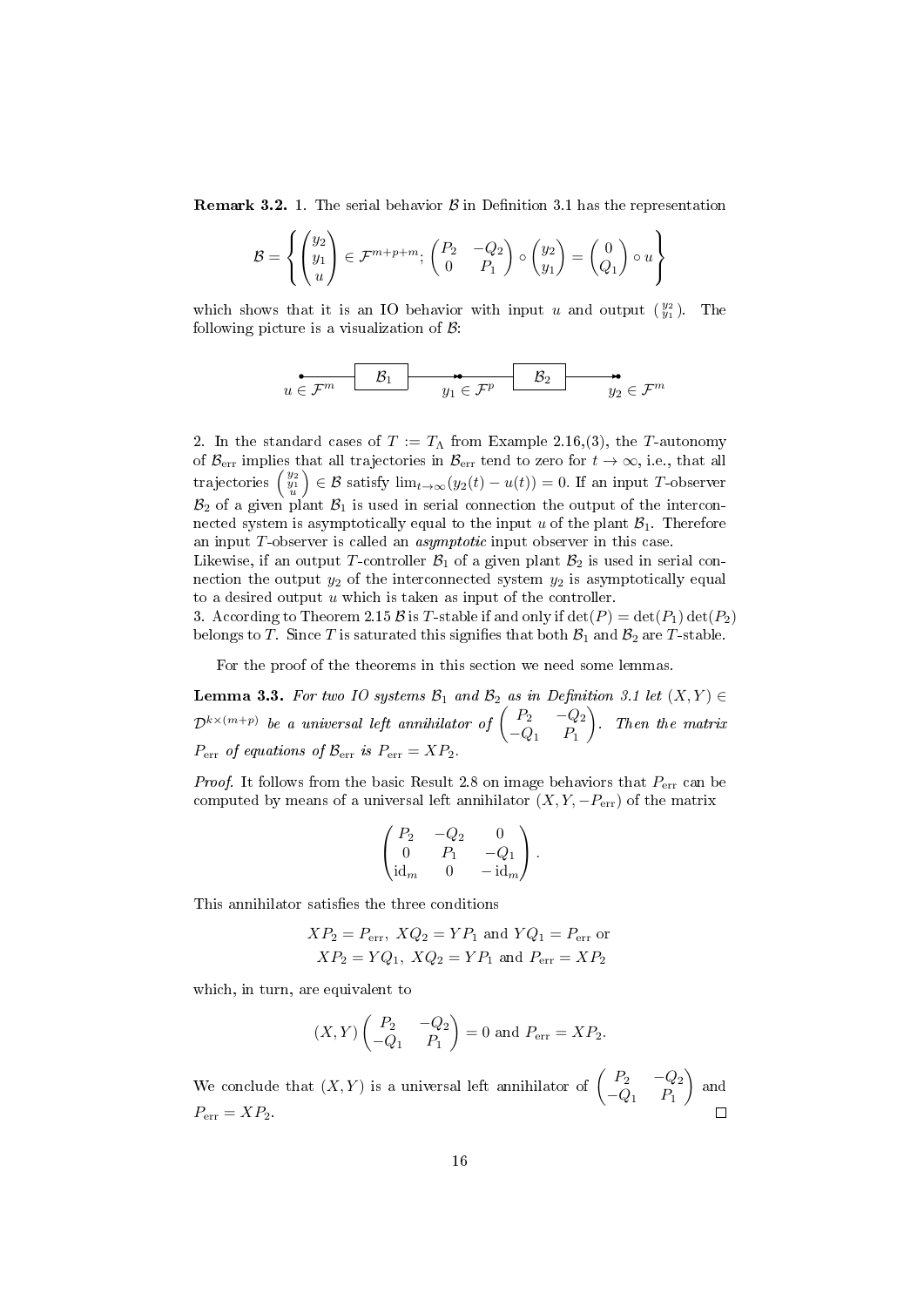<span id="page-16-0"></span>Lemma 3.4. In the situation of Lemma [3.3](#page-15-0) assume that the transfer matrix  $H_2$  is a left inverse of  $H_1$ , i.e.  $H_2H_1 = id_m$ . Then:

- 1. rank $(X, Y) = m$ . Therefore we can and do assume that  $(X, Y) \in \mathcal{D}^{m \times (m+p)}$ .
- 2.  $P_{\text{err}} = XP_2 \in \mathcal{D}^{m \times m}$  has  $\text{rank}(P_{\text{err}}) = m$ , i.e.,  $\mathcal{B}_{\text{err}}$  is autonomous, and

$$
(X,Y) = P_{\rm err}(P_2^{-1}, H_2 P_1^{-1}).
$$

Proof 1.

$$
\begin{pmatrix}\nP_2 & -Q_2 \\
-Q_1 & P_1\n\end{pmatrix} = \begin{pmatrix}\nP_2 & 0 \\
0 & P_1\n\end{pmatrix} \begin{pmatrix}\n\operatorname{id}_m & -H_2 \\
-H_1 & \operatorname{id}_p\n\end{pmatrix}
$$
\n
$$
= \begin{pmatrix}\nP_2 & 0 \\
0 & P_1\n\end{pmatrix} \begin{pmatrix}\n\operatorname{id}_m & -H_2 \\
0 & \operatorname{id}_p\n\end{pmatrix} \begin{pmatrix}\n0 & 0 \\
-H_1 & \operatorname{id}_p\n\end{pmatrix},
$$

the last equality following from  $H_2H_1 = id_m$ . The first matrix in the last product has rank  $p + m$ , the second one as well, and the third one has rank p. This implies rank  $\begin{pmatrix} P_2 & -Q_2 \ 0 & P \end{pmatrix}$  $-Q_1$   $P_1$  $= p$ . Since  $(X, Y)$  is a universal left annihilator of this matrix we infer

rank(X, Y) = (m + p) - rank 
$$
\begin{pmatrix} P_2 & -Q_2 \\ -Q_1 & P_1 \end{pmatrix}
$$
 = (p + m) - p = m.

2. We define the matrices  $X^1$  and  $Y^1$ :

$$
0 = (X, Y) \begin{pmatrix} P_2 & -Q_2 \\ -Q_1 & P_1 \end{pmatrix}
$$
  
=  $\underbrace{(X, Y) \begin{pmatrix} P_2 & 0 \\ 0 & P_1 \end{pmatrix} \begin{pmatrix} id_m & -H_2 \\ 0 & id_p \end{pmatrix}}_{=: (X^1, Y^1)} \begin{pmatrix} 0 & 0 \\ -H_1 & id_p \end{pmatrix}$ 

with  $X^1 = XP_2 = P_{err}$  and  $rank(X^1, Y^1) = rank(X, Y) = m$ . The equation

$$
0 = (X^1, Y^1) \begin{pmatrix} 0 & 0 \\ -H_1 & \mathrm{id}_p \end{pmatrix} = (-Y^1 H_1, Y^1)
$$

implies  $Y^1 = 0$  and thus  $rank(X^1) = m$ , hence  $rank(P_{err}) = rank(X^1) =$ m. We finally rewrite the matrix  $(X, Y)$  as

$$
(X,Y) = (X^1, Y^1) \begin{pmatrix} \mathrm{id}_m & H_2 \\ 0 & \mathrm{id}_p \end{pmatrix} \begin{pmatrix} P_2^{-1} & 0 \\ 0 & P_1^{-1} \end{pmatrix}
$$
  
=  $(P_{\text{err}}, 0) \begin{pmatrix} P_2^{-1} & H_2 P_1^{-1} \\ 0 & P_1^{-1} \end{pmatrix}$   
=  $P_{\text{err}}(P_2^{-1}, H_2 P_1^{-1}).$ 

 $\Box$ 

<span id="page-16-1"></span>**Lemma 3.5.** If in the situation of Lemma [3.3](#page-15-0)  $H_2$  is a left inverse of  $H_1$ , i.e.,  $H_2H_1 = \text{id}_m$ , and if, in addition,  $P_2^{-1} \in \mathcal{D}_T^{m \times m}$  and  $H_2P_1^{-1} \in \mathcal{D}_T^{m \times p}$  then the behavior  $\mathcal{B}_{err}$  is T-autonomous.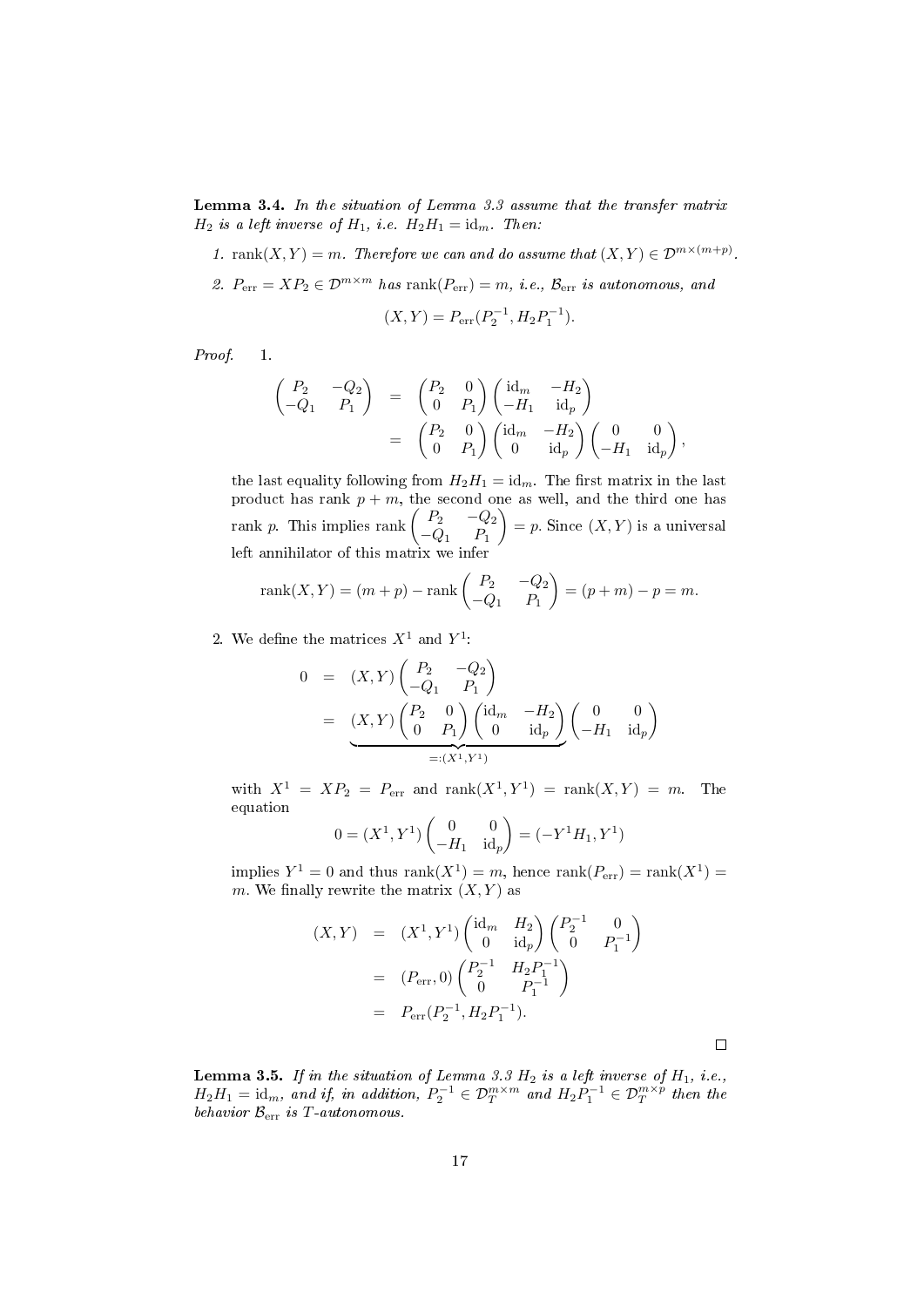Proof. The equation

$$
(P_2^{-1}, H_2 P_1^{-1}) \begin{pmatrix} P_2 & -Q_2 \ -Q_1 & P_1 \end{pmatrix} = (\mathrm{id}_m - H_2 H_1, -H_2 + H_2) = 0
$$

shows that

$$
(P_2^{-1}, H_2P_1^{-1}) \in \mathcal{D}_T^{m \times (m+p)}
$$
 is a left annihilator of  $\begin{pmatrix} P_2 & -Q_2 \ -Q_1 & P_1 \end{pmatrix}$ .

According to Lemma [3.3](#page-15-0)  $(X, Y) \in \mathcal{D}^{m \times (m+p)}$  is a universal left annihilator of this matrix with respect to  $D$  and hence also with respect to  $D<sub>T</sub>$  because the functor (assignment)  $M \mapsto M_T$  preserves exactness. By definition of a universal annihilator there exists a matrix  $X^2 \in \mathcal{D}^{m \times m}_T$  such that

$$
(P_2^{-1}, H_2 P_1^{-1}) = X^2(X, Y).
$$

On the other hand Lemma [3.4](#page-16-0) yields

$$
(X,Y) = P_{\rm err}(P_2^{-1}, H_2 P_1^{-1}).
$$

Combining these two equations implies

$$
(X,Y) = P_{\text{err}} X^2(X,Y)
$$
, hence  $P_{\text{err}} X^2 = \text{id}_m$  since rank $(X,Y) = m$  and  
  $1 = \det(P_{\text{err}}) \det(X^2)$ ,  $\det(X^2) \in \mathcal{D}_T$ , thus  $\det(P_{\text{err}}) \in \mathcal{D} \cap U(\mathcal{D}_T) = T$ .

According to Theorem [2.15](#page-11-0) this signifies that  $\mathcal{B}_{err}$  is T-autonomous.

<span id="page-17-0"></span>**Lemma 3.6.** Let  $\mathcal{B}_1$ ,  $\mathcal{B}_2$ ,  $\mathcal{B}$  and  $\mathcal{B}_{err}$  be the behaviors from Definition [3.1.](#page-14-0) If  $B_{\text{err}}$  is T-autonomous then

- 1.  $H_2H_1 = id_m$  and
- 2.  $B_2$  is T-stable.

*Proof.* 1. For  $\tilde{u} \in \mathcal{K}^m$ ,  $\mathcal{K} := \text{quot}(\mathcal{D}) = F(s)$ , we obtain

$$
\begin{pmatrix} H_1 \tilde{u} \\ \tilde{u} \end{pmatrix} \in \mathcal{B}_{1\mathcal{K}}, \ \begin{pmatrix} H_2 H_1 \tilde{u} \\ H_1 \tilde{u} \end{pmatrix} \in \mathcal{B}_{2\mathcal{K}}, \ \begin{pmatrix} H_2 H_1 \tilde{u} \\ H_1 \tilde{u} \\ \tilde{u} \end{pmatrix} \in \mathcal{B}_{\mathcal{K}} \text{ and}
$$

$$
H_2 H_1 \tilde{u} - \tilde{u} \in \mathcal{B}_{\text{err}\mathcal{K}}
$$

where  $B_{1K}$  etc. denote the transfer spaces according to Result [2.3](#page-4-0) and where we have also used the exactnes of the functor (assignment)  $\mathcal{B} \mapsto \mathcal{B}_{\mathcal{K}}$ . But  $\mathcal{B}_{errK} = 0$  because  $\mathcal{B}_{err}$  is T-autonomous and thus autonomous. Hence

$$
H_2H_1\tilde u=\tilde u\text{ for all }\tilde u\in{\mathcal K}^m,\quad\text{i.e.}\quad H_2H_1=\operatorname{id}_m.
$$

2. The equation  $H_2H_1 = \mathrm{id}_m$  and Lemma [3.4](#page-16-0) imply  $P_{\text{err}} = XP_2 \in \mathcal{D}^{m \times m}$ . By assumption we have  $\det(P_{err}) = \det(X) \det(P_2) \in T$ . From the saturation of T we conclude that also  $\det(P_2) \in T$ . This signifies that  $\mathcal{B}_2$  is a T-stable IO behavior.

 $\Box$ 

 $\Box$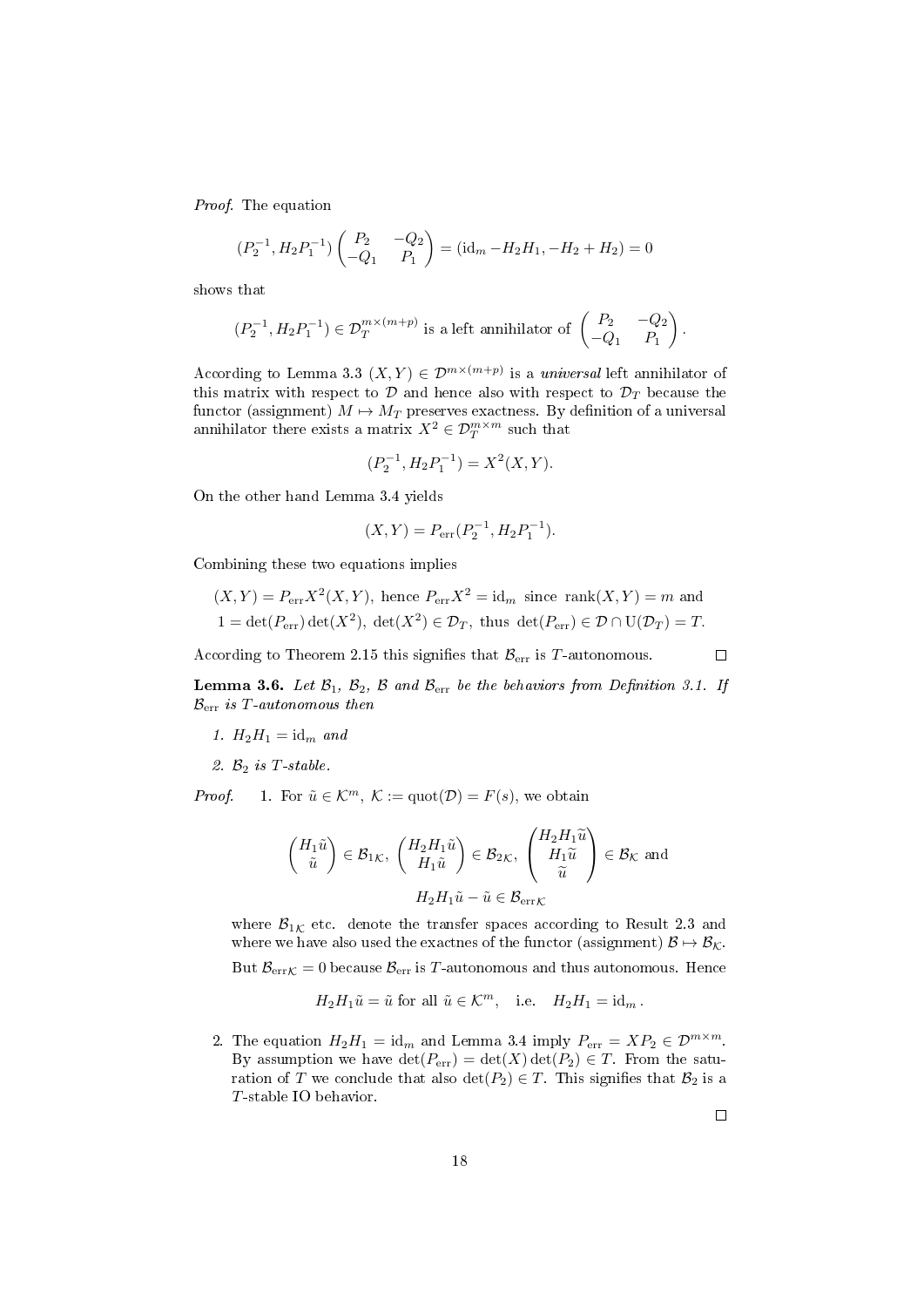We finally prove our main result on input  $T$ -observers.

<span id="page-18-0"></span>**Theorem 3.7** (Input  $T$ -observers). Let

$$
\mathcal{B}_1 := \left\{ \begin{pmatrix} y_1 \\ u \end{pmatrix} \in \mathcal{F}^{p+m}; \ P_1 \circ y_1 = Q_1 \circ u \right\}, \ P_1 \in \mathcal{D}^{p \times p}, \ \det(P_1) \neq 0,
$$

be an IO behavior with transfer matrix  $H_1 = P_1^{-1} Q_1$ . A. Existence of a T-observer  $\mathcal{B}_2$  of  $\mathcal{B}_1$ : The following three statements are equivalent:

- 1. There exists an input T-observer  $\mathcal{B}_2$  of  $\mathcal{B}_1$ .
- 2. There is a matrix  $H_2 \in \mathcal{D}_T^{m \times p}$  such that

(a) 
$$
H_2H_1 = \text{id}_m
$$
 and  
(b)  $H_2P_1^{-1} \in \mathcal{D}_T^{m \times p}$ .

3. The matrix  $Q_1$  has a left inverse  $Z \in \mathcal{D}_T^{m \times p}$  or, equivalently according to Definition and Corollary [2.18,](#page-13-0) u is T-observable from  $y_1$ , and then  $H_2 = ZP_1$  satisfies  $(A2)$ .

If these conditions are satisfied each input T-observer  $\mathcal{B}_2$  is automatically Tstable. The unique controllable realization  $\mathcal{B}_2$  of  $H_2$  is the unique controllable T-input observer of  $\mathcal{B}_1$  with transfer matrix  $H_2$  and, of course, also T-stable. Condition (A3) can be constructively checked by means of Theorem [2.13.](#page-8-0) B. Parametrization: If the equivalent conditions of item A. hold all input T-

observers of  $\mathcal{B}_1$  are obtained by the following algorithmic steps:

- 1. Compute one and then all left inverses Z of  $Q_1$  in  $\mathcal{D}_T^{m \times p}$  according to Theorem [2.13.](#page-8-0) Define  $H_2 := ZP_1$  for a chosen Z.
- 2. Compute the unique controllable realization of  $H_2 = ZP_1$  by means of Result [2.10:](#page-7-1)

$$
\mathcal{B}_{\text{cont}} = \left\{ \begin{pmatrix} y_2 \\ y_1 \end{pmatrix} \in \mathcal{F}^{m+p}; \ P_{\text{cont}} \circ y_2 = Q_{\text{cont}} \circ y_1 \right\}.
$$

3. Choose a matrix  $\widetilde{P}_2 \in \mathcal{D}^{m \times m}$  with  $\det(\widetilde{P}_2) \in T$  and define

$$
(P_2, -Q_2) := \widetilde{P}_2(P_{\text{cont}}, -Q_{\text{cont}}).
$$

The IO behaviors  $\mathcal{B}_2 := \{(\begin{smallmatrix} y_2 \\ y_1 \end{smallmatrix}) \in \mathcal{F}^{m+p}; P_2 \circ y_2 = Q_2 \circ y_1\}$  are exactly the input T-observers of  $\mathcal{B}_1$ . In other words: The inverses  $Z\in \mathcal{D}_T^{m\times p}$  of  $Q_1$  parametrize all controllable input T-observers and the pairs  $(Z, \tilde{P}_2)$  all input T-observers. According to Lemma [3.3](#page-15-0) the error behavior of this observer is

$$
\mathcal{B}_{\text{err}} = \{ e \in \mathcal{F}^m; \; XP_2 \circ e = 0 \} \quad \text{with a universal left annihilator } (X, Y) \text{ of}
$$
\n
$$
\begin{pmatrix} P_2 & -Q_2 \\ -Q_1 & P_1 \end{pmatrix} \text{ or } X\widetilde{P_2}(P_{\text{cont}}, -Q_{\text{cont}}) = X(P_2, -Q_2) = Y(Q_1, -P_1).
$$

C. Properness: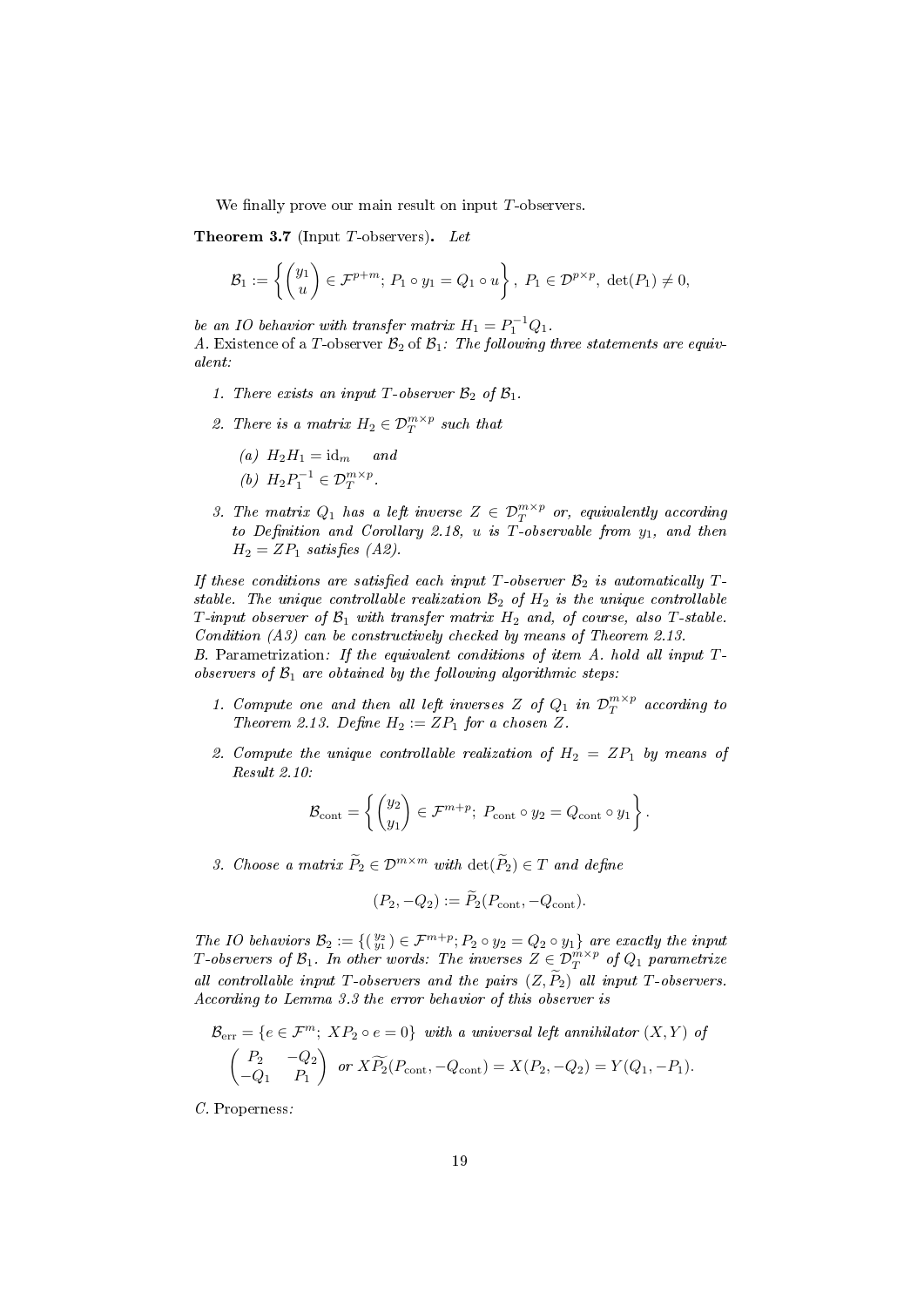- 1. If  $(Z, \widetilde{P}_2)$  is chosen as in item B. the associated observer  $\mathcal{B}_2$  and especially its transfer matrix  $H_2 = ZP_1$  are T-stable, hence  $H_2 \in \mathcal{D}_T^{m \times p}$ . If  $H_2$  is also proper the input  $T$ -observer is proper by definition. The existence and construction of such  $Z$  and  $H_2$  will be discussed in Theorem [3.12.](#page-22-0)
- 2. If  $\mathcal{B}_1$  is T-stable, i.e.,  $\det(P_1) \in T$ , and if  $H_2$  is any left inverse of  $H_1$ in  $S^{m \times p}$  then  $Z = H_2 P_1^{-1} \in \mathcal{D}_T^{m \times p}$  and thus all conditions in A. are satisfied. The corresponding input  $T$ -observer according to  $B$ . is proper, and all proper input T-observers are obtained in this fashion. Theorem [2.13](#page-8-0) again enables to check the existence of such a left inverse  $H_2$  of  $H_1$  and to construct all of them if there is one.

*Proof.* A. 1.  $\Rightarrow$  2.: Let  $\mathcal{B}, \mathcal{B}_{err}, X$ , and Y denote the same behaviors resp. matrices as in Definition [3.1](#page-14-0) and Lemma [3.3.](#page-15-0) The assumption that  $\mathcal{B}_2$  is an input T-observer of  $\mathcal{B}_1$  implies by definition that  $\mathcal{B}_{err}$  is T-autonomous. By means of Lemma [3.6](#page-17-0) we conclude

 $P_2 \in \mathrm{Gl}_m(\mathcal{D}_T)$ , hence  $H_2 = P_2^{-1}Q_2 \in \mathcal{D}_T^{m \times p}$ , and  $H_2H_1 = \mathrm{id}_m$ .

Now we apply Lemma [3.4](#page-16-0) and use the equation

$$
(X,Y) = P_{\text{err}}(P_2^{-1}, H_2 P_1^{-1}).
$$

The T-autonomy of  $\mathcal{B}_{err}$  implies  $P_{err} \in Gl_m(\mathcal{D}_T)$  and then

$$
H_2 P_1^{-1} = P_{\text{err}}^{-1} Y \in \mathcal{D}_T^{m \times p}.
$$

2.  $\Rightarrow$  1.: Let  $\mathcal{B}_2$  be the unique controllable realization of  $H_2$  according to Result [2.10:](#page-7-1)

$$
\mathcal{B}_2 = \left\{ \begin{pmatrix} y_2 \\ y_1 \end{pmatrix} \in \mathcal{F}^{m+p}; \ P_2 \circ y_2 = Q_2 \circ y_1 \right\}, \ P_2 \in \mathcal{D}^{m \times m}, \ \det(P_2) \neq 0.
$$

Since  $\mathcal{B}_2$  is controllable the elementary divisors of  $(P_2, -Q_2)$  are units in  $\mathcal D$  and therefore in  $\mathcal{D}_T$ . With  $H_2 \in \mathcal{D}_T^{m \times p}$  according to condition 2. we conclude from Theorem [2.15,](#page-11-0) 2., that  $\mathcal{B}_2$  is a T-stable IO behavior and thus  $P_2 \in Gl_m(\mathcal{D}_T)$ and  $P_2^{-1} \in \mathcal{D}_T^{m \times m}$ .

The conditions 2. and Lemma [3.5](#page-16-1) finally imply that  $\mathcal{B}_{err}$  is T-autonomous, i.e., that  $\mathcal{B}_2$  is really a (T-stable) input T-observer of  $\mathcal{B}_1$ . 2. ⇒ 3.: Define  $Z := H_2 P_1^{-1}$ . Then 2. implies

$$
Z \in \mathcal{D}_T^{m \times p}
$$
 and  $ZQ_1 = H_2 P_1^{-1} Q_1 = H_2 H_1 = id_m$ .

3.  $\Rightarrow$  2.: Define  $H_2 := ZP_1 \in \mathcal{D}_T^{m \times p}$  since  $Z \in \mathcal{D}_T^{m \times p}$  by condition 3. Then

$$
H_2H_1 = ZP_1H_1 = ZQ_1 \underset{3}{=} \text{id}_m \text{ and } H_2P_1^{-1} = Z \in \mathcal{D}_T^{m \times p}.
$$

B. All input T-observers are obtained by these three steps: If  $\mathcal{B}_2$  is such an observer with transfer matrix  $H_2$  the conditions from part A. are satisfied. Therefore  $H_2$  and  $Z = H_2P_1$  are obtained as in step 1. If  $\mathcal{B}_{\text{cont}}$  is the unique controllable realization of  $H_2$  according to step 2. Result [2.10](#page-7-1) implies the inclusion  $\mathcal{B}_{\text{cont}} \subseteq \mathcal{B}_2$  and thus the existence of some  $\widetilde{P}_2 \in \mathcal{D}^{m \times m}$  with

$$
(P_2, -Q_2) = P_2(P_{\text{cont}}, -Q_{\text{cont}})
$$
, hence  
 $P_2 = \widetilde{P}_2 P_{\text{cont}}$  and  $\det(P_2) = \det(\widetilde{P}_2) \det(P_{\text{cont}}) \in T$ .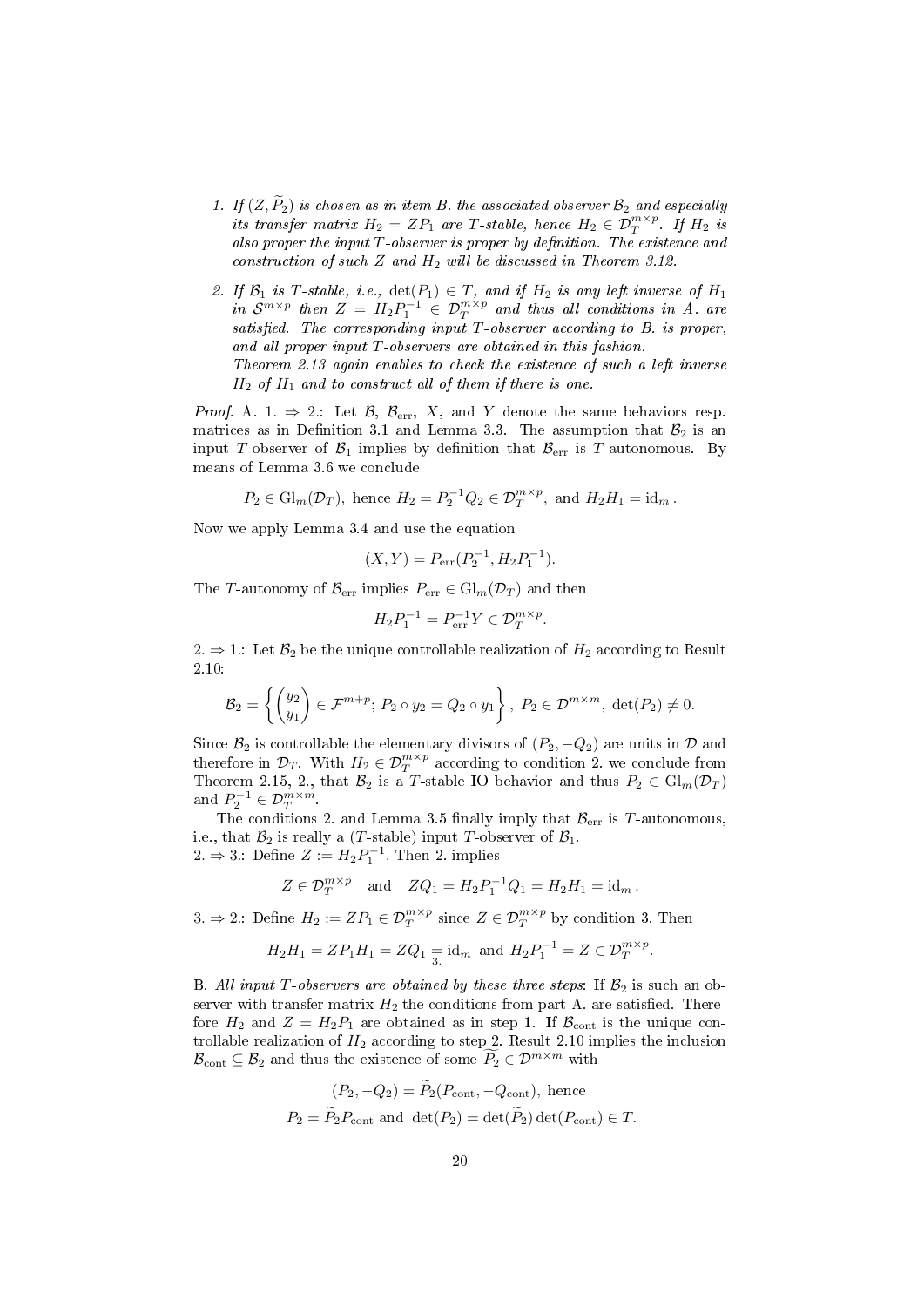Since T is saturated this implies  $\det(\widetilde{P}_2) \in T$  as in step 3. All constructed  $\mathcal{B}_2$  are indeed input T-observers: The assumptions imply

$$
ZQ_1 = id_m, Z \in \mathcal{D}_T^{m \times p}, H_2 := ZP_1
$$
, hence  $H_2, H_2P_1^{-1} \in \mathcal{D}_T^{m \times p}$ .

From part A. of the proof we know that  $\mathcal{B}_{\text{cont}}$  is a T-stable input T-observer, hence  $P_{\text{cont}} \in \text{Gl}_m(\mathcal{D}_T)$  and then also  $P_2 = \widetilde{P_2}P_{\text{cont}} \in \text{Gl}_m(\mathcal{D}_T)$  by the choice of  $\widetilde{P_2}$ . This signifies that  $\mathcal{B}_2$  is T-stable. Again like in part A. of the proof we conclude from Lemma [3.5](#page-16-1) that  $\mathcal{B}_{err}$  is T-stable and that  $\mathcal{B}_2$  is an input T-observer too. Г

**Example 3.8.** We consider the case  $p = m = 1$ , i.e.,  $P_1$  and  $Q_1$  are polynomials,  $P_1 \neq 0$ , and  $H_1 = \frac{Q_1}{P_1} = \frac{Q_{1,\text{cont}}}{P_{1,\text{cont}}}$  $\frac{Q_{1,\text{cont}}}{P_{1,\text{cont}}}$  with  $\gcd(P_{1,\text{cont}}, Q_{1,\text{cont}}) = 1$  is a rational function. We want to check whether

$$
\mathcal{B}_1 = \left\{ \begin{pmatrix} y_1 \\ u \end{pmatrix} \in \mathcal{F}^{1+1}; \ P_1 \circ y_1 = Q_1 \circ u \right\}
$$

admits a proper input T-observer  $\mathcal{B}_2$ . By Theorem [3.7](#page-18-0) this is equivalent to the existence of  $Z \in \mathcal{D}_T$  with

$$
ZQ_1 = 1 \text{ or } Q_1 \in T \text{ and}
$$
  

$$
H_2 = ZP_1 = \frac{P_1}{Q_1} = \frac{P_{1,\text{cont}}}{Q_{1,\text{cont}}} \in F(s)_{pr}, \text{ i.e., } \deg(P_1) \le \deg(Q_1).
$$

If this is the case all input  $T$ -observers have the form

$$
\mathcal{B}_2 := \left\{ \begin{pmatrix} y_2 \\ y_1 \end{pmatrix} \in \mathcal{F}^{1+1}; \ \widetilde{P}_2 Q_{1, \text{cont}} \circ y_2 = \widetilde{P}_2 P_{1, \text{cont}} \circ y_1 \right\}, \ \widetilde{P}_2 \in T.
$$

Notice that for  $\widetilde{P}_2=1$  the matrix

$$
(Q_{1,\text{cont}}, -P_{1,\text{cont}}) = \frac{1}{f}(Q_1, -P_1)
$$
 with  $f := \gcd(P_1, Q_1)$ 

defines the unique controllable T-input observer  $\mathcal{B}_2$  of  $\mathcal{B}_1$  where  $\frac{1}{f}$  is a ratio-nal function, but not a polynomial in general, compare [\[19,](#page-38-5) Thm. 3.4] and [\[9,](#page-38-6) Thm.4.1].

We are now going to discuss the construction of *proper* input  $T$ -observers in general, i.e., without the assumption of T-stability of  $\mathcal{B}_1$  as in Theorem [3.7,](#page-18-0) item (C2). We assume that an input T-observer exists, and that  $Z^0 \in \mathcal{D}_T^{m \times p}$ is one left inverse of  $Q_1 \in \mathcal{D}^{p \times m}$  according to Theorem [3.7,](#page-18-0) part A, hence rank $(Q_1) = m$ . Let  $L \in \mathcal{D}^{(p-m)\times p}$  be a universal left annihilator of  $Q_1$ . Then

<span id="page-20-0"></span>
$$
\operatorname{rank}(L) = p - m, \ \mathcal{D}^{1 \times (p-m)}L = \left\{ \xi \in \mathcal{D}^{1 \times p}; \ \xi Q_1 = 0 \right\},
$$

$$
\mathcal{D}_T^{1 \times (p-m)}L = \left\{ \xi \in \mathcal{D}_T^{1 \times p}; \ \xi Q_1 = 0 \right\}. \tag{27}
$$

According to Theorem [2.13](#page-8-0) all left inverses  $Z$  of  $Q_1$  in  $\mathcal{D}^{m\times p}_T$  are of the form

$$
Z = Z^{0} + X^{0}L, \ X^{0} \in \mathcal{D}_{T}^{m \times (p-m)}.
$$
 (28)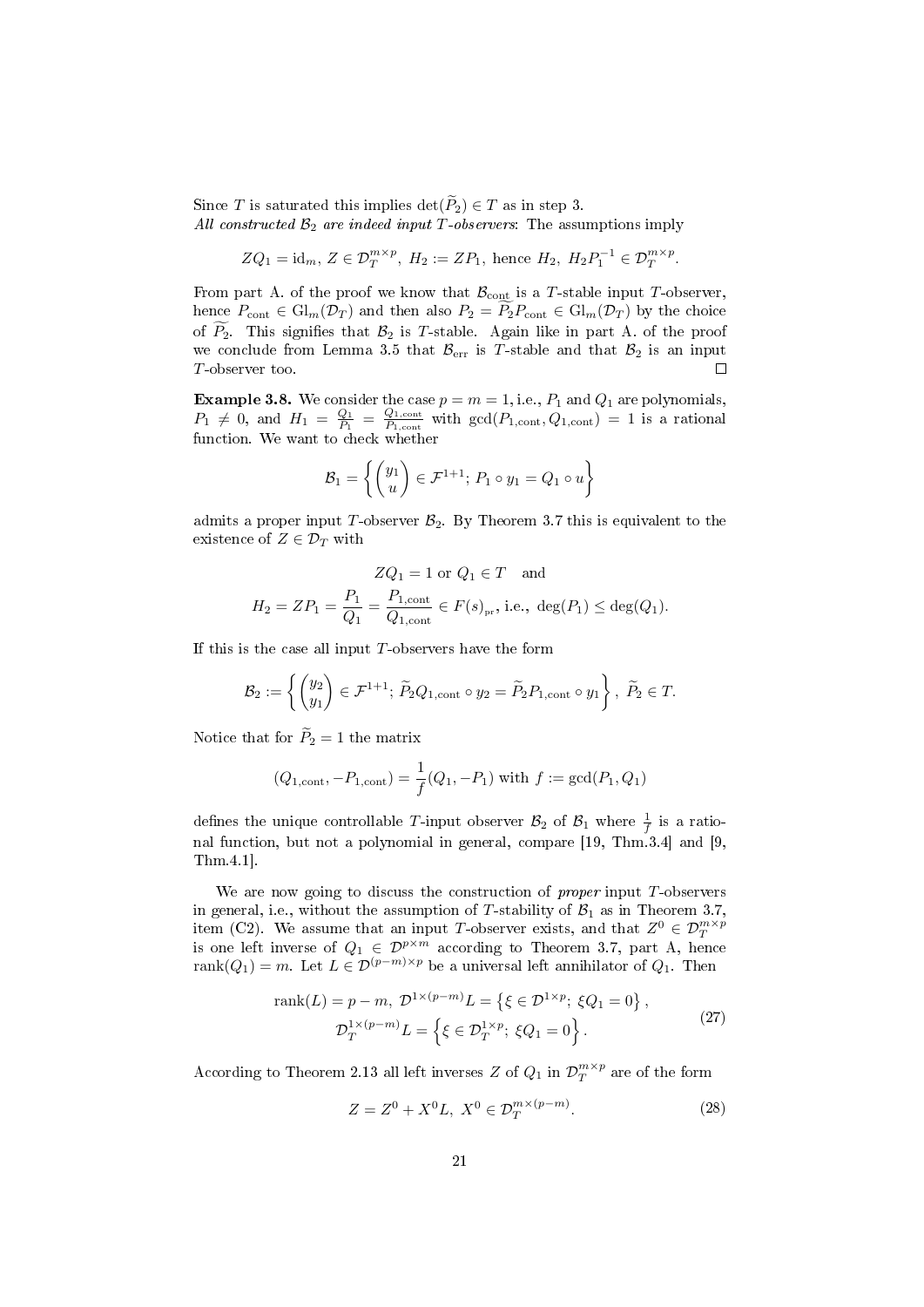We study when  $H_2 := ZP_1$  is proper. From  $\text{rank}(P_1) = p$  we infer  $\text{rank}(LP_1) =$  $p - m$ . We need the Smith form of  $LP_1$  with respect to S, compare Reminder [2.4,](#page-5-1) i.e.,

$$
U^{1}(LP_{1})V^{1} = (E, 0) \in F(s)^{(p-m)\times p}, E = \text{diag}(e_{1}, \dots, e_{p-m}) \in \text{Gl}_{p-m}(F(s)),
$$
  
\n
$$
U^{1} \in \text{Gl}_{p-m}(\mathcal{S}), V^{1} \in \text{Gl}_{p}(\mathcal{S}), \text{ hence } H = Y + X(E, 0) \text{ with}
$$
  
\n
$$
H := ZP_{1}V^{1} \in \mathcal{D}_{T}^{m \times p}, Y := Z^{0}P_{1}V^{1} \in \mathcal{D}_{T}^{m \times p} \text{ and}
$$
  
\n
$$
X := X^{0}(U^{1})^{-1} \in \mathcal{D}_{T}^{m \times (p-m)}.
$$
\n(29)

Notice that  $E, H, Y$  and  $X$  are rational matrices. But

<span id="page-21-0"></span>
$$
H = Y + X(E, 0) \iff
$$
  
\n
$$
H_{ij} = \begin{cases} Y_{ij} + X_{ij}e_j & \text{for } 1 \le i \le m, \ 1 \le j \le p - m \\ Y_{ij} & \text{for } 1 \le i \le m, \ p - m + 1 \le j \le p. \end{cases}
$$
\n(30)

The inclusions  $U^1, V^1 \in \text{Gl}_\bullet(\mathcal{S}) \subseteq \text{Gl}_\bullet(\mathcal{D}_T)$  imply the equivalences

$$
H = ZP_1V^1 \in \mathcal{S}^{m \times p} \iff H_2 = ZP_1 \in \mathcal{S}^{m \times p},
$$
  

$$
X \in \mathcal{D}_T^{m \times (p-m)} \iff X^0 = XU^1 \in \mathcal{D}_T^{m \times (p-m)}.
$$

<span id="page-21-1"></span>Corollary 3.9. Assume that the equivalent conditions A. of Theorem [3.7](#page-18-0) are satisfied, that  $Z^0 \in \mathcal{D}^{m \times p}_T$  is one left inverse of  $Q_1$  and the additional data from equations [\(27\)](#page-20-0)-[\(30\)](#page-21-0). The T-stability of  $\mathcal{B}_1$  is not assumed. Then  $\mathcal{B}_1$  admits a proper input T-observer if and only if

$$
Y_{ij} \in \begin{cases} \mathcal{D}_T e_j + \mathcal{S} & \text{for } 1 \le i \le m, \ 1 \le j \le p - m \\ \mathcal{S} & \text{for } 1 \le i \le m, \ p - m + 1 \le j \le p. \end{cases} \tag{31}
$$

If this is the case and if

<span id="page-21-3"></span>
$$
Y_{ij} = -X_{ij}e_j + H_{ij} \in \mathcal{D}_T e_j + \mathcal{S} \text{ for } 1 \le i \le m, 1 \le j \le p - m,
$$
  
\n
$$
X_{ij} \in \mathcal{D}_T, H_{ij} \in \mathcal{S}, X := (X_{ij})_{ij} \in \mathcal{D}_T^{m \times (p-m)},
$$
\n(32)

the matrix  $Z := Z^0 + XU^1L \in \mathcal{D}_T^{m \times p}$  is a left inverse of  $Q_1$  with proper  $H_2 =$  $ZP_1$  and gives rise to a proper input T-observer of  $\mathcal{B}_1$  according to Theorem [3.7,](#page-18-0) part B.

We have yet to compute  $\mathcal{D}_T e_i + \mathcal{S}$  to make the preceding corollary constructive.

<span id="page-21-2"></span>Lemma 3.10. Let S be any principal ideal domain with quotient field  $K$ ,  $\sigma$  a prime element of S and  $f, g \in S$  two nonzero coprime elements. Consider the quotient ring

$$
\mathcal{S}_{\sigma} := \left\{ \frac{h}{\sigma^k} \in \mathcal{K}; \ h \in \mathcal{S}, \ k \ge 0 \right\} = \bigcup_{k=0}^{\infty} \mathcal{S}\sigma^{-k}.
$$
 Then  

$$
S_{\sigma} = \mathcal{S}_{\sigma}f + \mathcal{S}g.
$$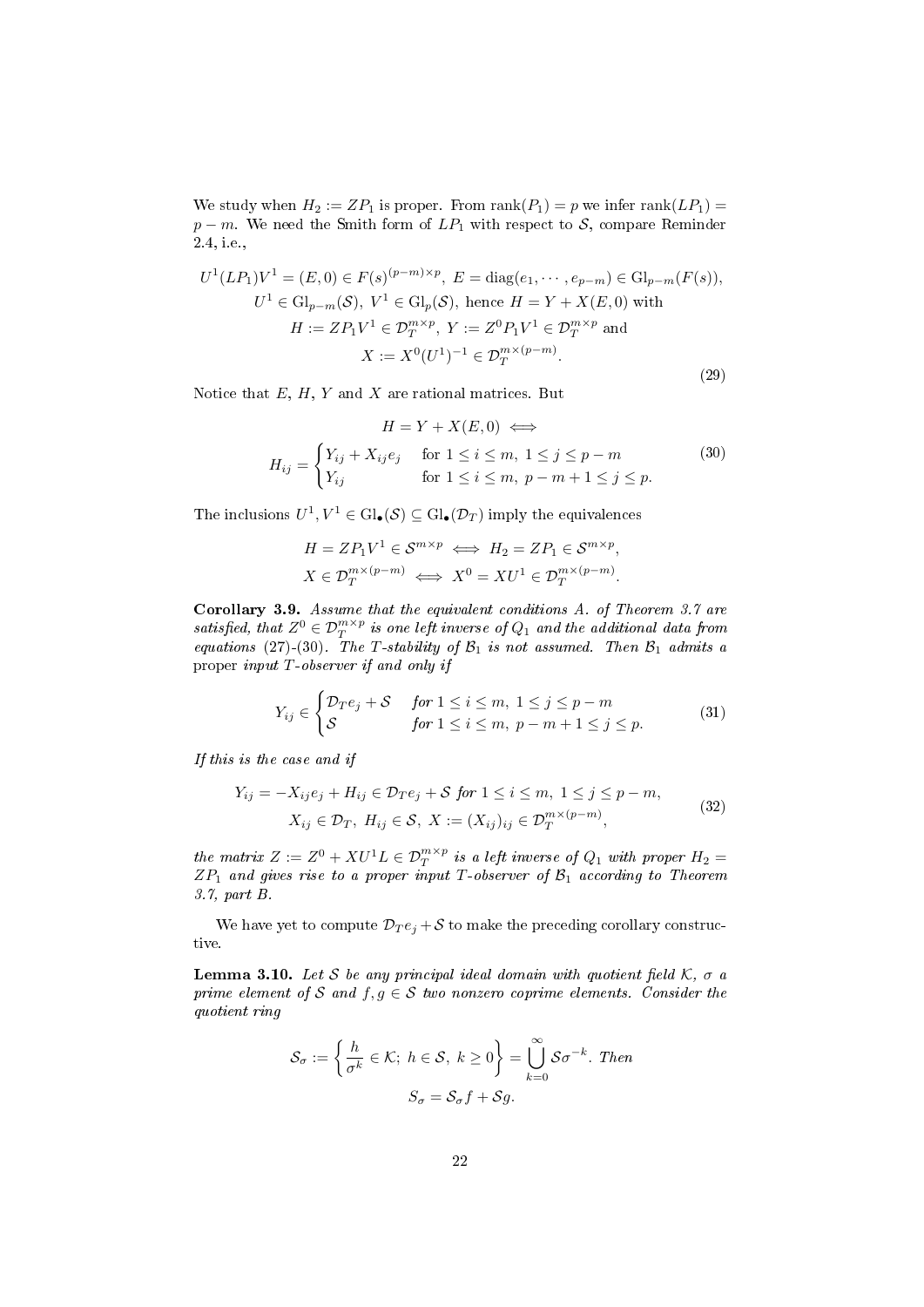*Proof.* The coprimeness of f and g implies  $S = Sf + Sg$  and  $S_{\sigma} = S_{\sigma}f + S_{\sigma}g$ . The only S-submodules of

$$
\mathcal{S}_{\sigma}/\mathcal{S} = \bigcup_{k=0}^{\infty} \mathcal{S}_{\sigma-k}, \ \mathcal{S}_{\sigma-k} = \mathcal{S}_{\sigma-k}/\mathcal{S} \cong \mathcal{S}/\mathcal{S}_{\sigma}^k,
$$

are  $\mathcal{S}_{\sigma}/\mathcal{S}$  and the  $\mathcal{S}\sigma^{-k}/\mathcal{S}, k \geq 0$ , as is easily seen. This is indeed a standard result, and  $S_{\sigma}/\mathcal{S}$  is the unique minimal injective cogenerator over the local ring  $S_{\mathcal{S}\setminus\mathcal{S}\sigma}$ . Therefore the only S-submodules of  $\mathcal{S}_{\sigma}$  containing S are  $\mathcal{S}_{\sigma}$  and the  $\mathcal{S}\sigma^{-k},\;k\geq0.\;\;\mathrm{But}\;\mathcal{S}_{\sigma}f+\mathcal{S}g\;\mathrm{is\;such\;a\;submodule.}\;\;\mathrm{Assume}\;$ 

$$
\mathcal{S}_{\sigma}f + \mathcal{S}g = \mathcal{S}\sigma^{-k} \implies \forall \ell : \; \sigma^{-\ell}f \in \mathcal{S}\sigma^{-k} \implies f \in \bigcap_{k=0}^{\infty} \mathcal{S}\sigma^{k} = 0.
$$

This is a contradiction to  $f \neq 0$ , and therefore  $S_{\sigma}f + S_{\sigma} = S_{\sigma}$ .

The preceding lemma is applicable to the ring  $S$  of proper T-stable rational functions (compare Definition and Lemma [2.14\)](#page-10-0)

$$
\mathcal{S} = F[\sigma]_{T_1}, T_1 := \left\{ \frac{t}{(s-\alpha)^{\deg(t)}}; \ t \in T \right\} \text{ with } \sigma := \frac{1}{s-\alpha}.
$$

The indeterminate  $\sigma$  is a prime element of  $F[\sigma]$  and not contained in  $T_1$  and therefore also a prime element of the quotient ring  $S$ . Moreover

<span id="page-22-1"></span>**Lemma 3.11.** 
$$
\mathcal{D}_T = \mathcal{S}_{\sigma} = \bigcup_{k=0}^{\infty} \mathcal{S} \sigma^{-k} = \bigcup_{k=0}^{\infty} \mathcal{S}(s-\alpha)^k
$$
. *Proof.*  $\supseteq$ : Both  $\mathcal{S}$  and  $s-\alpha$  are contained in  $\mathcal{D}_T$ .  $\subseteq$ :  $r = ft^{-1} \in \mathcal{D}_T \implies r = f(t(s-\alpha)^{\deg(f)})^{-1}(s-\alpha)^{\deg(f)} \in \mathcal{S}(s-\alpha)^{\deg(f)}$ .  $\Box$ 

<span id="page-22-0"></span>Theorem 3.12 (Proper input T-observer). Assume that the equivalent condi-tions 1. of Theorem [3.7](#page-18-0) are satisfied, i.e., that  $\mathcal{B}_1$  admits an input T-observer and that  $Z^0 \in \mathcal{D}_T^{m \times p}$  is one left inverse of  $Q_1$ . Consider the additional data from equations [\(27\)](#page-20-0)-[\(30\)](#page-21-0). The T-stability of  $\mathcal{B}_1$  is not assumed. Let

$$
e_j = \frac{f_j(\sigma)}{g_j(\sigma)}, \ f_j, g_j \in F[\sigma], \ \gcd(f_j, g_j) = 1, \ j = 1, \cdots, p - m
$$

be the reduced representations of the elementary divisors  $e_i$ . Then  $\mathcal{B}_1$  admits a proper input T-observer if and only if

$$
Y_{ij} \in \begin{cases} \mathcal{D}_T g_j^{-1} & \text{for } 1 \le i \le m, \ 1 \le j \le p - m \\ \mathcal{S} & \text{for } 1 \le i \le m, \ p - m + 1 \le j \le p. \end{cases} \tag{33}
$$

All proper input T-observers are then constructed according to Theorem [3.7](#page-18-0) and Corollary [3.9.](#page-21-1)

*Proof.* Since the polynomials  $f_j, g_j$  are nonzero and coprime in  $F[\sigma]$  they have the same property with respect to the overring  $S \supset F[\sigma]$ . By means of Lemmas [3.10](#page-21-2) and [3.11](#page-22-1) we infer

$$
\mathcal{D}_T e_j + \mathcal{S} = \mathcal{S}_{\sigma} \frac{f_j}{g_j} + \mathcal{S} = \frac{1}{g_j} \left( \mathcal{S}_{\sigma} f_j + \mathcal{S} g_j \right) = \frac{1}{g_j} \mathcal{S}_{\sigma} = \frac{1}{g_j} \mathcal{D}_T.
$$

The theorem now follows from Corollary [3.9.](#page-21-1)

 $\Box$ 

 $\Box$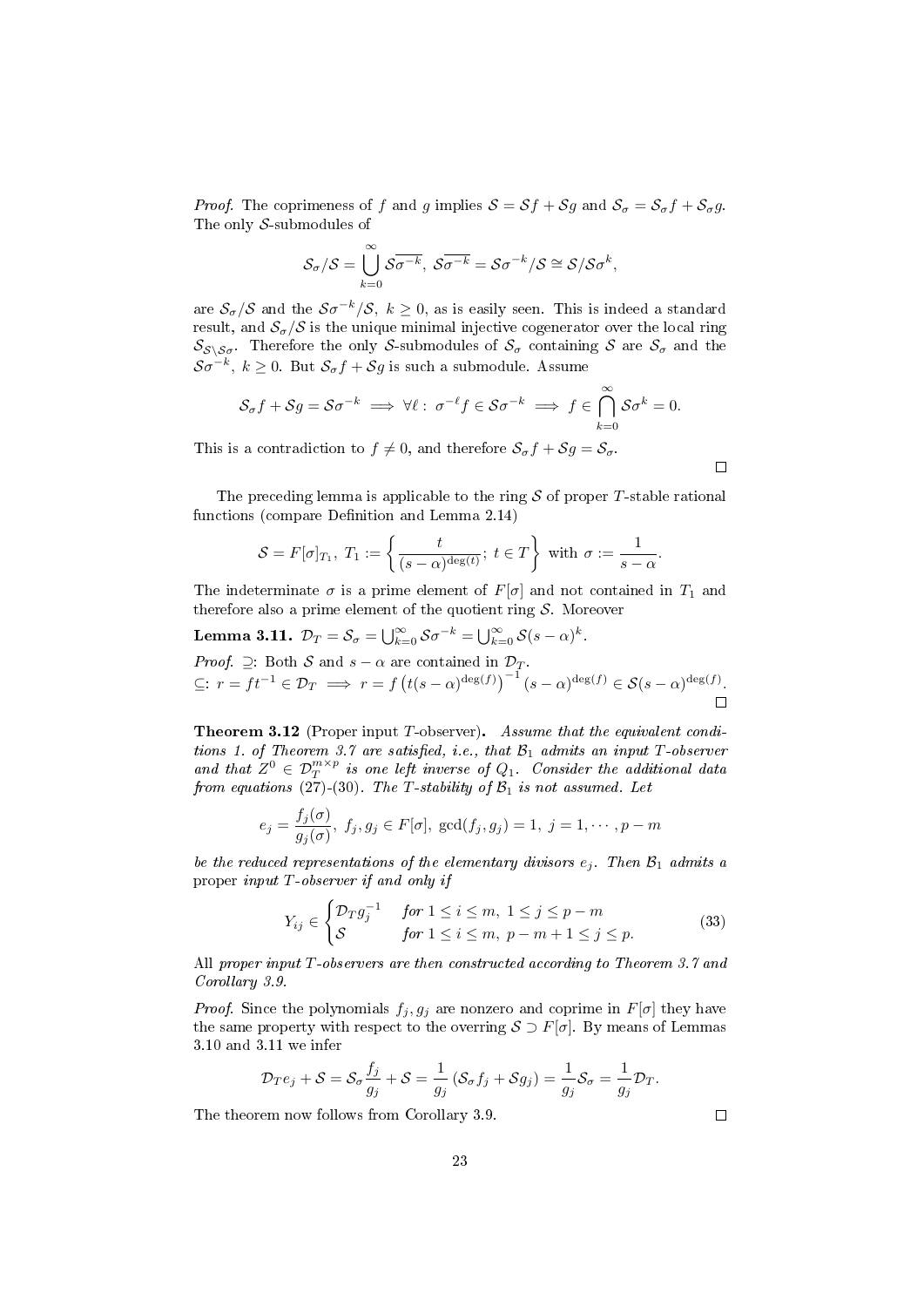There is still the need to find explicit representations in  $(32)$ .

<span id="page-23-1"></span>Algorithm 3.13. Let  $f(\sigma), g(\sigma) \in F[\sigma]$  be coprime polynomials and let  $f =$  $\sigma^{\ell} f_1(\sigma)$  be the decomposition with  $f_1(0) \neq 0$  or  $gcd(\sigma, f_1) = 1$ . Compute a representation  $1 = a_1(\sigma) f(\sigma) + a_2(\sigma) g(\sigma)$  by means of the euclidean algorithm. Let  $r := h(s)t(s)^{-1}$  be any element in  $\mathcal{D}_T$ . The following algorithm computes a representation

<span id="page-23-0"></span>
$$
r = af + bg, \ a \in \mathcal{D}_T, \ b \in \mathcal{S} \tag{34}
$$

as needed in Corollary [3.9.](#page-21-1) As in Definition and Lemma [2.14](#page-10-0) write  $r$  in the form

$$
r = (s - \alpha)^{\deg(h) - \deg(t)} \left( h(s - \alpha)^{-\deg(h)} \right) \left( t(s - \alpha)^{-\deg(t)} \right)^{-1} =
$$

$$
\sigma^n \widehat{h}(\sigma) \widehat{t}(\sigma)^{-1}, \ n := \deg(t) - \deg(h), \ \widehat{t} \in T_1 \subset F[\sigma].
$$

1.case deg(h)  $\leq$  deg(t) or  $n \geq 0$ : Then r belongs to  $S = F(s)_{pr} \cap \mathcal{D}_T$  and the desired representation [\(34\)](#page-23-0) is given by  $r = r1 = (ra_1)f + (ra_2)g$ .

2.case  $n < 0$ : Since  $\sigma^{-n}$  and  $f_1$  are coprime the euclidean algorithm for  $F[\sigma]$ furnishes a representation

$$
\hat{h} = a_3 f_1 + a_4 \sigma^{-n} \implies \sigma^n \hat{h} = a_3 \sigma^n f_1 + a_4 = a_3 \sigma^{n-\ell} f + a_4 a_1 f + a_4 a_2 g =
$$
  
\n
$$
(a_3 \sigma^{n-\ell} + a_4 a_1) f + a_4 a_2 g \in F[\sigma, \sigma^{-1}] f + F[\sigma] g \implies
$$
  
\n
$$
r = \sigma^n \hat{h} \hat{t}^{-1} = ((a_3 \sigma^{n-\ell} + a_4 a_1) \hat{t}^{-1}) f + (a_4 a_2 \hat{t}^{-1}) g \in S_{\sigma} f + S g = \mathcal{D}_T f + S g.
$$

<span id="page-23-2"></span>Corollary 3.14. Assume the situation of the preceding algorithm, and let  $(a^0, b^0) \in \mathcal{D}_T \times \mathcal{S}$  satisfy

$$
r = a^0 f + b^0 g.
$$

Then all other pairs  $(a, b)$  satifying  $(34)$  can be constructed as

$$
\begin{array}{rcl}\na & = & a^0 - c\sigma^{-\ell}g, \quad \text{and} \\
b & = & b^0 + c\sigma^{-\ell}f\n\end{array}
$$

where c is an arbitrary element of S and f is again decomposed as  $f(\sigma)$  =  $\sigma^{\ell} f_1(\sigma)$ ,  $f_1(0) \neq 0$ .

Algorithm [3.13](#page-23-1) with the choices of the present corollary furnishes all proper input T-observers.

Proof. Equation [\(34\)](#page-23-0) implies that

$$
\overline{r} = \overline{b}\,\overline{g} \quad \text{in } \mathcal{S}_{\sigma}/\mathcal{S}_{\sigma}f, \ \overline{g} := g + \mathcal{S}_{\sigma}f, \ \mathcal{D}_T = \mathcal{S}_{\sigma}.
$$

Since gcd $(f, g) = 1$  the element  $\overline{g}$  is invertible in  $\mathcal{S}_{\sigma}/\mathcal{S}_{\sigma}f$  and hence

$$
\overline{b} = \overline{r} (\overline{g})^{-1} \quad \text{in } \mathcal{S}_{\sigma}/\mathcal{S}_{\sigma}f,
$$

i.e., b is uniquely determined modulo f. In other words, each b satisfying  $(34)$ is of the form

$$
b = b^0 + \tilde{c}f \quad \text{for some } \tilde{c} \in \mathcal{S}_{\sigma}.
$$

By [\(34\)](#page-23-0) b has to be an element of  $\mathcal S$  and therefore  $\tilde c\in\mathcal S_{\sigma}$  must be choosen such that  $\tilde{c}f \in \mathcal{S}$ . Again  $\tilde{c} \in \mathcal{S}_{\sigma}$  can be written as  $\tilde{c} = c_1 \sigma^{-k}$  for some  $c_1 \in \mathcal{S}$  with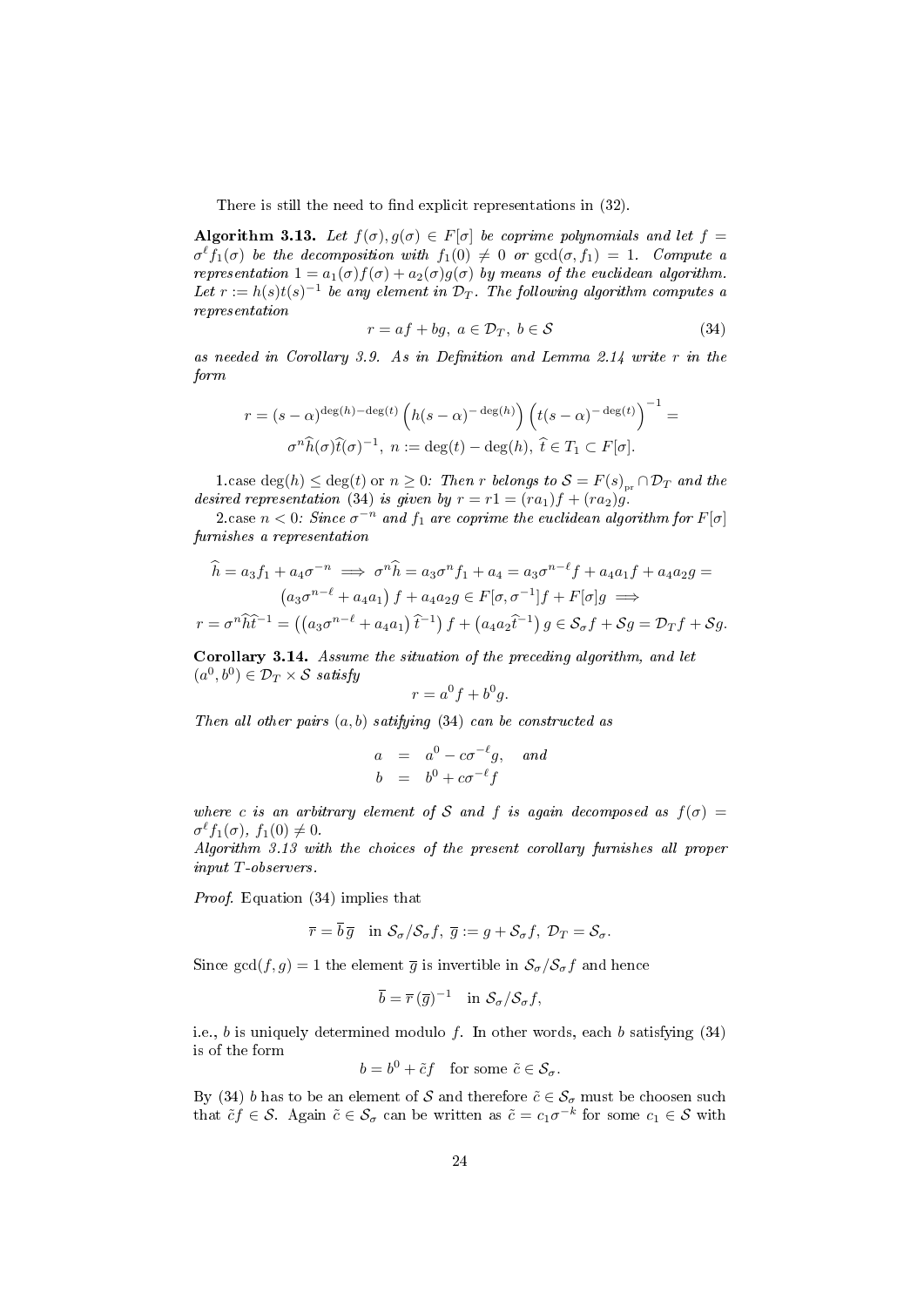$c_1(0) \neq 0$  and  $k \in \mathbb{N}$ . Remember that  $f(\sigma) = \sigma^{\ell} f_1(\sigma)$ ,  $f_1(0) \neq 0$ . With this notation,  $\tilde{c}f \in \mathcal{S}$  is equivalent to

$$
c_1\sigma^{-k} \cdot \sigma^{\ell} f_1 \in \mathcal{S}
$$
 or  $k \leq \ell$  or  $\tilde{c} = c_1\sigma^{-k} \in \mathcal{S}\sigma^{-\ell}$ .

Therefore any admissible  $\tilde{c}$  has the form

$$
\tilde{c} = c\sigma^{-\ell} \quad \text{for some arbitrary} \ \ c \in \mathcal{S}.
$$

The asserted form of b follows now directly and [\(34\)](#page-23-0) implies the equation for  $\overline{a}$ . П

The next theorem furnishes conditions for the existence of output  $T$ -controllers for T-stable IO behaviors.

#### <span id="page-24-1"></span>Theorem 3.15. Let

$$
\mathcal{B}_2:=\left\{\begin{pmatrix}y_2\\y_1\end{pmatrix}\in\mathcal{F}^{m+p};\ P_2\circ y_2=Q_2\circ y_1\right\},\ P_2\in\mathcal{D}^{m\times m},\ \det(P_2)\neq 0,
$$

be an IO behavior with transfer matrix  $H_2 = P_2^{-1}Q_2$ . Then the following statements are equivalent:

- 1. There exists a T-stable resp. proper T-stable output T-controller  $\mathcal{B}_1$  of  $\mathcal{B}_2$ .
- 2.  $B_2$  is T-stable and its transfer matrix  $H_2$  has a right inverse  $H_1$  in  $\mathcal{D}_T^{p \times m}$  $resp. S^{p \times m}.$

If  $H_1$  is a right inverse of  $H_2$  in  $\mathcal{D}^{p\times m}_T$  resp.  $\mathcal{S}^{p\times m}$  the controllable realization  $\mathcal{B}_1$  of  $H_1$  is one T-stable resp. proper T-stable output T-controller of  $\mathcal{B}_2$ . Condition 2. of this theorem can be constructively checked by means of Theorem [2.13,](#page-8-0) applied to  $H_2^{\top}$ , and Theorem [2.15.](#page-11-0)

*Proof.* Let  $\beta$  and  $\beta_{\text{err}}$  be the behaviors introduced in Definition [3.1.](#page-14-0) We show the equivalence of the statements for proper output T-controllers  $\mathcal{B}_1$ , for nonproper ones the proof is analogous.

1.  $\Rightarrow$  2.: By assumption the behavior  $\mathcal{B}_{err}$  is T-autonomous. Hence Lemma [3.6](#page-17-0) yields that  $\mathcal{B}_2$  is T-stable and  $H_2H_1 = id_m$ . Since  $\mathcal{B}_1$  is assumed to be proper and T-stable its transfer matrix  $H_1 = P_1^{-1}Q_1$  belongs to  $S^{p \times m}$ . 2. ⇒ 1.: Let  $H_1 \in \mathcal{S}^{p \times m}$  be a right inverse of  $H_2$  and

$$
\mathcal{B}_1 = \left\{ \begin{pmatrix} y_1 \\ u \end{pmatrix} \in \mathcal{F}^{p+m}; \ P_1 \circ y_1 = Q_1 \circ u \right\}
$$

the controllable realization of  $H_1$ . The condition  $H_1 \in \mathcal{D}^{p \times m}_T,$  the controllability of  $\mathcal{B}_1$  and Theorem [2.15,](#page-11-0)(2), yield that  $\mathcal{B}_1$  is T-stable, i.e.,  $P_1 \in \mathrm{Gl}_p(\mathcal{D}_T)$ . This and the T-stability of  $\mathcal{B}_2$  imply

$$
P_2^{-1} \in \mathcal{D}_T^{m \times m} \text{ and } H_2P_1^{-1} \in \mathcal{D}_T^{m \times p}.
$$

With Lemma [3.5](#page-16-1) we conclude that  $\mathcal{B}_{err}$  is T-autonomous and that  $\mathcal{B}_1$  is a proper T-stable output T-controller of  $\mathcal{B}_2$ .  $\Box$ 

<span id="page-24-0"></span>Remark 3.16 (Relation to [\[23\]](#page-38-2), [\[19\]](#page-38-5), [\[9\]](#page-38-6)).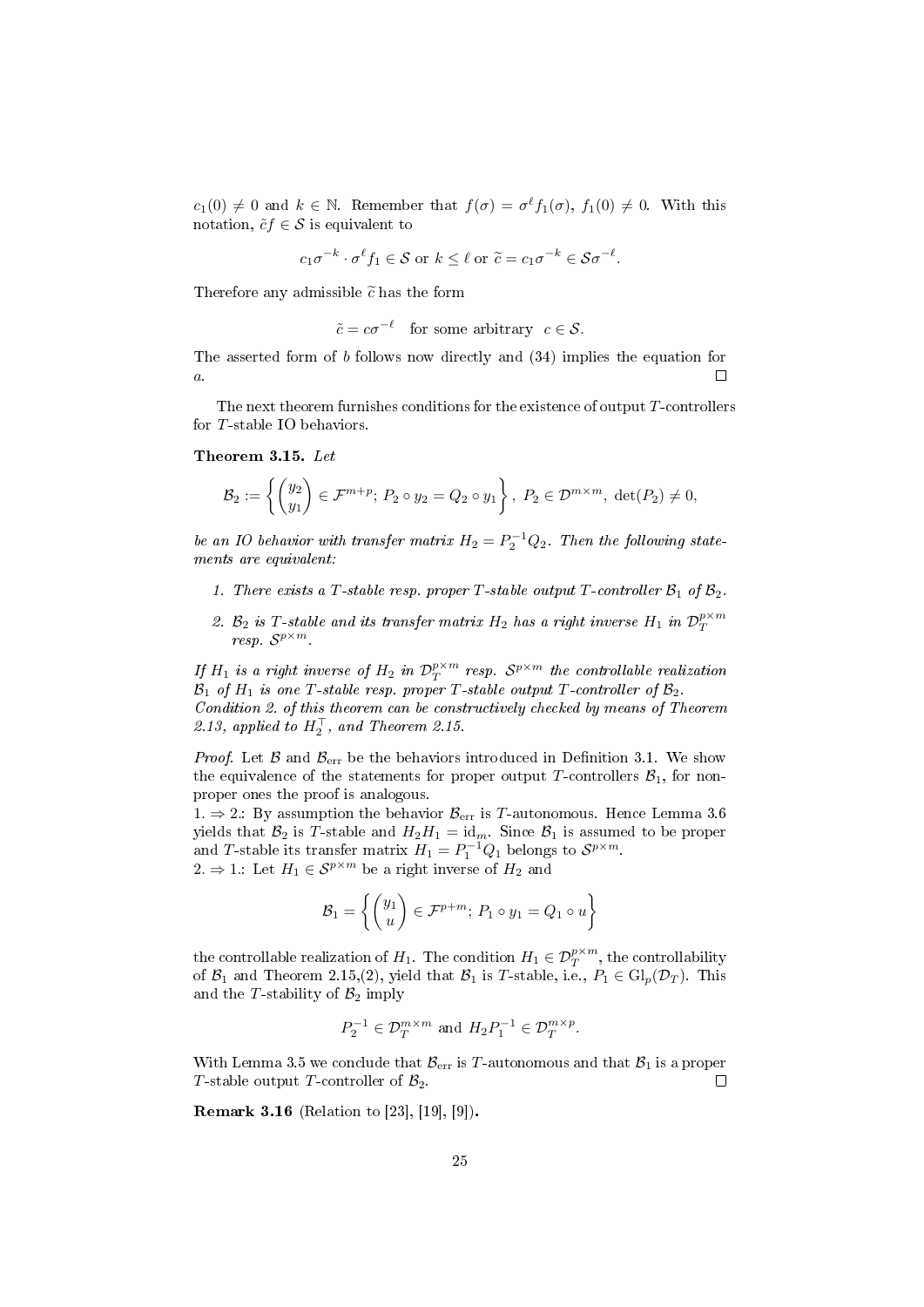- 1. For  $T = F[s] \setminus \{0\}$  autonomy and T-autonomy coincide. In this case the equivalence A, 1.  $\Leftrightarrow$  2., of Theorem [3.7](#page-18-0) and the corresponding equivalence in Theorem [3.15](#page-24-1) were already proven by Wolovich in [\[23,](#page-38-2) Thm.5.5.7], but in a different language and under additional conditions  $[23, (5.5.6)]$  $[23, (5.5.6)]$ . It is implicitly used that a behavior is autonomous if and only if its trajectories are determined by the initial conditions. The input T-observer  $\mathcal{B}_2$  is called a left inverse system to  $\mathcal{B}_1$  since  $H_2$  is a left inverse of  $H_1$  whereas the output controller is called a right inverse system. In the Remarks 1-4 in [\[23,](#page-38-2) pp.171-174] controllability and stability properties of the left and right inverse systems are also discussed.
- 2. Consider the special case  $T = T_{\Lambda}$ ,  $\Lambda_1 := \{z \in \mathbb{C}; \Re(z) < 0\}$ . Valcher and Willems discuss proper T-observers in [\[19,](#page-38-5)  $\S$ IV]. Here we apply their results to our situation with our notations, their admissible plants are more general. The translation of their notations into ours is given by

| $\boxed{VW \parallel R_1 \parallel R_2 \parallel Q \parallel P \parallel w_1 \parallel w_2 \parallel \widehat{W} \parallel}$ |  |  |  |  |
|------------------------------------------------------------------------------------------------------------------------------|--|--|--|--|
|                                                                                                                              |  |  |  |  |

The condition  $\text{rank}(H_1) = \text{rank}(Q_1) = \text{rank}(R_2) = m$  is assumed. After elementary row transformations we assume their normal form  $[19, (5), (6)]$  $[19, (5), (6)]$ 

<span id="page-25-0"></span>
$$
(P_1, -Q_1) = \begin{pmatrix} N_1 & -D_2 \ D_1 & 0 \end{pmatrix} \in \mathcal{D}^{(m+(p-m))\times (p+m)}, \ \det(D_2) \neq 0. \tag{35}
$$

Properness refers to the transfer matrix  $\widehat{W} = H_2$ , hence their observer is also an IO behavior in this case. The transfer matrix  $H_1$  does not appear in [\[19\]](#page-38-5) because their general plant is not assumed IO. The equation  $(P_2, -Q_2) = T(Q_1, -P_1)$  [\[19,](#page-38-5) Thm.3.4, p.2302] shows that they consider consistent IO observers only which are only part of those parametrized in Theorem [3.7.](#page-18-0) According to Definition [2.18](#page-13-0) condition  $(A3)$  from The-orem [3.7](#page-18-0) signifies that u is T-observable or detectable from  $y_1$  or that  $\det(D_2) \in T$ , hence  $(A1) \Leftrightarrow (A3)$  for this special T follows from [\[19,](#page-38-5) Prop.2.2,3.2]. Theorem 4.3 of [\[19\]](#page-38-5) characterizes the existence of a proper input  $T$ -observer and constructs *one* if it exists. The proof and algorithm are quite distinct from our existence and parametrization Theorems [3.7](#page-18-0) and [3.12.](#page-22-0) The proper pseudo state  $T$ -observers of Section 4 are applicable to the general plants of [\[19\]](#page-38-5) and [\[9\]](#page-38-6), see Remark [4.8.](#page-32-0)

Fuhrmann discusses consistent proper observers in [\[9,](#page-38-6) Prop.4.4]. In the normal form [\(35\)](#page-25-0) he chooses an IO structure for  $D_1 \circ y_1 = 0$  and from that and  $D_2 \circ u = N_1 \circ y_1$  derives a transfer matrix whose properness is sufficient for the existence of a proper input  $T$ -observer.

### 4 Pseudo state T-observers

In this section we treat the existence and construction of proper pseudo state T-observers of Rosenbrock systems with the data from Example [2.9.](#page-6-3) We always assume that the two transfer matrices  $H_1 = A^{-1}B$  and  $H_2 = D + CH_1$ are proper. The significance of Rosenbrock systems and their observers is, for instance, discussed in  $[23, Ch.5, Ch.7], [11, Ch.8]$  $[23, Ch.5, Ch.7], [11, Ch.8]$  $[23, Ch.5, Ch.7], [11, Ch.8]$  $[23, Ch.5, Ch.7], [11, Ch.8]$  and  $[1, Ch.7, Part 2].$  $[1, Ch.7, Part 2].$  In Remark [4.8](#page-32-0) we relate our results to those of our predecessors.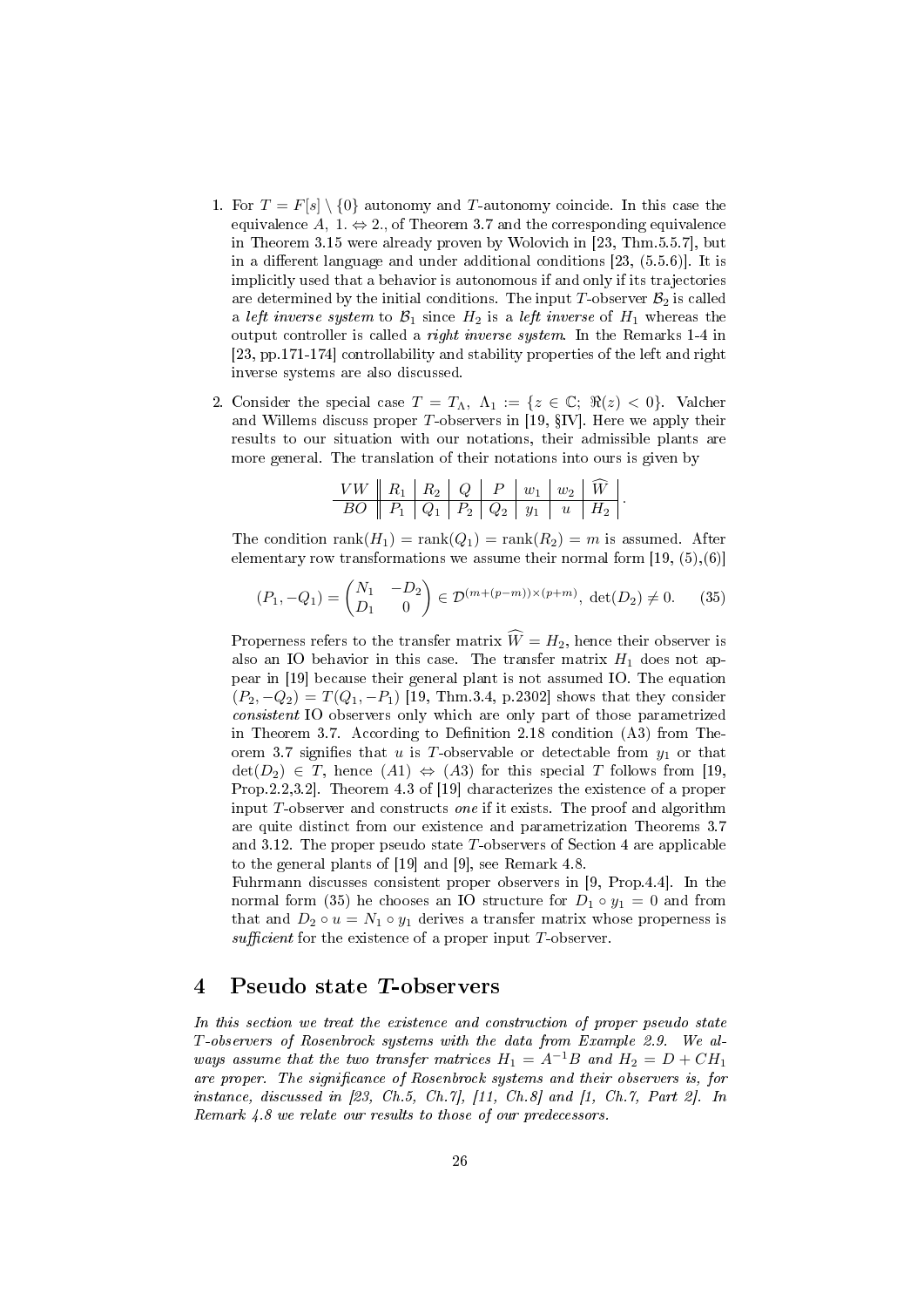A T-observer  $\mathcal{B}_{obs}$  of the pseudo state x is an IO system with input y and u and output  $\hat{x}$  such that  $(\hat{x} - x)$  is T-small, i.e., that x and  $\hat{x}$  are asymptotically equal in the standard cases. With such an observer one can thus estimate the pseudo state. Principally we discuss proper  $T$ -observers since these can be realized by standard Kalman state equations. The situation is visualized in the following picture:



<span id="page-26-0"></span>**Definition 4.1.** For the given data from Example [2.9](#page-6-3) and an IO behavior  $B_{obs}$ of the form

$$
\mathcal{B}_{\text{obs}} := \left\{ \begin{pmatrix} \widehat{x} \\ y \\ u \end{pmatrix} \in \mathcal{F}^{n+p+m}; \ P_{\text{obs}} \circ \widehat{x} = Q_{\text{obs}} \circ \begin{pmatrix} y \\ u \end{pmatrix} \right\}, \ Q_{\text{obs}} = (Q_y, Q_u),
$$

$$
P_{\text{obs}} \in \mathcal{D}^{n \times n}, \det(P_{\text{obs}}) \neq 0, \ Q_y \in \mathcal{D}^{n \times p}, \ Q_u \in \mathcal{D}^{n \times m},
$$

we define the derived behaviors

$$
\mathcal{B} := \left\{ \begin{pmatrix} \widehat{x} \\ x \\ y \\ u \end{pmatrix} \in \mathcal{F}^{n+n+p+m}; \begin{array}{rcl} A \circ x &=& B \circ u, \\ y &=& C \circ x + D \circ u, \\ P_{\text{obs}} \circ \widehat{x} &=& Q_y \circ y + Q_u \circ u \end{array} \right\},
$$
  

$$
\mathcal{B}_3 := \left\{ \begin{pmatrix} \widehat{x} - x \\ u \end{pmatrix} \in \mathcal{F}^{n+m}; \exists \begin{pmatrix} \widehat{x} \\ x \\ y \\ u \end{pmatrix} \in \mathcal{B} \right\}
$$
  

$$
= \begin{pmatrix} \mathrm{id}_n & -\mathrm{id}_n & 0 & 0 \\ 0 & 0 & 0 & \mathrm{id}_m \end{pmatrix} \circ \mathcal{B}, \text{ and}
$$
  

$$
\mathcal{B}_{\text{err}} := \left\{ \widehat{x} - x \in \mathcal{F}^n; \exists \begin{pmatrix} \widehat{x} \\ y \\ y \\ u \end{pmatrix} \in \mathcal{B} \right\}
$$
  

$$
= (\mathrm{id}_n & 0) \circ \mathcal{B}_3.
$$

Then  $\mathcal{B}_{obs}$  is called a T-observer of the pseudo state x if  $\mathcal{B}_{err}$  is T-autonomous.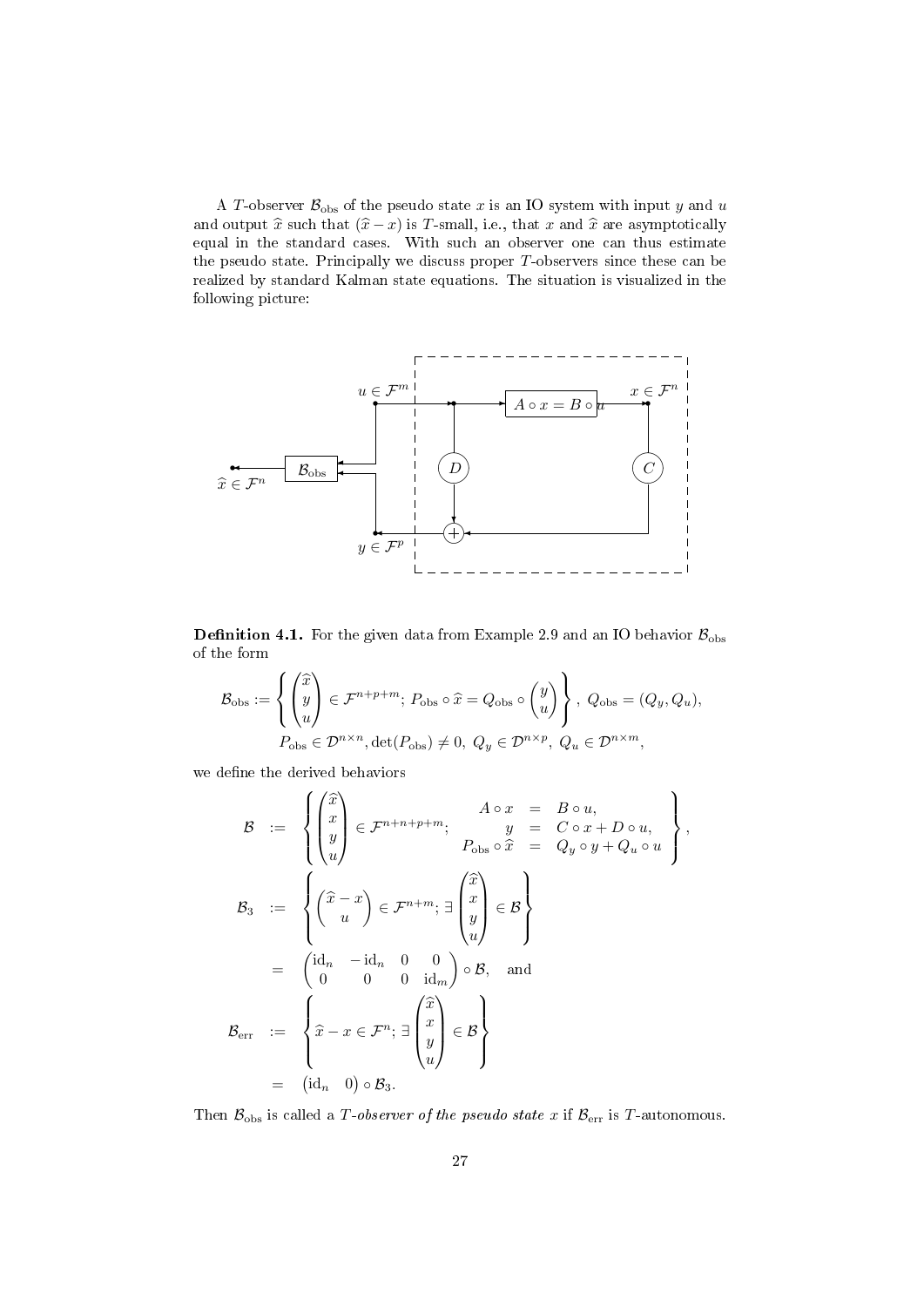**Remark 4.2.** The behavior  $\beta$  describes the entire system shown in the picture above. Later we will see that  $\mathcal B$  is an IO system with input u and output  $\widehat x$ , x, and y and that  $\mathcal{B}_3$  is an IO system with input u and output  $\hat{x} - x$ . In the standard cases  $\lim_{t\to\infty}(\hat{x}(t) - x(t)) = 0$  this suggests to call  $\mathcal{B}_{obs}$  an asymptotic observer.

Recall from Definition and Corollary [2.18](#page-13-0) that the Rosenbrock equations are T-observable if and only if  $\left(\frac{A}{C}\right)$  has a left inverse with entries in  $\mathcal{D}_T$ .

<span id="page-27-0"></span>Theorem 4.3. We consider the Rosenbrock system and derived data from above. Let  $(X,Y) \in \mathcal{D}_T^{n \times n} \times \mathcal{S}^{n \times p}$  be a left inverse of  $\left(\begin{smallmatrix} A \\ C \end{smallmatrix}\right)$ , i.e.,  $XA + YC = \text{id}_n$ . Let

$$
\mathcal{B}_{\text{obs}} := \left\{ \begin{pmatrix} \widehat{x} \\ y \\ u \end{pmatrix} \in \mathcal{F}^{n+p+m}; \ P_{\text{obs}} \circ \widehat{x} = Q_{\text{obs}} \circ \begin{pmatrix} y \\ u \end{pmatrix} \right\},
$$

$$
P_{\text{obs}} \in \mathcal{D}^{n \times n}, \ \det(P_{\text{obs}}) \neq 0
$$

be the unique controllable realization of the transfer matrix  $(Y, XB - YD) \in$  $\mathcal{S}^{n\times p}\times\mathcal{D}^{n\times m}_T$ . Then  $\mathcal{B}_{\rm obs}$  is a proper, controllable and T-stable T-observer of the given Rosenbrock system.

*Proof.* 1. Let  $(P_{\text{cont}}, -Q_{\text{cont}}) \in \mathcal{D}^{n \times (n+(n+p))}$  denote the matrix of the unique controllable realization of the transfer matrix  $(X, Y) \in \mathcal{D}_T^{n \times n} \times \mathcal{S}^{n \times p}$ , i.e.,

$$
\mathcal{D}^{1 \times n} P_{\text{cont}} = \left\{ \xi \in \mathcal{D}^{1 \times n}; \ \xi(X, Y) \in \mathcal{D}^{n \times (n+p)} \right\}, P_{\text{cont}}(X, Y) = Q_{\text{cont}}.
$$

Since  $(X, Y)$  is T-stable this IO realization is also T-stable according to Theorem [2.15,](#page-11-0)(2b), hence  $\det(P_{\text{cont}}) \in T$ . We infer

$$
P_{\text{cont}}(Y, XB - YD) \in \mathcal{D}^{n \times (p+m)}.
$$
 Since  

$$
\mathcal{D}^{1 \times n} P_{\text{obs}} = \left\{ \xi \in \mathcal{D}^{1 \times n}; \ \xi(Y, XB - YD) \in \mathcal{D}^{1 \times (p+m)} \right\}
$$

according to Result [2.10](#page-7-1) there is a matrix

$$
P \in \mathcal{D}^{n \times n} \text{ with } PP_{\text{obs}} = P_{\text{cont}}, \text{ hence}
$$
  

$$
\det(P) \det(P_{\text{obs}}) = \det(P_{\text{cont}}) \in T \text{ and } \det(P_{\text{obs}}) \in T.
$$

This signifies that  $\mathcal{B}_{\text{obs}}$  is T-stable.

2. We are going to show that

$$
\mathcal{B}_{\text{err}} \subseteq \{w \in \mathcal{F}^n; \, P_{\text{cont}} \circ w = 0\}
$$

and hence that  $\mathcal{B}_{\text{err}}$  is T-autonomous: Let

$$
\widehat{x} - x \in \mathcal{B}_{err}, y \in \mathcal{F}^m, u \in \mathcal{F}^p
$$
 such that  $\begin{pmatrix} \widehat{x} \\ y \\ u \end{pmatrix} \in \mathcal{B}$ .

Then by definition of  $\beta$  the following equations are satisfied:

$$
A \circ x = B \circ u,
$$
  
\n
$$
y = C \circ x + D \circ u,
$$
  
\n
$$
P_{\text{obs}} \circ \hat{x} = P_{\text{obs}} Y \circ y + P_{\text{obs}} (XB - YD) \circ u
$$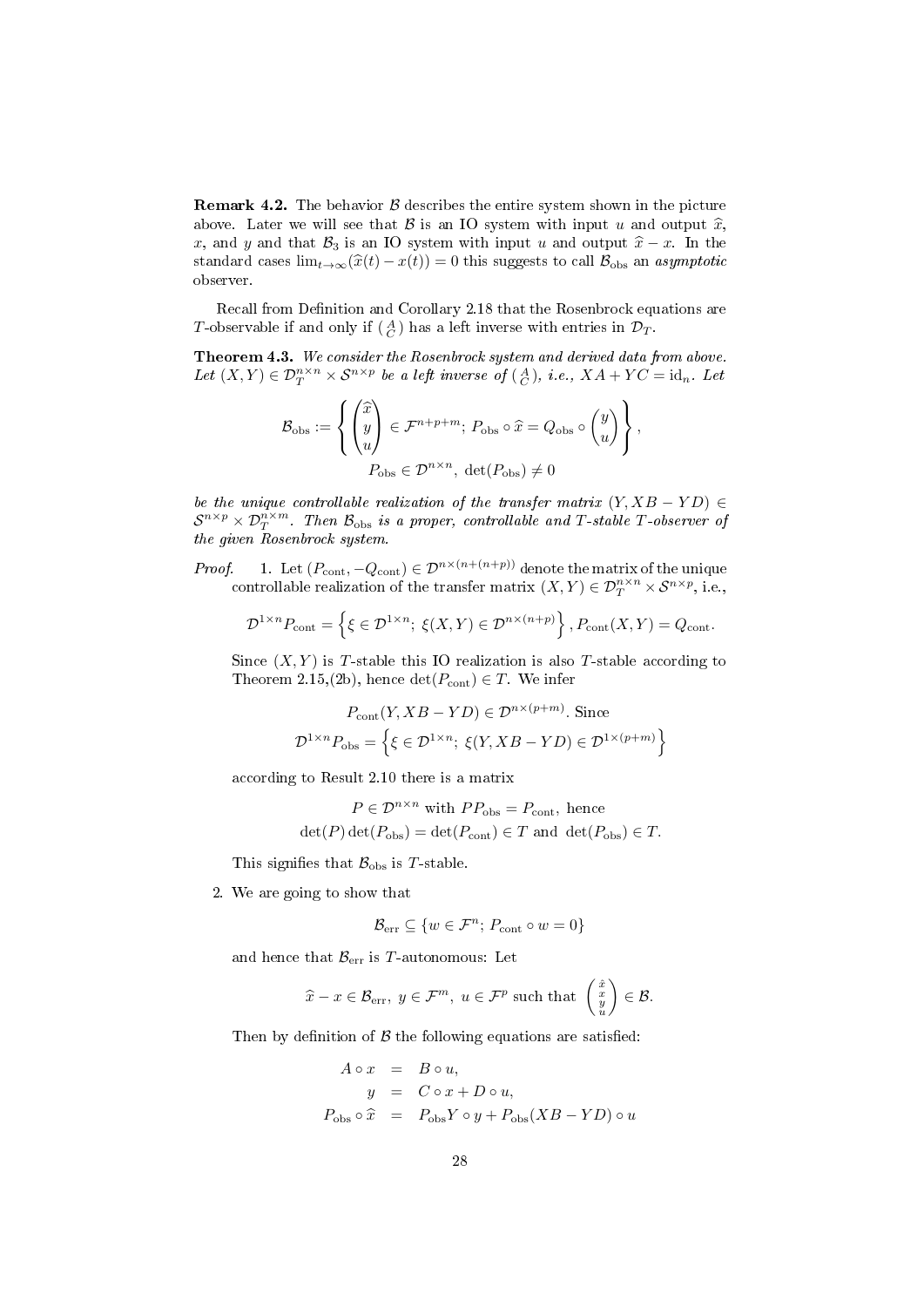Multiplication of the last line with  $P$  and substitution of the first two lines into the third one leads to

$$
P_{\text{cont}} \circ \hat{x} = P_{\text{cont}} Y C \circ x + P_{\text{cont}} Y D \circ u + P_{\text{cont}} X A \circ x - P_{\text{cont}} Y D \circ u =
$$
  
= 
$$
P_{\text{cont}} (X A + Y C) \circ x = P_{\text{cont}} \circ x \text{ since } (X, Y) {A \choose C} = id_n.
$$

Notice here that  $P_{\text{cont}} = PP_{\text{obs}}$  and

$$
P_{\text{obs}}(XB - YD) \in \mathcal{D}^{n \times m}
$$
, but  $P_{\text{cont}}X \in \mathcal{D}^{n \times n}$  and  $P_{\text{cont}}Y \in \mathcal{D}^{n \times p}$ .

We infer

$$
P_{\text{cont}} \circ (\hat{x} - x) = 0 \text{ for } \hat{x} - x \in \mathcal{B}_{\text{err}} \text{ and } \mathcal{B}_{\text{err}} \subseteq \{w \in \mathcal{F}^n; \ P_{\text{cont}} \circ w = 0\}
$$

as asserted.

3. We finally show that the transfer matrix  $(Y, XB - YD)$  of  $\mathcal{B}_{obs}$  and thus  $\mathcal{B}_{\text{obs}}$  itself are proper. For Y this holds by assumption. Moreover

$$
XA + YC = id_n \implies H_1 + YD = id_n H_1 + YD =
$$
  

$$
(XA + YC)A^{-1}B + YD = XB + Y(CA^{-1}B + D) =
$$
  

$$
XB + YH_2 \implies XB - YD = H_1 - YH_2.
$$

 $\Box$ 

Since  $H_1, H_2, Y$  are proper so is  $XB - YD$ .

<span id="page-28-0"></span>Theorem 4.4 (T-observers of internally proper Rosenbrock equations, compare [\[23,](#page-38-2) Thm.7.3.23], [\[9,](#page-38-6) Prop.3.3]). Assume that the Rosenbrock equations are internally proper [\[20,](#page-38-4) Ch.4.5], i.e., not only  $H_1 = A^{-1}B$  and  $H_2 = D + CH_1$ , but also  $A^{-1}$  and  $CA^{-1}$  are proper. This holds, for instance, for Kalman state equations. Let

$$
U\binom{A}{C}V=\binom{E}{0}, E=\text{diag}(e_1,\cdots,e_n), U\in\text{Gl}_{n+p}(\mathcal{S}), V\in\text{Gl}_n(\mathcal{S}),
$$

be the Smith form of  $\begin{pmatrix} A \\ C \end{pmatrix}$  with respect to S and  $L \in S^{p \times (n+p)}$  the matrix of the last p rows of U which is a universal left annihilator of  $(\begin{smallmatrix}A \ C \end{smallmatrix})$ . Then the following statements are equivalent:

- 1. The Rosenbrock equations are  $T$ -observable, i.e., by Definition and Corol-lary [2.18,](#page-13-0) the matrix  $(\frac{A}{C})$  has a left inverse with entries in  $\mathcal{D}_T$ .
- 2. The matrix  $\begin{pmatrix} A \\ C \end{pmatrix}$  has a left inverse with entries in S.

3.  $e_n^{-1} \in \mathcal{S}$ .

If these equivalent conditions are satisfied all left inverses of  $(\begin{smallmatrix}A \ C \end{smallmatrix})$  with entries in S are given as  $V(E^{-1},0)U+ZL, Z\in \mathcal{S}^{n\times p}$ . Each such left inverse  $(X,Y)$  gives rise to a unique proper controllable  $T$ -observer with transfer matrix  $(Y, XB -$ Y D) which is also T-stable.

For Kalman state equations and special T the equivalence 1.  $\Leftrightarrow$  2. is essentially the same as [\[9,](#page-38-6) Prop. 3.3, (a)  $\Leftrightarrow$  (b)].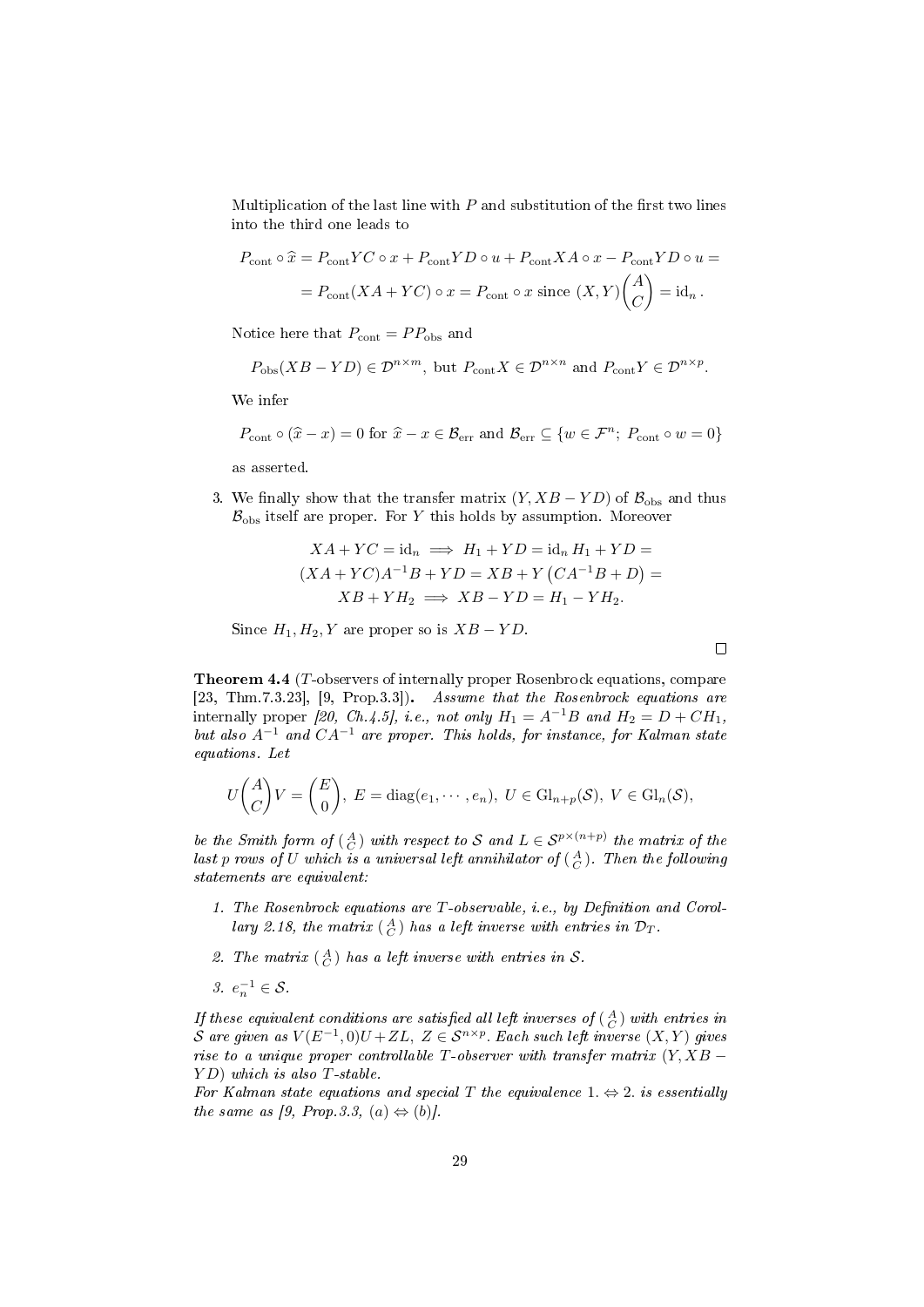Proof. The equivalence follows easily from Theorem [2.13.](#page-8-0)

Since  $(A^{-1},0) \in F(s)_{pr}^{n \times (n+p)}$  is a left inverse of  $\begin{pmatrix} A \\ C \end{pmatrix}$  that theorem implies

$$
e_n^{-1} \in F(s)_{pr}
$$
, hence  $e_n^{-1} \in \mathcal{D}_T \iff e_n^{-1} \in \mathcal{S} = F(s)_{pr} \cap \mathcal{D}_T$ .

The equivalence and the construction of all inverses is now also a special case of that theorem.  $\Box$ 

The next result is the converse of Theorem [4.3](#page-27-0) for Rosenbrock equations as in Example [2.9.](#page-6-3)

<span id="page-29-0"></span>Theorem 4.5. 1. Assume that

$$
\mathcal{B}_{\text{obs}} = \left\{ \begin{pmatrix} \widehat{x} \\ y \\ u \end{pmatrix} \in \mathcal{F}^{n+p+m}; \ P_{\text{obs}} \circ \widehat{x} = Q_{\text{obs}} \circ \begin{pmatrix} y \\ u \end{pmatrix} \right\},
$$
  

$$
P_{\text{obs}} \in \mathcal{D}^{n \times n}, \ \det(P_{\text{obs}}) \neq 0, \ Q_{\text{obs}} = (Q_y, Q_u) \in \mathcal{D}^{n \times (p+m)}
$$

,

is any controllable and proper  $T$ -observer of the pseudo state of the given Rosenbrock system with transfer matrix

 $H_{\text{obs}} := (H_y, H_u) := P_{\text{obs}}^{-1}(Q_y, Q_u) \in F(s)_{\text{pr}}^{\text{nx}(p+m)}.$ 

Since the observer is controllable it is the unique controllable realization of its transfer matrix.

Then  $\mathcal{B}_{obs}$  is T-stable, especially  $H_{obs} = (H_y, H_u) \in \mathcal{S}^{n \times (p+m)}$ , and there exists a matrix  $X \in \mathcal{D}_T^{n \times n}$  such that

<span id="page-29-1"></span>
$$
XA + H_yC = (X, H_y)\binom{A}{C} = \text{id}_n \text{ and } H_u = XB - H_yD. \tag{36}
$$

In other words, with  $Y := H_y$ , the pair  $(X, Y)$  satisfies the conditions of The-orem [4.3](#page-27-0) and  $\mathcal{B}_{obs}$  is the unique controllable realization of  $(Y, XB - YD) =$  $(H_y, H_u) = H_{obs}$ , i.e.,  $\mathcal{B}_{obs}$  is constructed from  $(X, Y)$  as in Theorem [4.3.](#page-27-0) 2. Parametrization: According to item 1. the left inverses  $(X, Y) \in \mathcal{D}_T^{n \times n} \times \mathcal{S}^{n \times p}$ of  $\binom{A}{C}$  parametrize the set of all controllable proper T-observers of the Rosen-

brock system. Two such inverses  $(X_i, Y_i)$ ,  $i = 1, 2$ , give rise to the same observer if and only if

$$
Y_1 = Y_2 \text{ and } (X_1 - X_2)B = 0.
$$

Proof. 1. The transfer matrix  $H$  of  $B$ : We show that the behavior  $B$  from Definition [4.1](#page-26-0) is an IO behavior and compute its transfer matrix:

$$
\mathcal{B} = \left\{ \begin{pmatrix} \hat{x} \\ x \\ y \\ u \end{pmatrix} \in \mathcal{F}^{n+n+p+m}; \begin{array}{rcl} A \circ x & = & B \circ u, \\ y & = & C \circ x + D \circ u, \\ P_{\text{obs}} \circ \hat{x} & = & Q_y \circ y + Q_u \circ u \end{array} \right\}
$$

$$
= \left\{ \begin{pmatrix} \hat{x} \\ x \\ y \\ u \end{pmatrix} \in \mathcal{F}^{n+n+p+m}; \begin{pmatrix} P_{\text{obs}} & 0 & -Q_y \\ 0 & A & 0 \\ 0 & -C & \text{id}_p \end{pmatrix} \circ \begin{pmatrix} \hat{x} \\ x \\ y \end{pmatrix} = \begin{pmatrix} Q_u \\ B \\ D \end{pmatrix} \circ u \right\}
$$

$$
= \left\{ \begin{pmatrix} w \\ u \end{pmatrix} \in \mathcal{F}^{(n+n+p)+m}; P \circ w = Q \circ u \right\}.
$$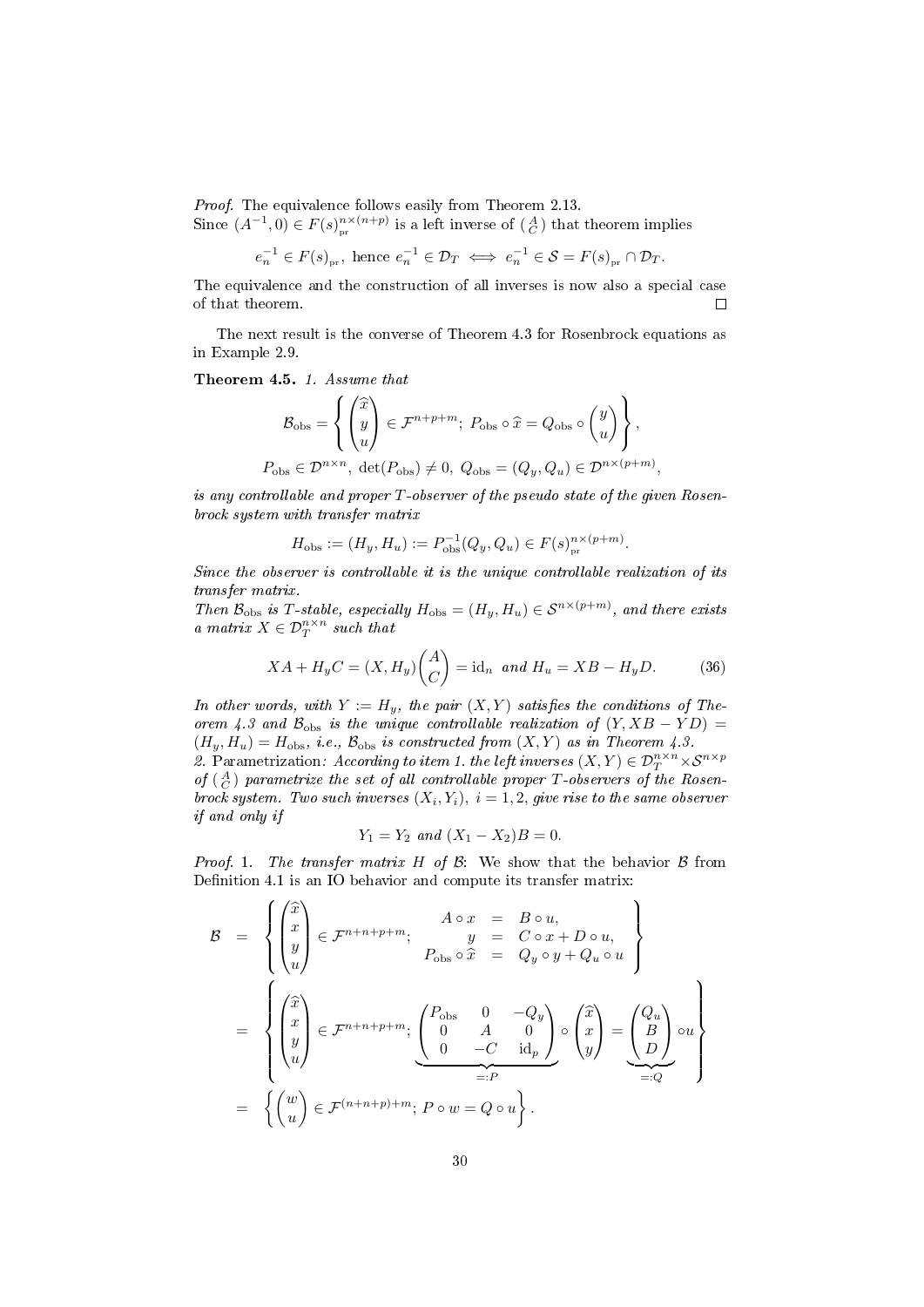Elementary transformations show that  $P$  is really invertible and lead to

$$
H = P^{-1}Q = \begin{pmatrix} H_u + H_y H_2 \\ H_1 \\ H_2 \end{pmatrix}.
$$

2. The transfer matrix  $H_3$  of  $\mathcal{B}_3$ :

$$
\mathcal{B}_3 = \begin{pmatrix} \mathrm{id}_n & -\mathrm{id}_n & 0 & 0 \\ 0 & 0 & 0 & \mathrm{id}_m \end{pmatrix} \circ \mathcal{B}
$$
  
\n
$$
= \begin{pmatrix} C_3 & 0 \\ 0 & \mathrm{id}_m \end{pmatrix} \circ \mathcal{B} \quad \text{with } C_3 := (\mathrm{id}_n - \mathrm{id}_n \quad 0)
$$
  
\n
$$
=: \left\{ \begin{pmatrix} e \\ u \end{pmatrix} \in \mathcal{F}^{n+m}; \ P_3 \circ e = Q_3 \circ u \right\}.
$$

Since the behavior  $B_3$  is derived from the Rosenbrock equations

$$
P \circ w = Q \circ u, \ e = C_3 \circ w,\tag{37}
$$

as in Example [2.9](#page-6-3) it is itself an IO behavior with  $P_3 \in \mathcal{D}^{n \times n}$ ,  $\det(P_3) \neq 0$  and transfer matrix

<span id="page-30-0"></span>
$$
H_3 = C_3 H = H_u + H_y H_2 - H_1. \tag{38}
$$

Since  $\mathcal{B}_{err}$  is T-autonomous it has the form

$$
\mathcal{B}_{\text{err}} = (\text{id}_n \quad 0) \circ \mathcal{B}_3 =: \{ e \in \mathcal{F}^n; \ P_{\text{err}} \circ e = 0 \}, \ P_{\text{err}} \in \mathcal{D}^{n \times n}, \ \det(P_{\text{err}}) \in T.
$$

In particular, a vector  $e$  will belong to  $\mathcal{B}_{err}$  whenever  $(\begin{smallmatrix} e \\ u \end{smallmatrix}) \in \mathcal{B}_3$  for some  $u \in \mathcal{F}^m$ . In other words,  $P_3 \circ e = Q_3 \circ u$  implies  $P_{err} \circ e = 0$ . Rewriting this relation as

$$
(P_3, -Q_3) \circ {e \choose u} = 0 \Longrightarrow (P_{\text{err}}, 0) \circ {e \choose u} = 0,
$$

we infer that there is an

<span id="page-30-1"></span>
$$
\tilde{X} \in \mathcal{D}^{n \times n} \text{ such that } (P_{\text{err}}, 0) = \tilde{X}(P_3, -Q_3), \text{ i.e.,}
$$
\n
$$
P_{\text{err}} = \tilde{X}P_3 \text{ and } \tilde{X}Q_3 = 0 \implies
$$
\n
$$
\det(P_{\text{err}}) = \det(\tilde{X}) \det(P_3) \in T \implies \det(\tilde{X}) \neq 0 \implies
$$
\n
$$
Q_3 = 0 \implies H_u + H_y H_2 - H_1 = H_3 = P_3^{-1} Q_3 = 0.
$$
\n(39)

Since T is saturated we also get  $\det(P_3) \in T$ .

3. The exact equations of  $\mathcal{B}_3$ : Let  $(-K, L) \in \mathcal{D}^{n \times ((2n+p)+n)}$  be a universal left annihilator of  $\begin{pmatrix} P \\ C_3 \end{pmatrix}$ , hence  $KP = LC_3$ . According to Example [2.9](#page-6-3) the Rosenbrock equations

$$
P \circ w = Q \circ u, \ e = C_3 \circ w, \ C_3 := (\text{id}_n, -\text{id}_n, 0) \text{ imply}
$$

$$
\mathcal{B}_3 = \left\{ \begin{pmatrix} e \\ u \end{pmatrix} \in \mathcal{F}^{n+m}; \ L \circ e = KQ \circ u \right\}, \text{ hence}
$$

$$
P_3 = L \text{ and } 0 = Q_3 = KQ.
$$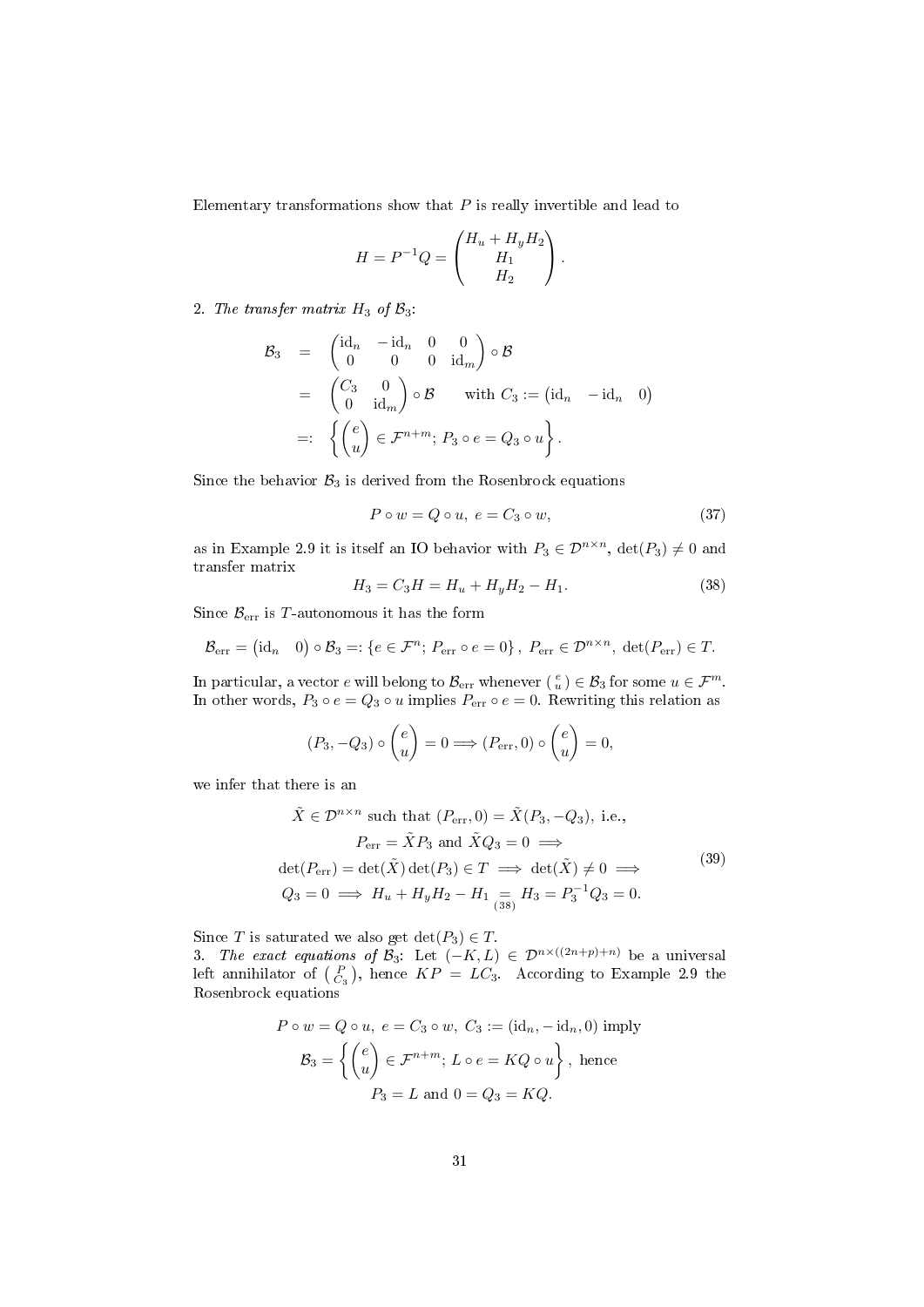Here we used  $Q_3 = 0$  from part 2. of the proof. With  $K = (K^1, K^2, K^3) \in$  $\mathcal{D}^{n\times(n+n+p)}$  and  $C_3 = (\mathrm{id}_n, -\mathrm{id}_n, 0)$  the equation  $KP = LC_3$  yields

$$
(K^1, K^2, K^3)
$$
 $\begin{pmatrix} P_{\text{obs}} & 0 & -Q_y \\ 0 & A & 0 \\ 0 & -C & \text{id}_p \end{pmatrix} = (L, -L, 0)$ 

or, equivalently,

$$
K^1 P_{\text{obs}} = L
$$
,  $-K^2 A + K^3 C = L$  and  $K^3 = K^1 Q_y$ .  
 $L - P_2$  and  $\det(P_2) \in T$  according to part 2 of the proof this give

With  $L = P_3$  and  $\det(P_3) \in T$  according to part 2. of the proof this gives

<span id="page-31-0"></span>
$$
P_3 = L = K^1 P_{\text{obs}} = -K^2 A + K^1 Q_y C. \tag{40}
$$

4. Equations [\(36\)](#page-29-1): With  $P_3 \in Gl_n(\mathcal{D}_T)$  equation [\(40\)](#page-31-0) furnishes

$$
id_n = -P_3^{-1}K^2A + P_3^{-1}K^1Q_yC = (-P_3^{-1}K^2)A + (P_{\text{obs}}^{-1}Q_y)C = XA + YC
$$
  
with  $X := -P_3^{-1}K^2 \in \mathcal{D}_T^{n \times n}$  and  $Y := H_y := P_{\text{obs}}^{-1}Q_y \in \mathcal{D}_T^{n \times p}$ .

Moreover

$$
XA + YC = id_n \implies H_1 = A^{-1}B = (XA + YC)A^{-1}B =
$$
  

$$
XB + YCH_1 = XB - YD + Y(D + CA^{-1}B) = XB - YD + H_yH_2 \implies
$$
  

$$
XB - YD = H_1 - H_yH_2 \underset{(39)}{=} H_u.
$$

5. Since  $\mathcal{B}_{\text{obs}}$  is controllable it is the unique controllable realization of its transfer matrix  $(H_y, H_u) = (Y, XB - YD)$  and therefore constructed from  $(X, Y)$  accord-ing to Theorem [4.3.](#page-27-0) This signifies that the left inverses  $(X, Y) \in \mathcal{D}_T^{n \times n} \times \mathcal{S}^{n \times p}$ of  $\binom{A}{C}$  indeed parametrize the set of proper controllable T-observers of the given Rosenbrock system. Also recall from Result [2.10](#page-7-1) that two controllable T-observers  $\mathcal{B}_i$  coincide if and only if their transfer matrices  $(Y_i, X_i B - Y_i D)$ do.  $\Box$ 

Corollary 4.6 (Non-proper and non-controllable T-observers).

- 1. Theorems [4.3](#page-27-0) and [4.5](#page-29-0) remain true if the properness of  $H_1 = A^{-1}B$ ,  $H_2 =$  $D+CH_1$  and  $H_{obs} = (H_y, H_u)$  is dropped. In this case the  $(X, Y)$  are left inverses of  $\left(\begin{smallmatrix}A\ C\end{smallmatrix}\right)$  in  $\mathcal{D}^{n\times (n+p)}_T$  $T^{n \times (n+p)}$  and parametrize all controllable T-observers of x.
- 2. Any, not necessarily controllable, T-observer  $\widetilde{\mathcal{B}}$  of x is T-stable. Its controllable part  $\mathcal{B}_{obs} := \tilde{\mathcal{B}}_{cont}$  is also a T-observer and thus satisfies the conditions of Theorem [4.5.](#page-29-0) With the notations of this theorem  $\mathcal B$  has the form

<span id="page-31-1"></span>
$$
\widetilde{\mathcal{B}} = \left\{ \begin{pmatrix} \widetilde{x} \\ y \\ u \end{pmatrix}; \ P P_{\text{obs}} \circ \widetilde{x} = P(Q_y, Q_u) \circ \begin{pmatrix} y \\ u \end{pmatrix} \right\}, \ P \in \mathcal{D}^{n \times n}, \ \det(P) \in T. \tag{41}
$$

In other words, the tripels  $(X, Y, P)$  with

$$
(X,Y) \in \mathcal{D}_T^{n \times (n+p)}, XA+YC = id_n, P \in \mathcal{D}^{n \times n}, \det(P) \in T,
$$

parametrize all T-observers of x. If  $H_1 = A^{-1}B$  and  $H_2 = D + CH_1$  are proper the tripels with proper  $Y$  parametrize the proper  $T$ -observers.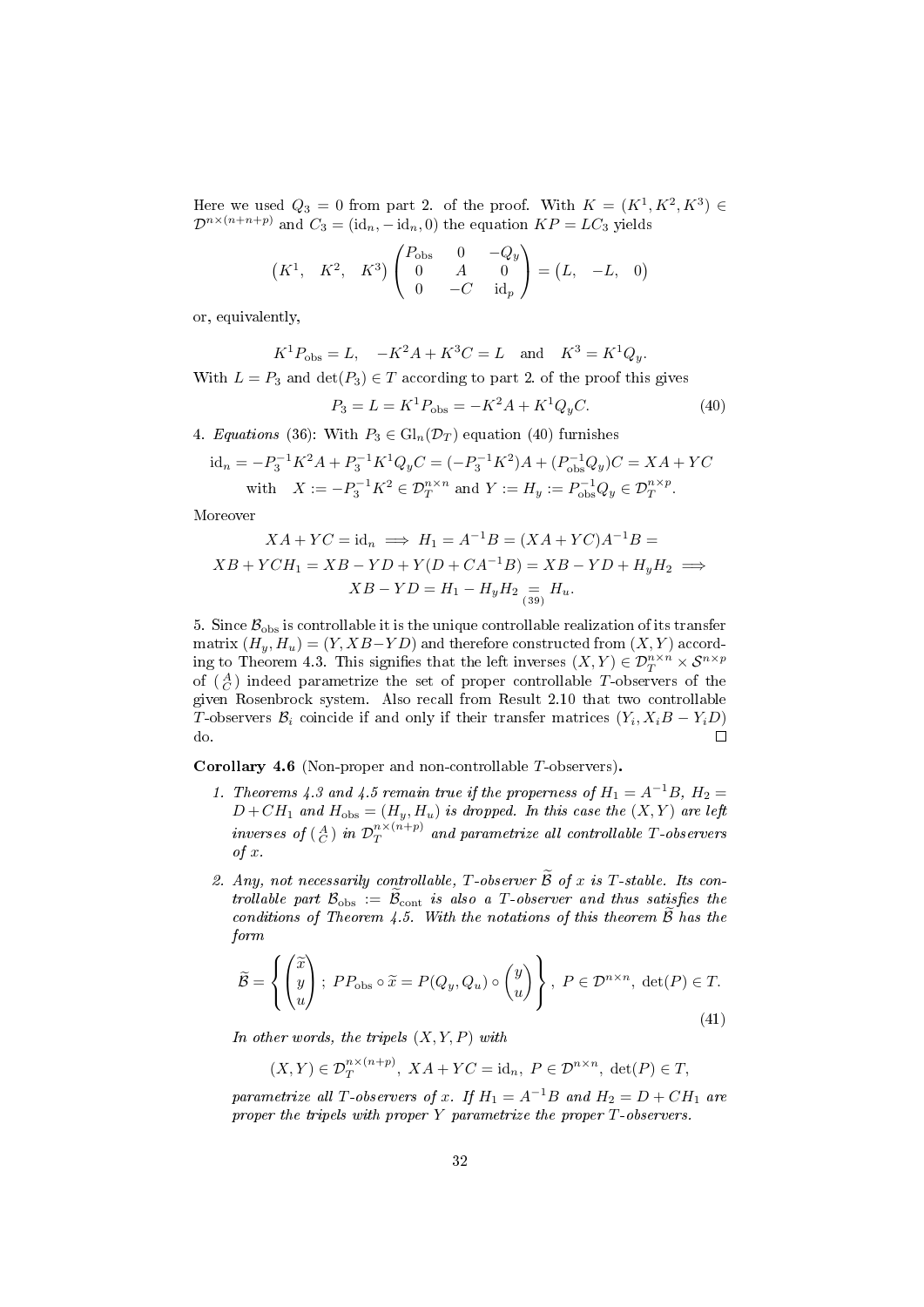*Proof.* The proofs of Theorems [4.3](#page-27-0) and [4.5](#page-29-0) remain valid, in particular,  $\tilde{\beta}$  is T-stable. Any IO behavior and its controllable subbehavior are related by an equation [\(41\)](#page-31-1) with some matrix  $P \in \mathcal{D}^{n \times n}$  and  $\det(P) \neq 0$ . The T-stability of B implies det( $P \in T$ . П

<span id="page-32-2"></span>Example 4.7. We consider any IO behavior

$$
\mathcal{B}_1 := \left\{ \begin{pmatrix} x \\ u \end{pmatrix} \in \mathcal{F}^{n+m}; \ A \circ x = B \circ u \right\}, \ A \in \mathcal{D}^{n \times n}, \ \det(A) \neq 0, \tag{42}
$$

with transfer matrix  $H_1 = A^{-1}B$ . For application of Theorems [4.3](#page-27-0) and [4.5](#page-29-0) we define special Rosenbrock equations with trivial  $C$  and  $D$ , viz.

$$
A \circ x = B \circ u, \ A \in \mathcal{D}^{n \times n}, \ B \in \mathcal{D}^{n \times m}, \ p := 0, \ C := \emptyset, \ D := \emptyset, \tag{43}
$$

and assume that these are T-observable, i.e., that A is (left) invertible in  $\mathcal{D}^{n\times n}_T$ or  $\det(A) \in T$ . Let  $(P_1, -Q_1)$  denote the matrix of the unique controllable realization of  $H_1$ , hence  $\mathcal{B}_{1,\text{cont}} = \{(\begin{smallmatrix} x \\ u \end{smallmatrix})\colon P_1 \circ x = Q_1 \circ u\}$ . Since  $(Y, XB - YD) =$  $(\emptyset, A^{-1}B) = H_1$  Theorem [4.3](#page-27-0) shows that  $\mathcal{B}_{1,\text{cont}}$  is the unique controllable Tobserver of  $x$ . All other such observers have the form

$$
\mathcal{B}_{\text{obs}} := \left\{ \begin{pmatrix} \widehat{x} \\ u \end{pmatrix} \in \mathcal{F}^{n+m}; \ PP_1 \circ \widehat{x} = PQ_1 \circ u \right\}, \ P \in \mathcal{D}^{n \times n}, \ \det(P) \in T.
$$

These observers are proper if and only if  $B_1$  is proper.

For  $p > 0$ ,  $C := 0 \in \mathcal{D}^{p \times m}$  and  $D := 0$  all matrices  $(A^{-1}, Y)$ ,  $Y \in \mathcal{D}_T^{p \times (n+p)}$ , are left inverses of  $(A)$ , but the observers are essentially the same as those for  $p = 0$  since the output  $y = 0$  is superfluous for the estimation.

<span id="page-32-0"></span>Remark 4.8 (Connection with [\[23\]](#page-38-2), [\[21\]](#page-38-11), [\[9\]](#page-38-6) and [\[19\]](#page-38-5)). We relate our results to those of our predecessors and also discuss various remarks of colleagues after the talk of the first author at the recent MTNS conference 2008 where some of our results were presented. We do not yet comment unpublished work of Trumpf and Willems of which the first author learned at the same conference.

1. Theorem [4.4](#page-28-0) generalizes Theorem 7.3.23 in [\[23\]](#page-38-2) with the following translation of our notation into that of [\[23\]](#page-38-2):

W olovich P id<sup>n</sup> R 0 K H Q F Q<sup>−</sup>1K Q<sup>−</sup>1H BO A B C D Q<sup>u</sup> Q<sup>y</sup> Pobs id<sup>n</sup> H<sup>u</sup> H<sup>y</sup> .

In contrast to [\[23\]](#page-38-2) we consider the case  $F = id_n$  only, i.e., observers of x and not of  $F \circ x$ . In comparison to the simple derivation of Theorem [4.4](#page-28-0) the proof of [\[23,](#page-38-2) 7.3.23] is rather involved and therefore omitted in [\[1,](#page-37-0) p.611].

- 2. In [\[21,](#page-38-11) 5.6] asymptotic observers appear in context with two parameter compensators. The IO systems are, however, given by their transfer matrix and correspond to controllable IO behaviors according to Result [2.10.](#page-7-1) The autonomous part of the behavior is not discussed.
- 3. In the special case of Kalman state systems

<span id="page-32-1"></span>
$$
(s idn - F) \circ x = Gu, \ y = Hx + Ju \tag{44}
$$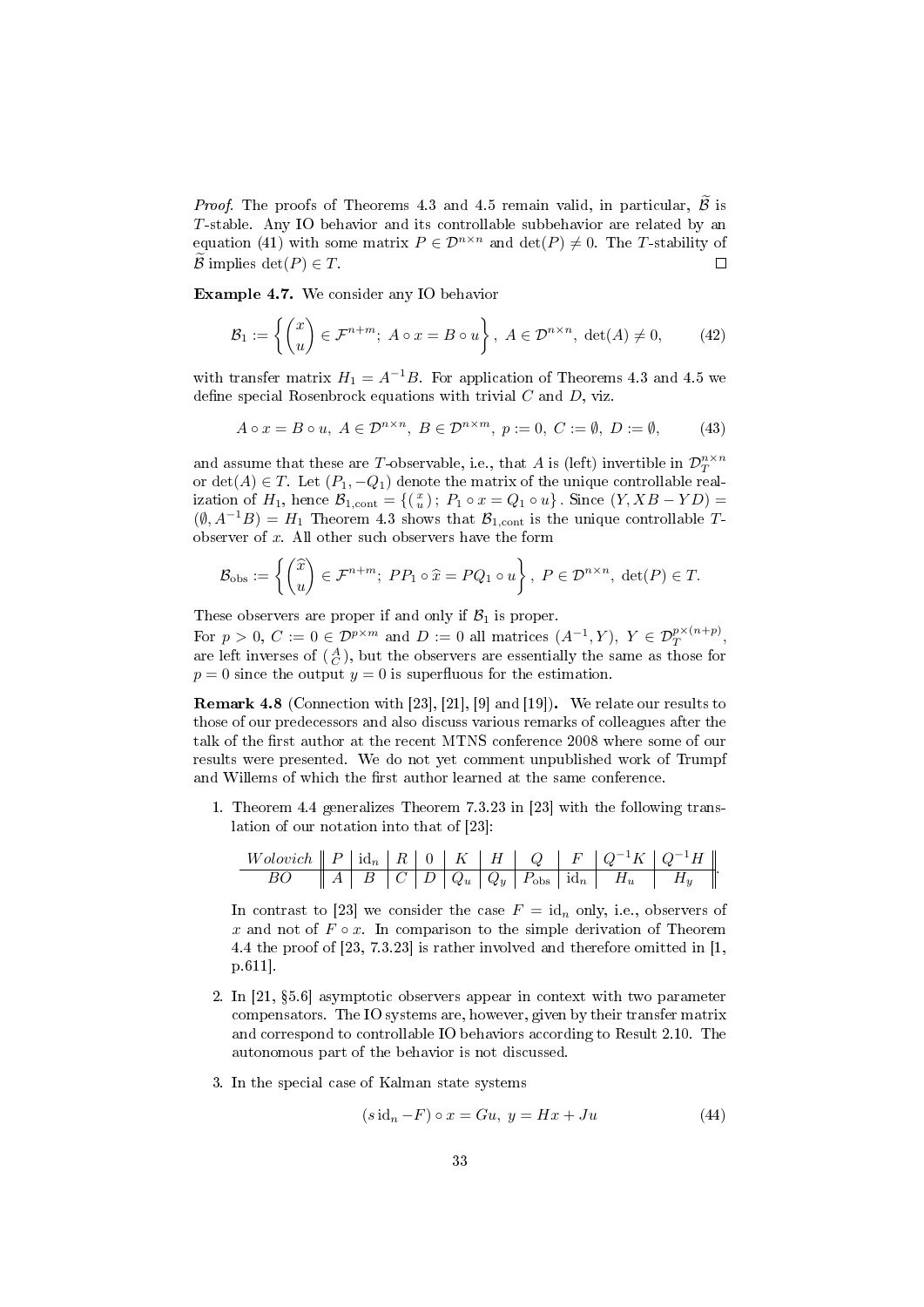the equivalence 1.  $\Leftrightarrow$  2. of Theorem [4.4](#page-28-0) is derived in [\[9,](#page-38-6) Prop.3.3, (a)  $\Leftrightarrow$  $(b)$ ], but differently. Notice the proof economy of our results due to the use of an arbitrary multiplicatively closed set  $T$  and the simplicity of the proof of Theorem [4.4.](#page-28-0)

It is not possible to reduce our theorems to the Kalman case. To see this consider the general situation of our theorems. Then there are Kalman equations [\(44\)](#page-32-1) (compare [\(18\)](#page-7-2)) such that

$$
\begin{pmatrix} H & J \\ 0 & \mathrm{id}_m \end{pmatrix} \circ : \left\{ \begin{pmatrix} x' \\ u \end{pmatrix}; s \circ x' = Fx' + Gu \right\} \cong \mathcal{B}_1 := \left\{ \begin{pmatrix} x \\ u \end{pmatrix}; A \circ x = B \circ u \right\}
$$

is a behavior isomorphism. The corresponding Rosenbrock equations for  $x', u, y$  are

$$
(s\operatorname{id}_{n'} - F)\circ x' = Gu, \ y = C\circ (Hx' + Ju) + D\circ u = (CH)\circ x' + (CJ + D)\circ u.
$$

The matrices CH and  $CJ + D$  are not constant, so these equations are not of the type [\(44\)](#page-32-1).

4. Valcher/Willems [\[19\]](#page-38-5) and Fuhrmann [\[9\]](#page-38-6) consider special sets  $T$  and behaviors

<span id="page-33-1"></span>
$$
\mathcal{B}_{\text{sys}} = \left\{ \begin{pmatrix} w_2 \\ w_1 \end{pmatrix} \in \mathcal{F}^{n+m}; \ R_2 \circ w_2 = R_1 \circ w_1 \right\} \tag{45}
$$

with the estimated resp. measured components  $w_2$  resp.  $w_1$  and observers or estimators

$$
\mathcal{B}_{\text{est}} = \left\{ \begin{pmatrix} \widehat{w_2} \\ w_1 \end{pmatrix}; \ Q \circ \widehat{w}_2 = P \circ w_1 \right\}.
$$
 (46)

In [\[19,](#page-38-5) Prop.3.2] and [\[9,](#page-38-6) Prop.4.2,(1)] they show that the existence of an observer implies that  $R_2$  has full column rank n and that  $\mathcal{B}_{\text{sys}}$  has a normal form (compare [\(35\)](#page-25-0))

<span id="page-33-2"></span>
$$
\mathcal{B}_{\text{sys}} = \left\{ \begin{pmatrix} w_2 \\ w_1 \end{pmatrix}; \ D_2 \circ w_2 = N_1 \circ w_1, \ D_1 \circ w_1 = 0 \right\} \subseteq
$$

$$
\mathcal{B}_1 := \left\{ \begin{pmatrix} w_2 \\ w_1 \end{pmatrix} \in \mathcal{F}^{n+m}; \ D_2 \circ w_2 = N_1 \circ w_1 \right\}, \ D_2 \in \mathcal{D}^{n \times n}, \ \det(D_2) \neq 0,
$$

$$
\tag{47}
$$

which they use for their further considerations. The behavior

$$
\mathcal{B}_1 = \left\{ \begin{pmatrix} w_2 \\ w_1 \end{pmatrix} \in \mathcal{F}^{n+m}; \ D_2 \circ w_2 = N_1 \circ w_1 \right\}
$$

is an IO behavior as in Example [4.7](#page-32-2) and has the T-observers derived there. Their T-observers are consistent and described by equations [\[19,](#page-38-5) Thm.3.4], [\[9,](#page-38-6) Thm.4.1]

<span id="page-33-0"></span>
$$
Q \circ \hat{w}_2 = P \circ w_1 \text{ with } (Q, -P) = (Y, X) \begin{pmatrix} D_2 & -N_1 \\ 0 & -D_1 \end{pmatrix} \text{ or }
$$
  
\n
$$
YD_2 \circ \hat{w}_2 = (YN_1 + XD_1) \circ w_1, Y \in \mathcal{D}^{n \times n}, \text{ det}(Y) \in T.
$$
 (48)

For  $\binom{w_2}{w_1} \in \mathcal{B}_{\text{sys}}$  with  $D_1 \circ w_1 = 0$  this furnishes the observer equations  $YD_2 \circ \hat{w}_2 = \hat{Y}N_1 \circ w_1$  whereas the, possibly not consistent, T-observer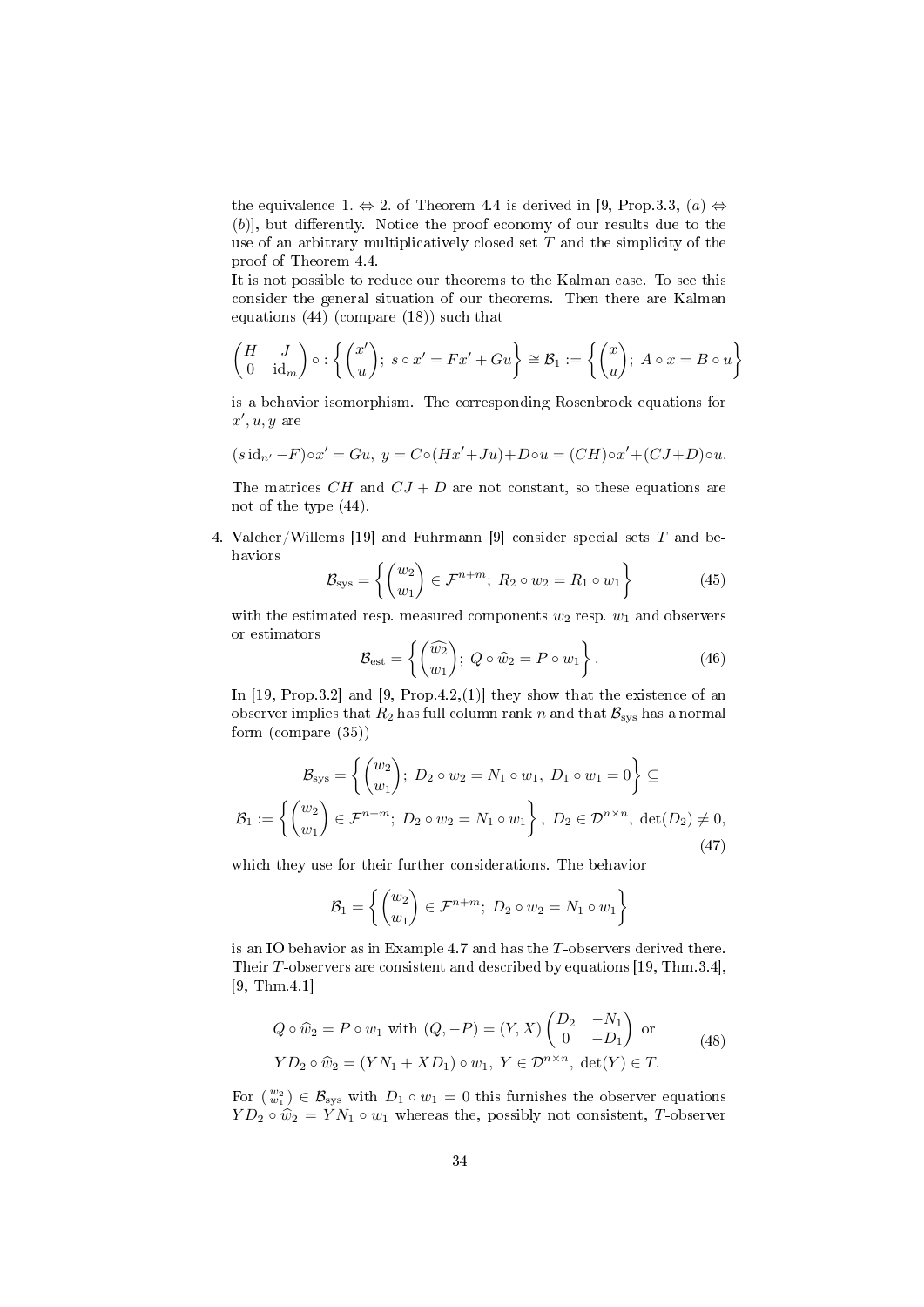equations of  $\mathcal{B}_1$  according to Example [4.7](#page-32-2) are  $PP_1 \circ \hat{w}_2 = PQ_1 \circ w_1$ <br>where  $(P_1, -Q_1)$  defines the controllable realization of  $D_2^{-1}N_1$  and where  $P \in \mathcal{D}^{n \times n}$  with  $\det(P) \in T$  is arbitrary. This implies the existence of  $Z \in \mathcal{D}^{n \times n}$  with  $(D_2, -N_1) = Z(P_1, -Q_1)$  and thus that Example [4.7](#page-32-2) furnishes more effective observers than those considered in [\[19\]](#page-38-5) and [\[9\]](#page-38-6). The component  $XD_1$  of P in [\(48\)](#page-33-0) is practically uneffective and therefore superfluous.

5. Conversely, the general Rosenbrock equations of this section can be written in the form [\(45\)](#page-33-1), viz.

$$
\mathcal{B}_{\text{sys}} := \left\{ \begin{pmatrix} A \\ C \end{pmatrix} \circ x = \begin{pmatrix} 0 & B \\ \mathrm{id}_p & -D \end{pmatrix} \circ \begin{pmatrix} y \\ u \end{pmatrix} \right\}, w_2 := x, w_1 := \begin{pmatrix} y \\ u \end{pmatrix}
$$

where  $R_2 = \begin{pmatrix} A \\ C \end{pmatrix}$  and  $\text{rank}(R_2) = \text{rank}(A) = n$ , and therefore the results of [\[19\]](#page-38-5) and [\[9\]](#page-38-6) can be applied to our situation. However, transformation of these equations into their normal form [\(47\)](#page-33-2) changes the IO structures and their associated transfer matrices which are the basis of our approach.

We finally describe an algorithm for the computation of all  $(X, Y)$  from Theorem [4.3.](#page-27-0) By means of Theorem [2.13](#page-8-0) we check whether  $\binom{A}{C}$  has a left inverse in  $\mathcal{D}^{n \times (n+p)}_{T}$  $T^{n \times (n+p)}_{T}$  and compute a special such left inverse  $(X^{0}, Y^{0})$  if there is one. The goal is to then find all such left inverses  $(X^1, Y^1)$  with  $Y^1 \in S^{n \times p}$ . The algorithm is similar to that of Theorem [3.12.](#page-22-0) Since  $\begin{pmatrix} A \\ C \end{pmatrix} \in \mathcal{D}^{(n+p)\times n}$  and  $\operatorname{rank}(\begin{smallmatrix}A \ C \end{smallmatrix}) = n$  we can compute a universal left annihilator of  $(\begin{smallmatrix}A \ C \end{smallmatrix})$  of the form

<span id="page-34-1"></span>
$$
L = (L^X, L^Y) \in \mathcal{D}^{p \times (n+p)}, \text{ hence also } \mathcal{D}_T^{1 \times p} L = \left\{ \xi \in \mathcal{D}_T^{1 \times (n+p)}; \ \xi \begin{pmatrix} A \\ C \end{pmatrix} = 0 \right\}.
$$
\n
$$
(49)
$$

According to Theorem [2.13](#page-8-0) each left inverse of  $\left(\frac{A}{C}\right)$  with entries in  $\mathcal{D}_T$  has the form

$$
(X1, Y1) = (X0, Y0) + Z0(LX, LY), Z0 \in \mathcal{D}_T^{n \times p},
$$
  
\n
$$
X1 = X0 + Z0LX \in \mathcal{D}_T^{n \times n}, Y1 = Y0 + Z0LY \in \mathcal{D}_T^{n \times p}.
$$
\n(50)

We have to check when  $Y^1$  is proper. For this purpose we compute the Smith form of  $L^Y$  with respect to  $F[\sigma] = F[\frac{1}{s-\alpha}]$  and thus with respect to S:

<span id="page-34-2"></span>
$$
UL^{Y}V = \begin{pmatrix} E & 0 \\ 0 & 0 \end{pmatrix}, U, V \in \mathrm{Gl}_{p}(\mathcal{S}), E := \mathrm{diag}(e_{1}, \cdots, e_{r}), r := \mathrm{rank}(L^{Y}), \text{ hence}
$$

$$
Y^{1}V = Y + Z \begin{pmatrix} E & 0 \\ 0 & 0 \end{pmatrix} \text{ with } Y := Y^{0}V \in \mathcal{D}_{T}^{n \times p}, Z := Z^{0}U^{-1} \in \mathcal{D}_{T}^{n \times p} \text{ or}
$$

$$
(Y^{1}V)_{ij} = \begin{cases} Y_{ij} + Z_{ij}e_{j} & \text{if } 1 \leq j \leq r \\ Y_{ij} & \text{if } r + 1 \leq j \leq p \end{cases}, 1 \leq i \leq n. \tag{51}
$$

<span id="page-34-0"></span>Theorem 4.9 (Algorithm for Theorem [4.5\)](#page-29-0). For the given Rosenbrock system from Example [2.9](#page-6-3) assume that  $\binom{A}{C}$  has a left inverse  $(X^0,Y^0) \,\in\, \mathcal{D}^{n \times (n+p)}_T$ which has been constructed via Theorem [2.13.](#page-8-0) Consider the derived data from equations  $(49)-(51)$  $(49)-(51)$  $(49)-(51)$ . Let

$$
e_j = \frac{f_j}{g_j}, f_j, g_j \in F[\sigma], \text{gcd}(f_j, g_j) = 1, j = 1, \dots, r,
$$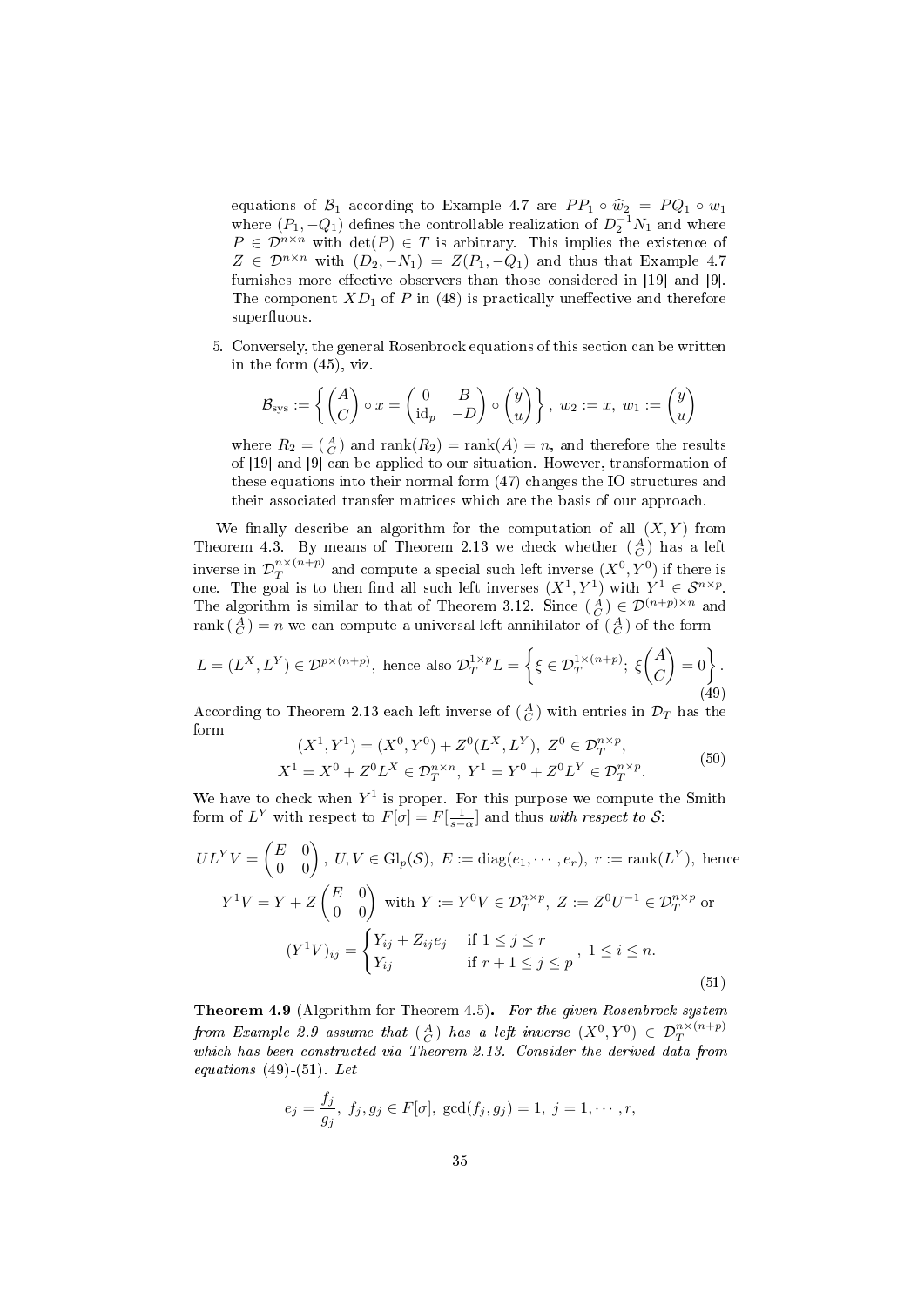be the reduced representations of the  $e_j$  as rational functions in  $F(\sigma) = F(s)$ , hence

$$
\mathcal{D}_T e_j + \mathcal{S} = g_j^{-1} (\mathcal{D}_T f_j + \mathcal{S} g_j) = g_j^{-1} \mathcal{D}_T \text{ for } j = 1, \cdots, r \tag{52}
$$

as in Theorem [3.12.](#page-22-0)

Then  $\mathcal{A}(G)$  has a left inverse  $(X^1, Y^1) \in \mathcal{D}_T^{n \times n} \times \mathcal{S}^{n \times p}$  as needed in Theorem [4.3](#page-27-0) if and only if

$$
Y_{ij} \in \begin{cases} \mathcal{D}_T g_j^{-1} & \text{if } 1 \le j \le r \\ \mathcal{S} & \text{if } r+1 \le j \le p \end{cases}, \ 1 \le i \le n. \tag{53}
$$

If these conditions are satisfied and if

<span id="page-35-1"></span>
$$
Y_{ij} = g_j^{-1}(-Z_{ij}f_j + s_{ij}g_j) = -Z_{ij}e_j + s_{ij}, Z_{ij} \in \mathcal{D}_T, s_{ij} \in \mathcal{S}, 1 \le j \le r, (54)
$$

also choose arbitrary  $Z_{ij} \in \mathcal{D}_T$  for  $1 \leq i \leq n$ ,  $r + 1 \leq j \leq p$ , hence  $Z \in \mathcal{D}_T^{n \times p}$ . Then the matrix

$$
(X1, Y1) := (X0, Y0) + ZUL \in \mathcal{D}_T^{n \times n} \times \mathcal{S}^{n \times p}
$$
 (55)

is a left inverse of  $({A \atop C})$  as needed in Theorem [4.3,](#page-27-0) and all such inverses are obtained by this construction.

*Proof.* With the data from above  $(X^1, Y^1)$  is a left inverse of  $\begin{pmatrix} A \\ C \end{pmatrix}$  with entries in  $\mathcal{D}_T$ . Moreover the following equivalences hold:

$$
Y^{1} \in \mathcal{S}^{n \times p} \iff Y^{1}V = Y^{0}V + Z^{0}U^{-1} \begin{pmatrix} E & 0 \\ 0 & 0 \end{pmatrix} = Y + Z \begin{pmatrix} E & 0 \\ 0 & 0 \end{pmatrix} \in \mathcal{S}^{n \times p}
$$

$$
\overleftrightarrow{\leftarrow{\text{S}}\text{}} \begin{cases} Y_{ij} + Z_{ij}e_{j} \in \mathcal{S} & \text{if } 1 \leq j \leq r \\ Y_{ij} \in \mathcal{S} & \text{if } r+1 \leq j \leq p \end{cases}, 1 \leq i \leq n \iff
$$

$$
\exists s_{ij} \in \mathcal{S} \text{ with } Y_{ij} = \begin{cases} -Z_{ij}e_{j} + s_{ij} \in \mathcal{D}_{T}e_{j} + \mathcal{S} & \text{if } 1 \leq j \leq r \\ s_{ij} \in \mathcal{S} & \text{if } r+1 \leq j \leq p \end{cases}, 1 \leq i \leq n.
$$

These equivalences finally imply the asserted equivalence

$$
\exists (X^1, Y^1) \in \mathcal{D}_T^{n \times n} \times \mathcal{S}^{n \times p} \text{ with } (X^1, Y^1) \begin{pmatrix} A \\ C \end{pmatrix} = \text{id}_n \iff
$$

$$
Y_{ij} \in \begin{cases} \mathcal{D}_T e_j + \mathcal{S} & \text{if } 1 \le j \le r \\ \mathcal{S} & \text{if } r+1 \le j \le p \end{cases}, \ 1 \le i \le n.
$$

The remaining assertions follow by reading backwards the equations [\(49\)](#page-34-1)-[\(54\)](#page-35-1)  $\Box$ 

<span id="page-35-0"></span>Example 4.10. As an example for the described algorithms we consider the complex continuous case, the stable region  $\Lambda_1 := {\lambda \in \mathbb{C}}; \Re(\lambda) < 0$ ,  $\sigma := \frac{1}{s+1}$ and the Rosenbrock system given by the following matrices:

$$
A := \begin{pmatrix} 1 - s^2 & 4s^2 + 6s + 2 \\ -s^3 - s^2 & 2s^3 + 3s^2 + 3s + 2 \end{pmatrix}, \quad B := \begin{pmatrix} s + 1 & 1 \\ s & s^2 - 4 \end{pmatrix},
$$
  
\n
$$
C := (-s^2 - s \quad 2s^2 + 2s), \quad \text{and} \qquad D := \begin{pmatrix} 1 & -s \end{pmatrix}.
$$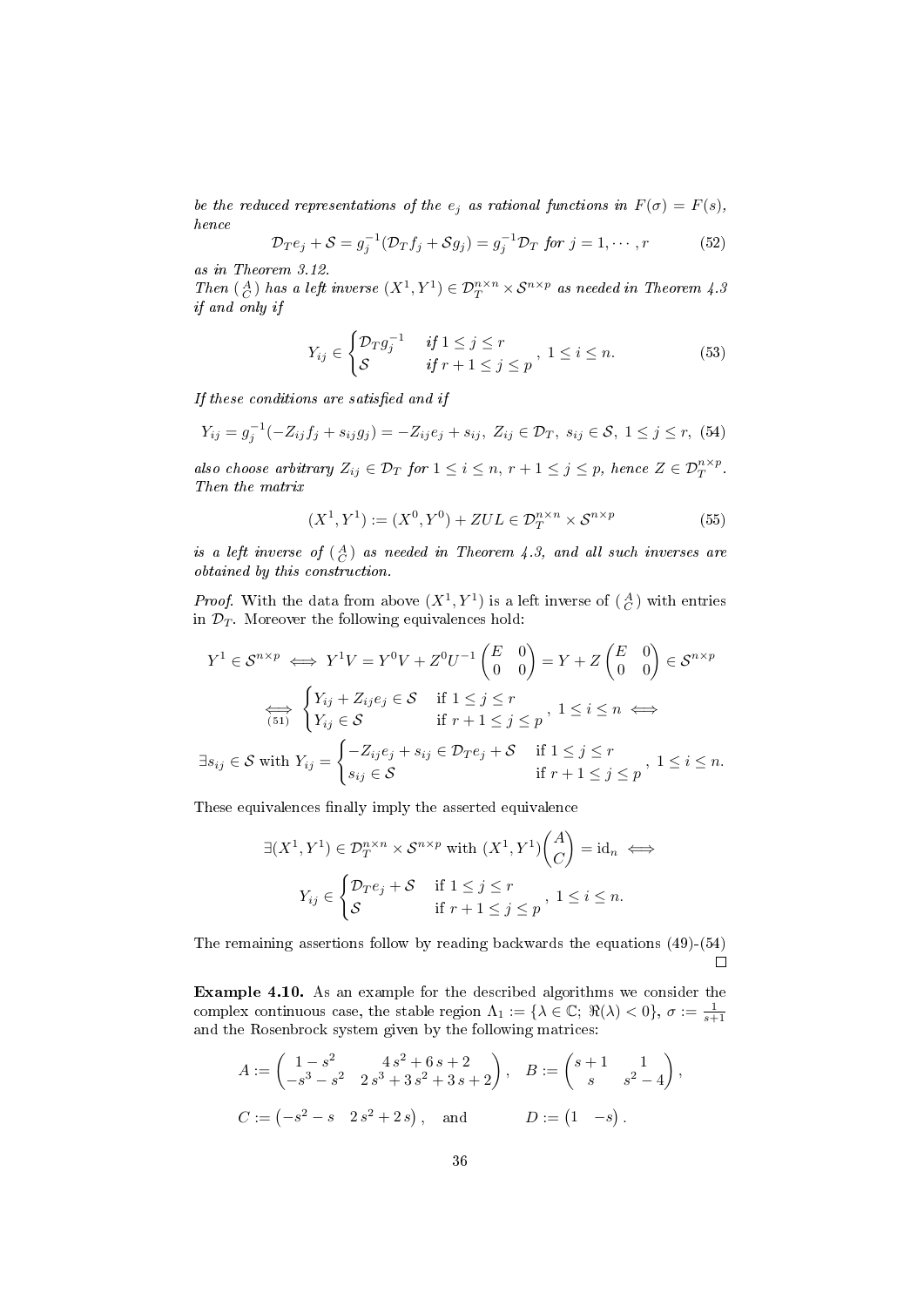Computation of the transfer matrices  $H_1 = A^{-1}B$  and  $H_2 = D + CH_1$  shows that they are proper as required. As a next step we determine whether the matrix  $\begin{pmatrix} A \\ C \end{pmatrix}$  has a left inverse in  $\mathcal{D}_T$ : The Smith form of this matrix (with respect to  $\mathcal{D}_T$ ) is

$$
\begin{pmatrix} s+1 & 0 \\ 0 & 2+3s+s^2 \\ 0 & 0 \end{pmatrix},
$$

the inverse of the greatest elementary divisor  $2 + 3s + s^2 = (s + 1)(s + 2)$  is contained in  $\mathcal{D}_T$ . Hence, by Theorem [2.13,](#page-8-0) the matrix does indeed permit left inverse matrices with entries in  $\mathcal{D}_T$ . Applying part [\(2\)](#page-8-7) of that theorem yields that any such left inverse  $(X^1, Y^1)$  is of the form

<span id="page-36-0"></span>
$$
(X1, Y1) = (X0, Y0) + Z0(LX, LY)
$$
 (56)

for some  $Z^0 \in \mathcal{D}^{n \times p}_T$  where  $(X^0, Y^0)$  is one particular left inverse and  $(L^X, L^Y)$ a universal left annihilator of  $\left(\frac{A}{C}\right)$ . In our case we get that

$$
X^{0} = \begin{pmatrix} 1 & -\frac{2(s^{2}+3 s+1)}{2+3 s+s^{2}} \\ 0 & \frac{1}{2+3 s+s^{2}} \end{pmatrix}, \quad Y^{0} = \begin{pmatrix} \frac{s^{2}(2 s+5)}{2+3 s+s^{2}} \\ -\frac{s}{2+3 s+s^{2}} \end{pmatrix},
$$
  
\n
$$
L^{X} = \begin{pmatrix} s & -2 s \end{pmatrix}, \quad \text{and} \quad L^{Y} = \begin{pmatrix} 2 s^{2} - s + 1 \end{pmatrix}.
$$

Here the matrix  $L^Y \in \mathcal{D}^{1\times 1}$  is equal to its Smith form  $(\begin{smallmatrix} E&0\ 0&0 \end{smallmatrix}) = UL^Y V$  (i.e.,  $U = V = 1 \in \mathcal{D}^{1 \times 1}$ ). Consequently,  $E = \text{diag}(e_1, \dots, e_{\text{rank}(L^Y)}) = e_1 = L^Y$ ,  $Y = Y^0$  and  $Z = Z^0$  in the notation of [\(51\)](#page-34-2). Considering  $e_1$  as a rational function in  $\sigma = \frac{1}{s+1}$  yields

$$
e_1 = 2\left(\frac{1-\sigma}{\sigma}\right)^2 - \frac{1-\sigma}{\sigma} + 1 = \frac{4\sigma^2 - 5\sigma + 2}{\sigma^2} =: \frac{f_1}{g_1}.
$$

By Theorem [4.9](#page-34-0) the matrix  $\begin{pmatrix} A \\ C \end{pmatrix}$  has a left inverse  $(X^1, Y^1) \in \mathcal{D}_T^{2 \times 2} \times \mathcal{S}^{2 \times 1}$  if and only if

$$
Y_{11} = \frac{s^2 (2s+5)}{2+3s+s^2} \quad \in \quad \mathcal{D}_T(s+1)^2 = \mathcal{D}_T g_1^{-1} \quad \text{and}
$$
\n
$$
Y_{21} = -\frac{s}{2+3s+s^2} \quad \in \quad \mathcal{D}_T(s+1)^2 = \mathcal{D}_T g_1^{-1}.
$$

This condition is obviously fulfilled. Now we have to find representations

$$
Y_{i1} = -Z_{i1}e_1 + s_{i1} = g_1^{-1}(-Z_{i1}f_1 + s_{i1}g_1) \in g_1^{-1}(\mathcal{D}_Tf_1 + \mathcal{S}g_1) = g_1^{-1}\mathcal{D}_T.
$$

One possible choice computed with Algorithm [3.13](#page-23-1) is

$$
Z = \begin{pmatrix} -\frac{s^2 (2 s + 5) (2 s + 7)}{4 (s + 1)^3 (2 + 3 s + s^2)} \\ \frac{s (2 s + 7)}{4 (s + 1)^3 (2 + 3 s + s^2)} \end{pmatrix}.
$$

By Corollary [3.14](#page-23-2) any other possible choice of Z could be obtained by adding  $c_i(s+1)^0 g_1 = c_i(s+1)^{-2}, c_i \in \mathcal{S}$  arbitrary, to  $Z_{i1}$  for  $i = 1, 2$ .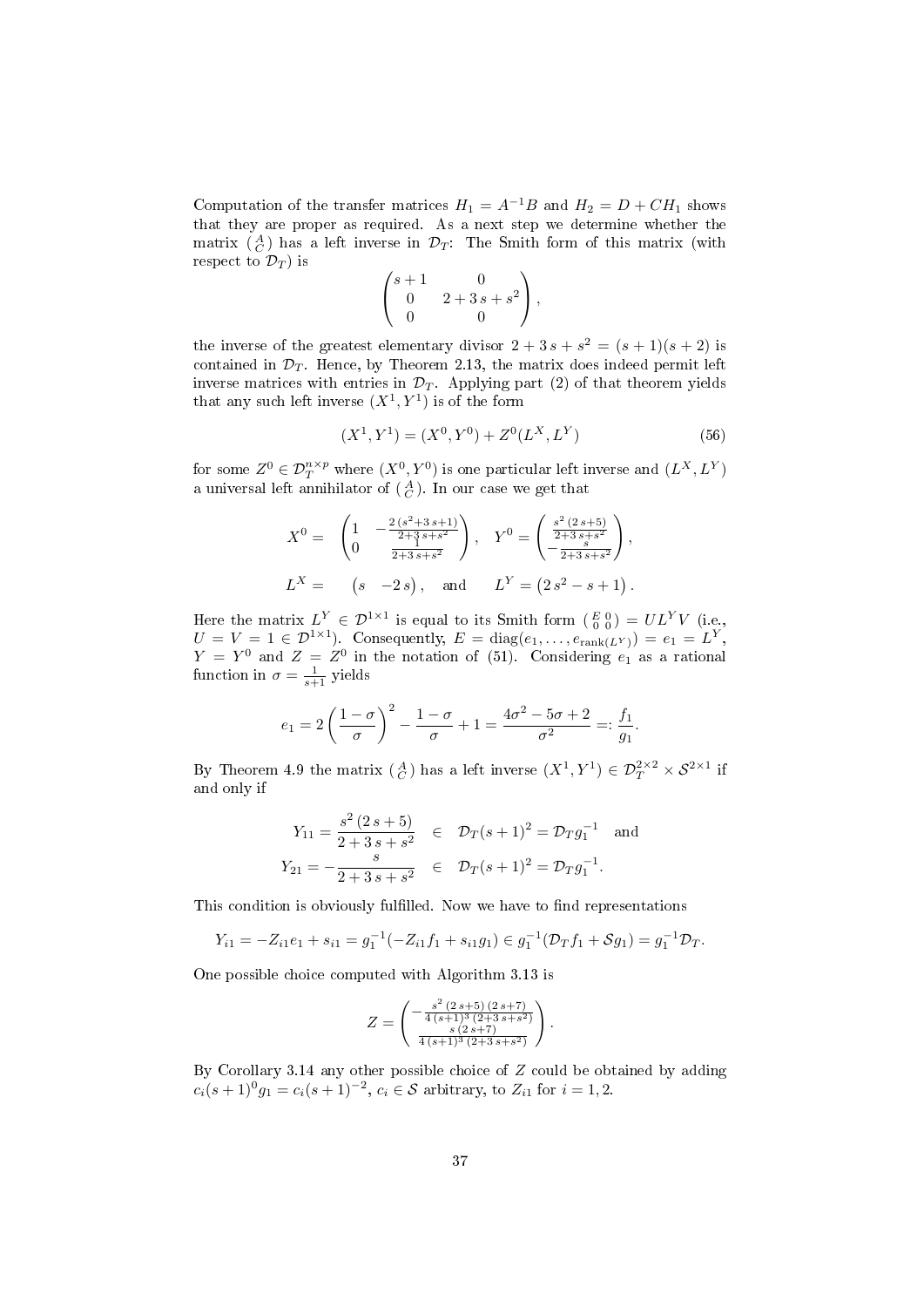By means of the constructed matrix  $Z$  we can now compute a left inverse  $(X^1, Y^1) \in \mathcal{D}_T^{2 \times 2} \times \mathcal{S}^{2 \times 1}$  of  $\begin{pmatrix} A \\ C \end{pmatrix}$  by [\(56\)](#page-36-0) (note that  $Z = Z^0$  in our case). With our data we get

$$
X^{1} = \begin{pmatrix} \frac{21 s^{3} + 64 s^{2} + 36 s + 8}{4 (s + 1)^{3} (2 + 3 s + s^{2})} & -\frac{17 s^{3} + 52 s^{2} + 24 s + 4}{2 (s + 1)^{3} (2 + 3 s + s^{2})} \\ \frac{s^{2} (2 s + 7)}{4 (s + 1)^{3} (2 + 3 s + s^{2})} & -\frac{s^{2} - 6 s - 2}{2 (s + 1)^{3} (2 + 3 s + s^{2})} \end{pmatrix},
$$
  
\n
$$
Y^{1} = \begin{pmatrix} \frac{s^{2} (2 s + 5) (17 s - 3)}{4 (s + 1)^{3} (2 + 3 s + s^{2})} \\ -\frac{s (17 s - 3)}{4 (s + 1)^{3} (2 + 3 s + s^{2})} \end{pmatrix}.
$$

Checking the properties of these matrices shows that they are really contained in  $\mathcal{D}_T^{2\times 2}$  resp.  $\mathcal{S}^{2\times 1}$  and that  $(X^1,Y^1)$   $(\begin{smallmatrix} A \\ C \end{smallmatrix}) = id_2$  is indeed fulfilled.

At last we compute the transfer matrix  $H_{\text{obs}} := (Y^1, X^1B - Y^1D)$  and its controllable realization  $\mathcal{B}_{\text{obs}} = \left\{\left(\begin{smallmatrix} \hat{x} & 0 & 0 \\ 0 & 0 & 0 \\ 0 & 0 & 0 \end{smallmatrix}\right) \right\}$  $\Big) \in \mathcal{F}^{2+1+2}; P_{\text{obs}} \circ \hat{x} = (Q_y, Q_u) \circ (\frac{y}{u}) \Big\}$ (using Result [2.10\)](#page-7-1) and get that

$$
P_{\text{obs}} = \begin{pmatrix} -\frac{17}{4} (s+1) & -\frac{17}{4} (s+1) s (2 s+5) \\ 0 & \frac{4}{17} (s^5 + 6 s^4 + 14 s^3 + 16 s^2 + 9 s + 2) \end{pmatrix},
$$
  
\n
$$
Q_y = \begin{pmatrix} 0 \\ \frac{1}{17} (-17 s^2 + 3 s) \end{pmatrix}, \text{ and}
$$
  
\n
$$
Q_u = \begin{pmatrix} -\frac{17}{4} (s^2 + s + 1) & \frac{17}{4} (s^2 - s - 5) \\ \frac{1}{17} (2 s^4 + 7 s^3 + 36 s^2 + s) & \frac{1}{17} (-2 s^4 - 3 s^3 + 22 s^2 - 48 s - 16) \end{pmatrix}.
$$

Checking properness of  $H_{\text{obs}}$ , T-stability of  $\mathcal{B}_{\text{obs}}$  and T-autonomy of  $\mathcal{B}_{\text{err}}$  (after computing  $\mathcal{B}_{err}$ ) yields that  $\mathcal{B}_{obs}$  really is a proper T-stable T-observer of the pseudo state of the given Rosenbrock system.

## References

- <span id="page-37-0"></span>[1] P. J. Antsaklis and A. N. Michel. Linear Systems. Birkhäuser, Boston, MA, 2006.
- <span id="page-37-1"></span>[2] M. Bisiacco, M. E. Valcher, and J. C. Willems. A behavioral approach to estimation and dead-beat observer design with applications to state-space models. IEEE Trans. Automat. Control,  $51(11):1787-1797, 2006$ .
- <span id="page-37-3"></span>[3] H. Blomberg and R. Ylinen. Algebraic Theory for Multivariable Linear Systems. Academic Press, Orlando, FL, 1983.
- <span id="page-37-2"></span>[4] P. A. Fuhrmann. Algebraic system theory: an analyst's point of view. J. Franklin Inst.,  $301(6):521-540, 1976$ .
- <span id="page-37-4"></span>[5] P. A. Fuhrmann. On strict system equivalence and similarity. Internat. J.  $Control, 25(1):5–10, 1977.$